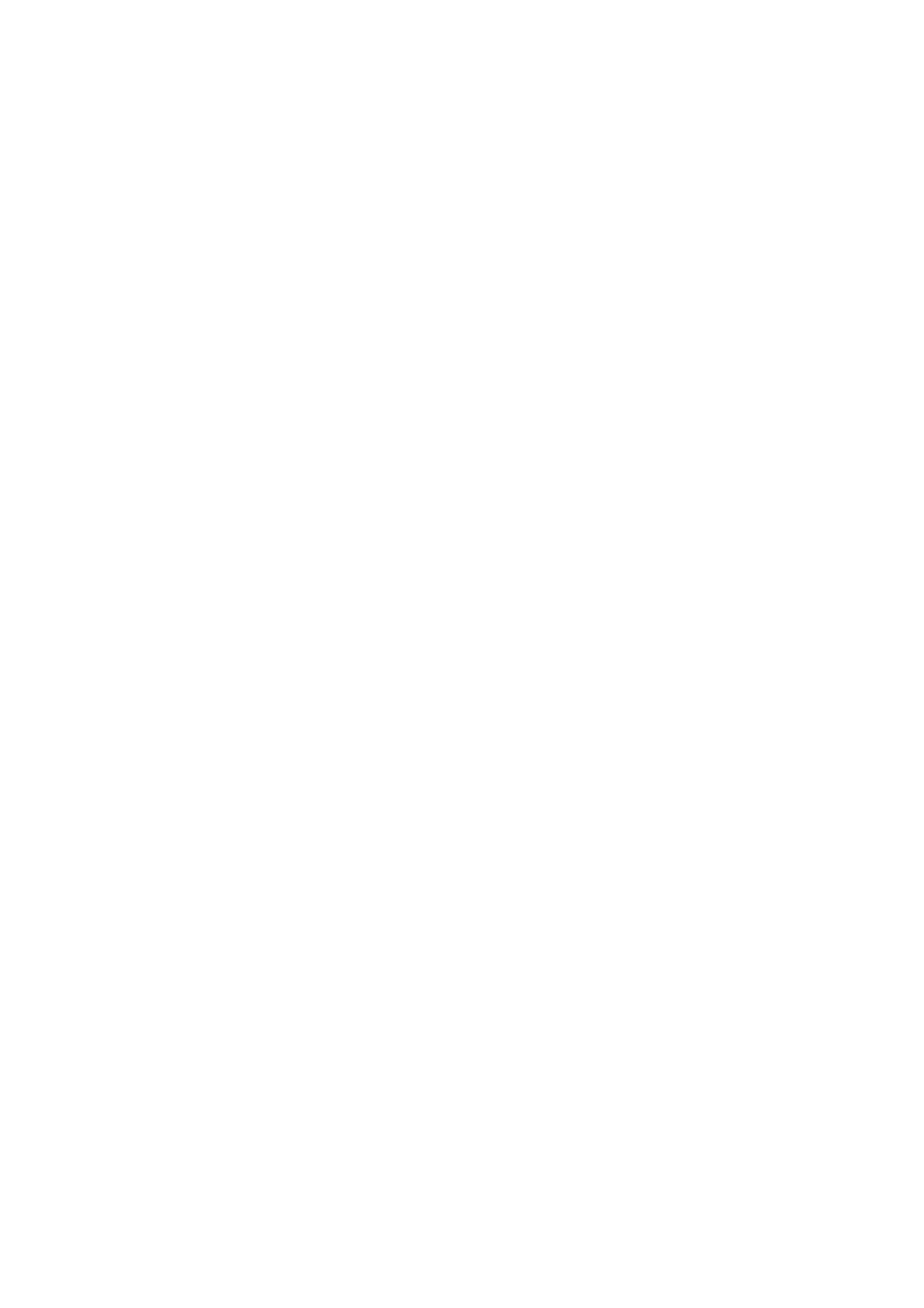## **Contents**

| Increase in nutrients to soil, decrease in soil erosion and land degradation  14 |  |
|----------------------------------------------------------------------------------|--|
|                                                                                  |  |
|                                                                                  |  |
|                                                                                  |  |
|                                                                                  |  |
|                                                                                  |  |
|                                                                                  |  |
| Cultivation of alternate crops like sweet sorghum and tropical sugar beet  18    |  |
| Use of enzymatic fermentation of cellulose for ethanol manufacture  19           |  |
|                                                                                  |  |
|                                                                                  |  |
|                                                                                  |  |
|                                                                                  |  |
|                                                                                  |  |
|                                                                                  |  |
|                                                                                  |  |
|                                                                                  |  |
|                                                                                  |  |
|                                                                                  |  |
|                                                                                  |  |
| Establishment of seed procurement and oil extraction centres26                   |  |
|                                                                                  |  |
|                                                                                  |  |
|                                                                                  |  |
|                                                                                  |  |
|                                                                                  |  |
|                                                                                  |  |
|                                                                                  |  |
|                                                                                  |  |
|                                                                                  |  |
|                                                                                  |  |
|                                                                                  |  |
|                                                                                  |  |
|                                                                                  |  |
|                                                                                  |  |
|                                                                                  |  |
|                                                                                  |  |
|                                                                                  |  |
|                                                                                  |  |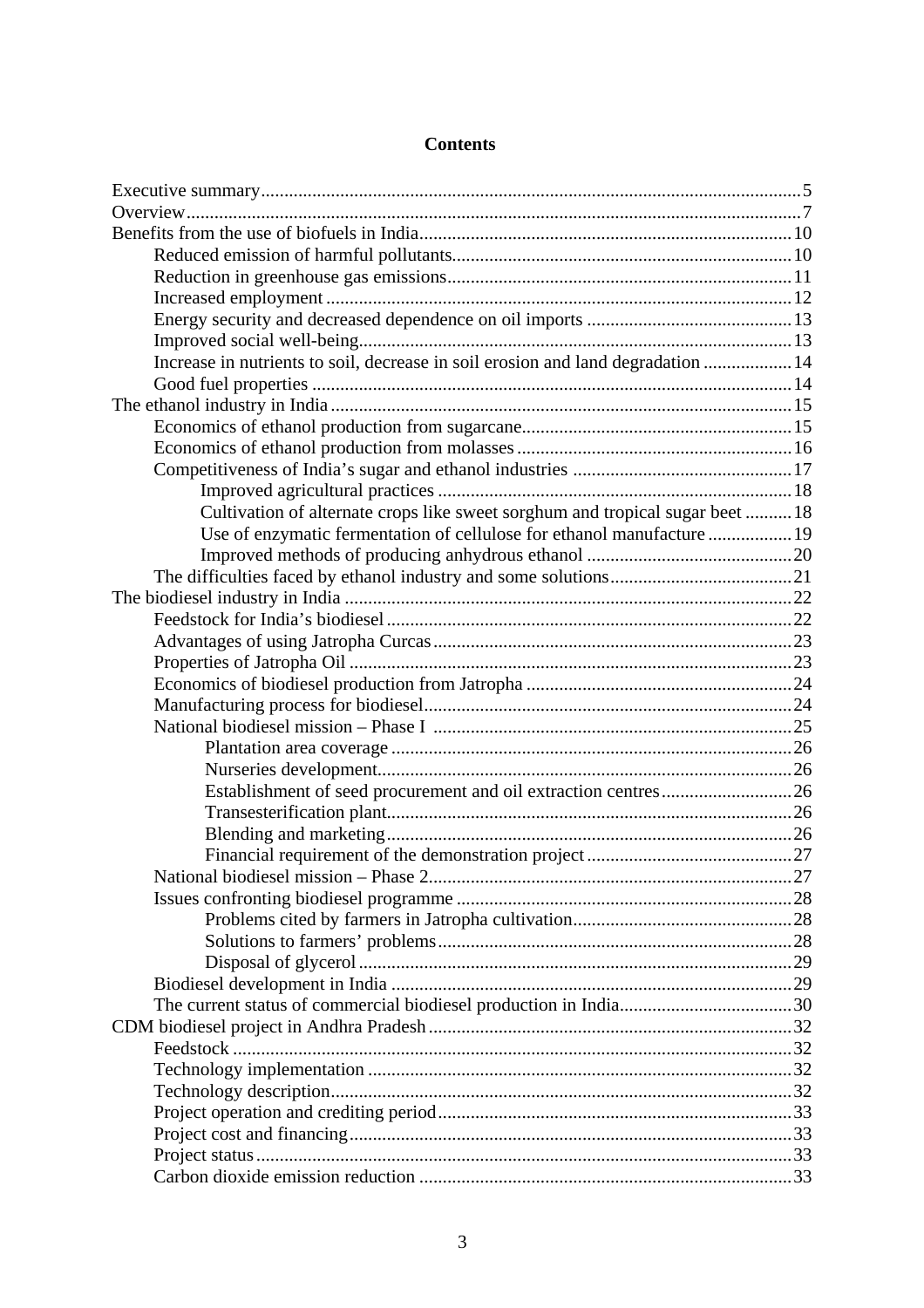## **List of Figures**

### **List of Tables**

| 29                                                                           |
|------------------------------------------------------------------------------|
|                                                                              |
|                                                                              |
| Projected demand and supply of ethanol for 5 per cent blending in petrol  15 |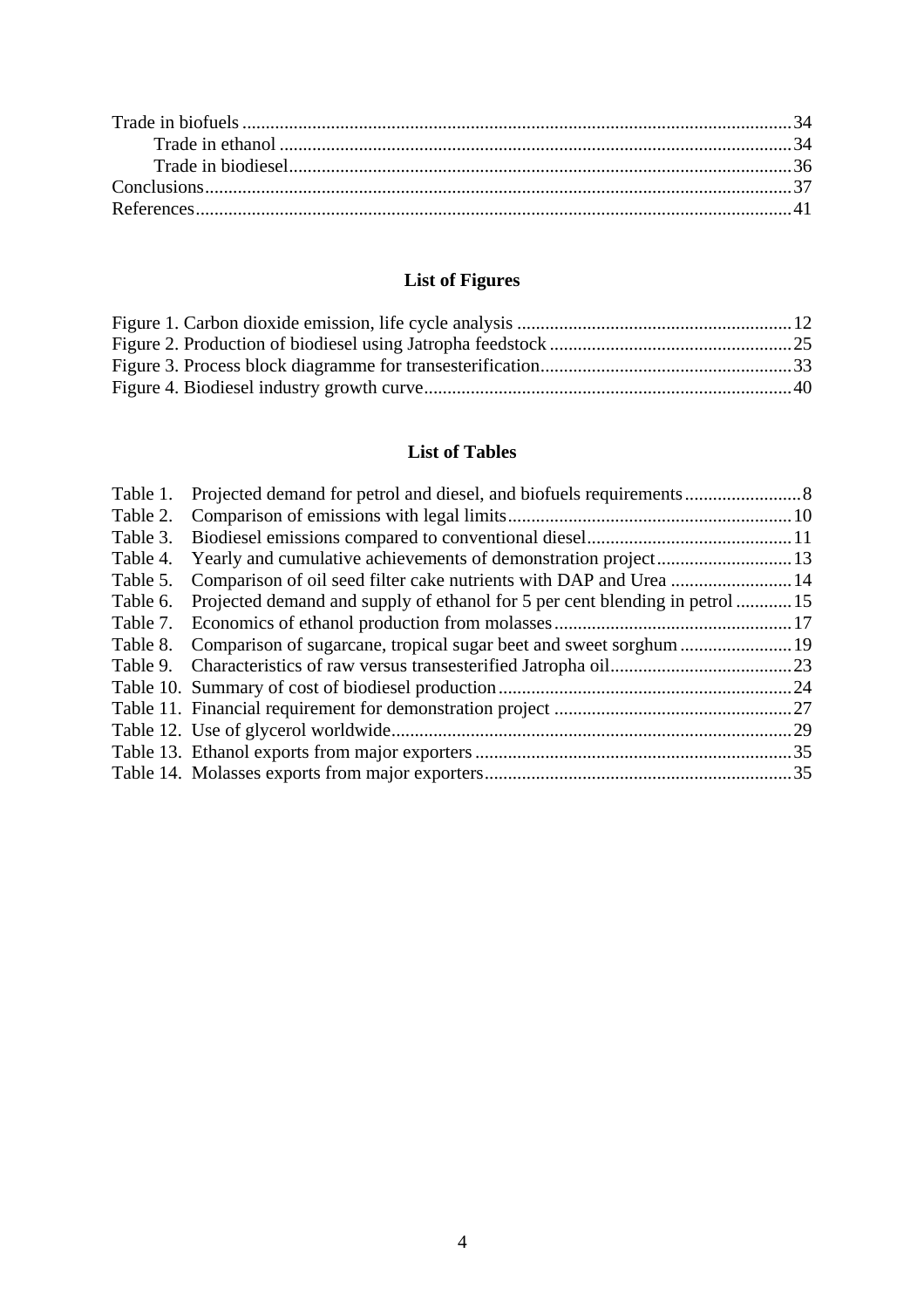## **Executive summary**

<span id="page-4-0"></span>The current manufacturing cost of ethanol and biodiesel in India is about Rs. 21/litre (\$0.46/litre), roughly the same as petrol and diesel. This puts biofuels in a favourable position for meeting India's energy needs, especially as the cost of petroleum is expected to continue its upward trend. In addition to providing energy security and a decreased dependence on oil imports, biofuels offer several significant benefits such as reduced emission of pollutants and greenhouse gases and increased employment in the agricultural sector.

In India ethanol is produced by the fermentation of molasses – a by-product of sugar manufacture. India is the fourth largest ethanol producer after Brazil, the United States and China, its average annual ethanol output amounting to 1,900 million litres with a distillation capacity of 2,900 million litres per year. For a 5 per cent ethanol blend in petrol nationally, the ethanol required would be 640 million litres of ethanol in 2006-2007 and 810 million litres in 2011-2012. Current capacity can potentially satisfy this demand.

The cost of ethanol production can be decreased by using improved agricultural practices to increase sugarcane yield and deploying energy-efficient ethanol dehydration methods like pressure-swing adsorption and membrane separation. Restrictive government policies need to be reformed to loosen constraints on ethanol production.

India is now the world's largest sugar consumer and this has put added pressure on the ethanol industry. As agricultural research has amply demonstrated, sweet sorghum and tropical sugar beet are cost-effective feedstock crops that may substitute for sugarcane. Furthermore, exciting new biotechnology involving enzymatic saccharification and fermentation has made it possible to use readily available cellulosic material like wood and crop residue for ethanol production. Also, trade in ethanol can play an important part in helping meet India's ethanol requirements. India's trade policies do not have to be protectionist, but should rather be aimed at spurring domestic growth.

The demand for diesel is five times higher than the demand for petrol in India. But while the ethanol industry is mature, the biodiesel industry is still in its infancy. India's current biodiesel technology of choice is the transesterification of vegetable oil. The government has formulated an ambitious National Biodiesel Mission to meet 20 per cent of the country's diesel requirements by 2011-2012. Since the demand for edible vegetable oil exceeds supply, the government has decided to use non-edible oil from Jatropha Curcas seeds as biodiesel feedstock. Extensive research has shown that Jatropha offers the following advantages: it requires low water and fertilizer for cultivation, is not grazed by cattle or sheep, is pest resistant, is easy propagated, has a low gestation period, and has a high seed yield and oil content, and produces high protein manure.

The National Biodiesel Mission will be implemented in two stages:

1) A demonstration project carried out over the period 2003-2007 aimed at cultivating 400,000 hectares of Jatropha to yield about 3.75 tons oilseed per hectare annually. The project will also demonstrate the viability of other aspects like seed collection and oil extraction. In addition, the government will build a transesterification plant.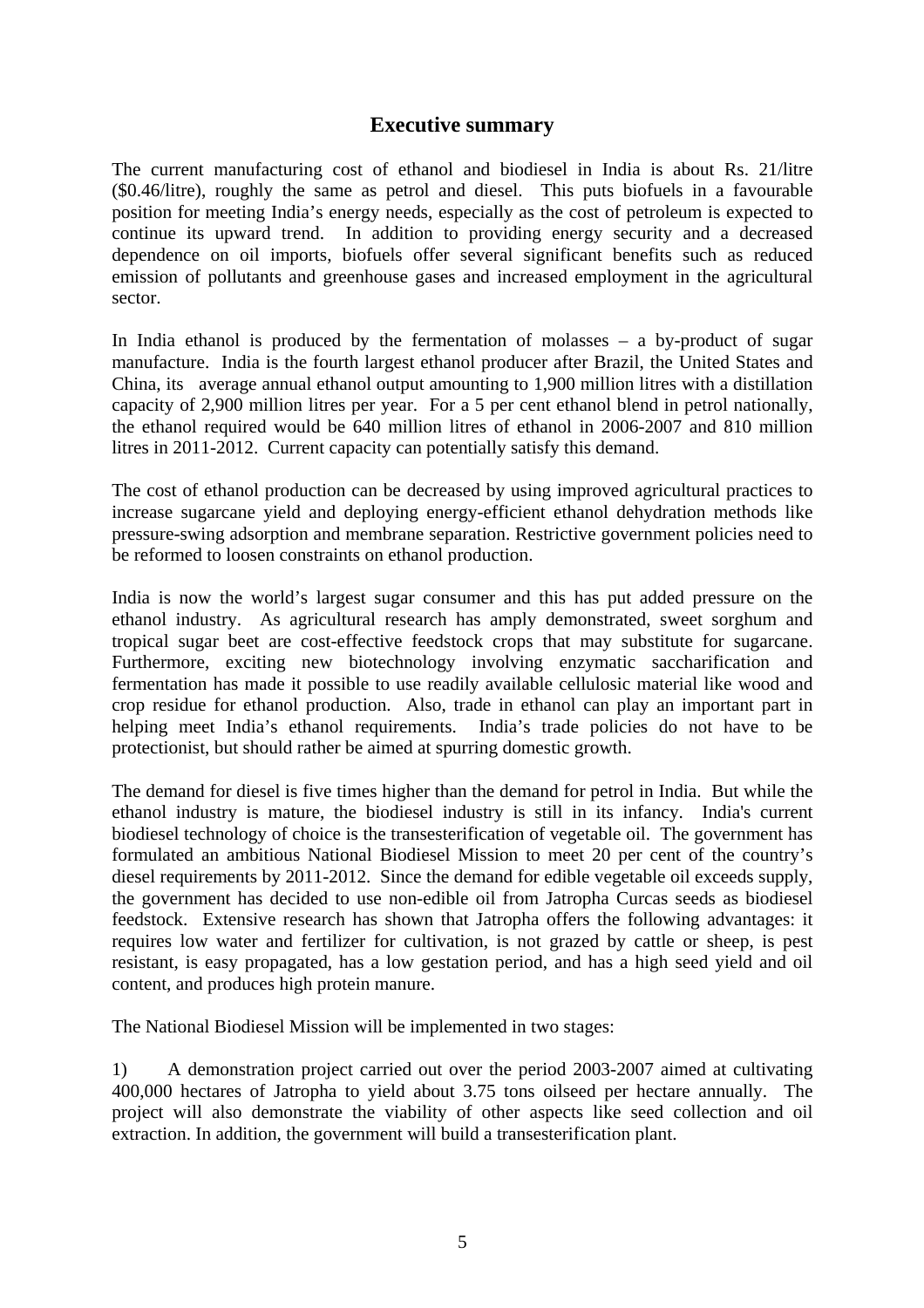2) A commercialization period during 2007-2012 will continue Jatropha cultivation and install more transesterification plants which will position India to meet 20 per cent of its diesel needs through biodiesel.

The work carried out up to now in biodiesel development consists of developing high oilyielding varieties of Jatropha, plantation of Jatropha by government-sponsored agencies, setting up of pilot plants on transesterification, running tests with locomotives and road vehicles using 5 per cent biodiesel blend, and organizing seminars by NGOs to expand awareness of the biodiesel programme.

Commercial biodiesel plants have not yet been installed in India. However, two plant projects have secured financial backing and are expected to come onstream in 2006 – a 300 t/day plant and a 30 t/day plant, both located in the southern State of Andhra Pradesh.

The main problem in getting the biodiesel programme rolling has been the difficulty in initiating the large-scale cultivation of Jatropha because farmers do not consider Jatropha cultivation rewarding enough. The government needs to sponsor confidence-building measures such as establishing a minimum support price for Jatropha oilseeds and assuring farmers of timely payments.

In conclusion, the biofuels industry is poised to make important contributions to meet India's energy needs by supplying clean, environmentally-friendly fuel. The ethanol industry, though mature, can benefit from improved agricultural practices in sugarcane cultivation, more efficient production processes and the use of alternate feedstocks including cellulosic material. On the other hand, the biodiesel industry is at the incubation stage and large-scale Jatropha cultivation and the infrastructure for oilseed collection and oil extraction must be established before the industry can be placed on a rapid-growth track.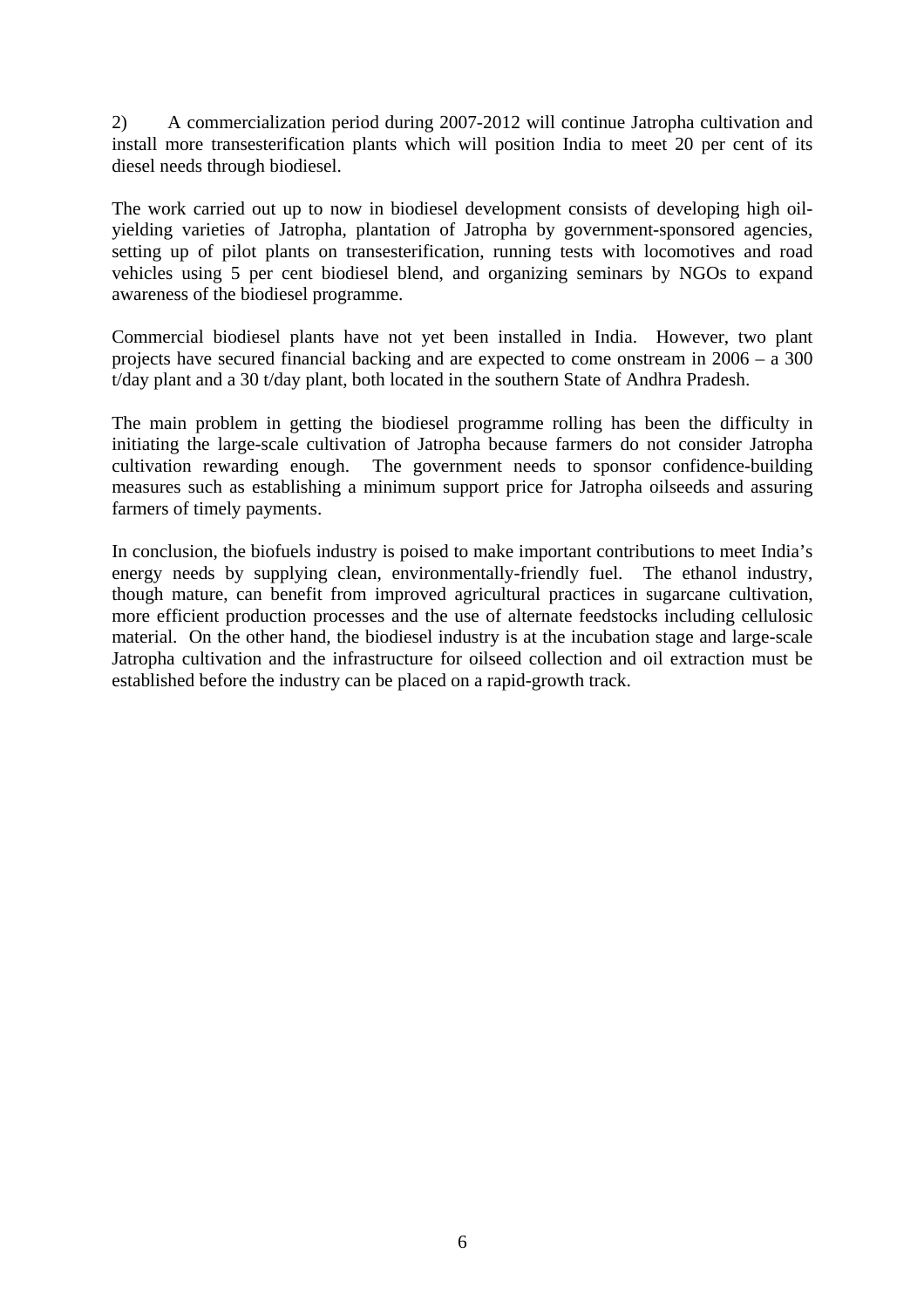## <span id="page-6-0"></span>**Overview**

Biofuels are going to play an extremely important role in meeting India's energy needs. The country's energy demand is expected to grow at an annual rate of 4.8 per cent over the next couple of decades. Most of the energy requirements are currently satisfied by fossil fuels – coal, petroleum-based products and natural gas. Domestic production of crude oil can only fulfill 25-30 per cent of national consumption. In fact, the crude oil imports are expected to total 147 million tons (Mt) in [2](#page-6-1)006-2007.<sup>2</sup> With the ever-escalating crude oil prices, if one assumes a price of \$57/barrel (\$420/ton), the estimated crude oil import bill for 2006-2007 would be \$61.74 billion, about 10 per cent of the country's Gross Domestic Product.

Ethanol, currently produced in India by the fermentation of sugarcane molasses, is an excellent biofuel and can be blended with petrol. Likewise, biodiesel which can be manufactured by the transesterification of vegetable oil can be blended with diesel to reduce the consumption of diesel from petroleum. Ethanol and biodiesel are gaining acceptance worldwide as good substitutes for oil in the transportation sector. Brazil<sup>[3](#page-6-2)</sup> uses pure ethanol in about 20 per cent of their vehicles and a 22 to 26 per cent ethanol-petrol blend in the rest of their vehicles. The United States and Australia use a 10 per cent ethanol blend. With a normal production rate of 1,900 million litres a year, India is the world's fourth largest producer of ethanol after Brazil, the United States and China. Beginning 1 January 2003, the Government of India mandated the use of a 5 per cent ethanol blend in petrol sold in nine sugarcane producing states. The Government will expand the 5 per cent ethanol mandate to the rest of country in a phased manner.

Biodiesel production is rapidly growing in Europe and the United States. Current estimates show production of 2.2 Mt/year in Europe<sup>4</sup>, with Germany (1.1Mt/year), France (0.5Mt/year) and Italy (0.4Mt/year) being the leading producers. The European Union mandated that its members derive at least 2 per cent of their fuel consumption from biofuels by 2005 and 5.75 per cent by 2010. Biodiesel production is about 245,000 t/year in the United States.

The Government of India has developed an ambitious National Biodiesel Mission<sup>[5](#page-6-4)</sup> to meet 20 per cent of the country's diesel requirements by 2011-2012. Since the demand for edible vegetable oil exceeds supply, the Government decided to use non-edible oil from Jatropha Curcas oilseeds as biodiesel feedstock. Extensive research has shown that Jatropha Curcas offers the following advantages: it requires low water and fertilizer for cultivation, not browsed by cattle or sheep, pest resistant, easy propagation, high seed yield and ability to produce high protein manure. The National Biodiesel Mission will be implemented in two stages: 1) a demonstration project carried out between 2003-2007, which will cultivate 400,000 hectares of land and yield about 3.75 tons oilseed per hectare annually. The expected annual biodiesel production from the project is 1.2 t/ha/year for a total of 480,000 tons per annum. The Government will build a transesterification plant with a biodiesel production capacity of 80,000 t/year as part of the demonstration project; and 2) a commercialization period from 2007-2012 will continue Jatropha cultivation and install more

<span id="page-6-1"></span><sup>&</sup>lt;sup>2</sup> Planning Commission, Government of India. Report of the Working Group, Tenth Plan.  $\frac{3}{3}$  UNCTAD, Rights Advantages and Trade Berriers. Report Property Waveni Toixoire

<span id="page-6-2"></span><sup>&</sup>lt;sup>3</sup> UNCTAD. Biofuels – Advantages and Trade Barriers. Paper Prepared by Suani Teixeira Coelho, 4 February 2005. UNCTAD Document UNCTAD/DITC/TED/2005/1. <sup>4</sup>

<span id="page-6-3"></span> $4\overline{G}$ Garafalo, R. (2004).

<span id="page-6-4"></span><sup>&</sup>lt;sup>5</sup> Planning Commission, Government of India. Report of the committee on Development of Bio-Fuel, 16 April 2003.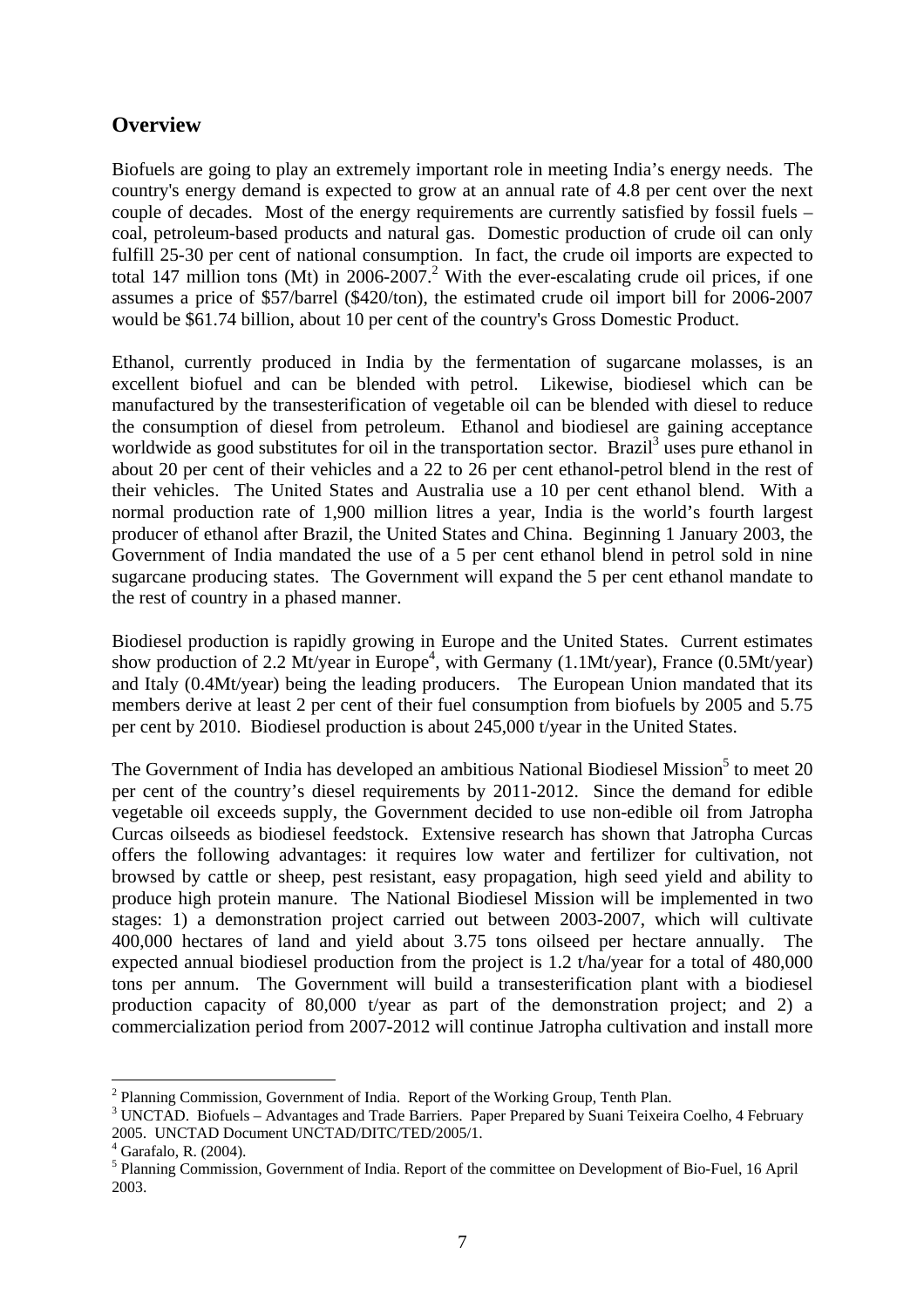<span id="page-7-0"></span>transesterification plants which will position India to meet 20 per cent of its diesel needs through biodiesel.

An economic analysis indicates that ethanol from sugarcane and biodiesel from Jatropha Curcas can be manufactured at under Rs. 21/litre (\$0.47/litre at an exchange rate of Rs 45/\$). Current production cost of petrol and diesel from crude is \$0.46/litre, and with crude oil prices on an upward swing, the production costs of ethanol and biodiesel compare favourably with those of petrol and diesel.

The following table shows the projected demand for petrol and diesel and the amount of ethanol and biodiesel required for 5, 10, and 20 per cent blending.

| Table 1. Projected demand for petrol and diesel, and biofuels requirements |        |                  |          |                                          |        |                  |          |          |  |
|----------------------------------------------------------------------------|--------|------------------|----------|------------------------------------------|--------|------------------|----------|----------|--|
| Ethanol blending requirement<br>Petrol                                     |        |                  |          | Biodiesel blending requirement<br>Diesel |        |                  |          |          |  |
| Year                                                                       | demand | (in metric tons) |          |                                          | demand | (in metric tons) |          |          |  |
| Mt                                                                         |        | $@5$ per         | @ 10     | @ 20                                     | Mt     | $@5$ per         | @ 10     | @ 20     |  |
|                                                                            |        | cent             | per cent | per cent                                 |        | cent             | per cent | per cent |  |
| 2006-2007                                                                  | 10.07  | 0.50             | 1.01     | 2.01                                     | 52.32  | 2.62             | 5.23     | 10.46    |  |
| 2011-2012                                                                  | 12.85  | 0.64             | 1.29     | 2.57                                     | 66.91  | 3.35             | 6.69     | 13.38    |  |
| 2016-2017                                                                  | 16.40  | 0.82             | 1.64     | 3.28                                     | 83.58  | 4.18             | 8.36     | 16.72    |  |

*Source:* Planning Commission, Government of India. Report of the Committee on Development of BioFuel, 16 April 2003.

The above demands are based on estimated growth rates of 7.3 and 5.6 per cent for petrol and diesel, respectively, in the  $10^{th}$  plan (2001-2002 to 2006-2007), 5.0 and 5.0 per cent in the  $11^{th}$  plan (2006-2007 to 2011-2012) and 5.0 and 4.5 per cent in the  $12^{th}$  plan (2011-2012 to 2016-2017).

Biofuels offer a number of environmental, social, and economic advantages, including lower emissions of harmful pollutants; decreased greenhouse gas emissions; increased employment; increased energy security, especially in rural areas; decreased dependence on oil imports; and good fuel properties for vehicles.

Our analysis indicates that while India has an ethanol distillation capacity of 2,900 million litres/year, sufficient to meet 5 per cent ethanol blending requirements, domestic sugarcane molasses might not represent a reliable feedstock, given the vagaries of the sugar industry and the dependence of sugarcane cultivation on monsoons. For instance in 2003-2004, the sugar output dropped to 15 Mt, molasses production sunk to 6.75 Mt, and the ethanol manufacturing level decreased to 1,518 million litres.<sup>[6](#page-7-1)</sup> This caused India to import ethanol and molasses in 2003-2004. In addition to more efficient agricultural practices for improved sugarcane yield, crops like sweet sorghum and tropical sugar beet represent attractive alternate feedstock for ethanol. New exciting technologies like enzymatic fermentation of cellulose will, in the near future, enable ethanol to be manufactured at competitive prices from cheap, easily available material like wood and crop residue. In the meantime, ethanol imports can be used to satisfy some of India's ethanol demand, especially for 10 and 20 per cent ethanol blending. Brazil exported about 2 billion litres in 2004-2005, and other countries like Thailand, Mexico and Cuba are increasing production. Molasses imports from agro-industries in Asia can also augment India's ethanol production.

<span id="page-7-1"></span> $<sup>6</sup>$  Nigam, R. B. and P. K. Agrawal (2004).</sup>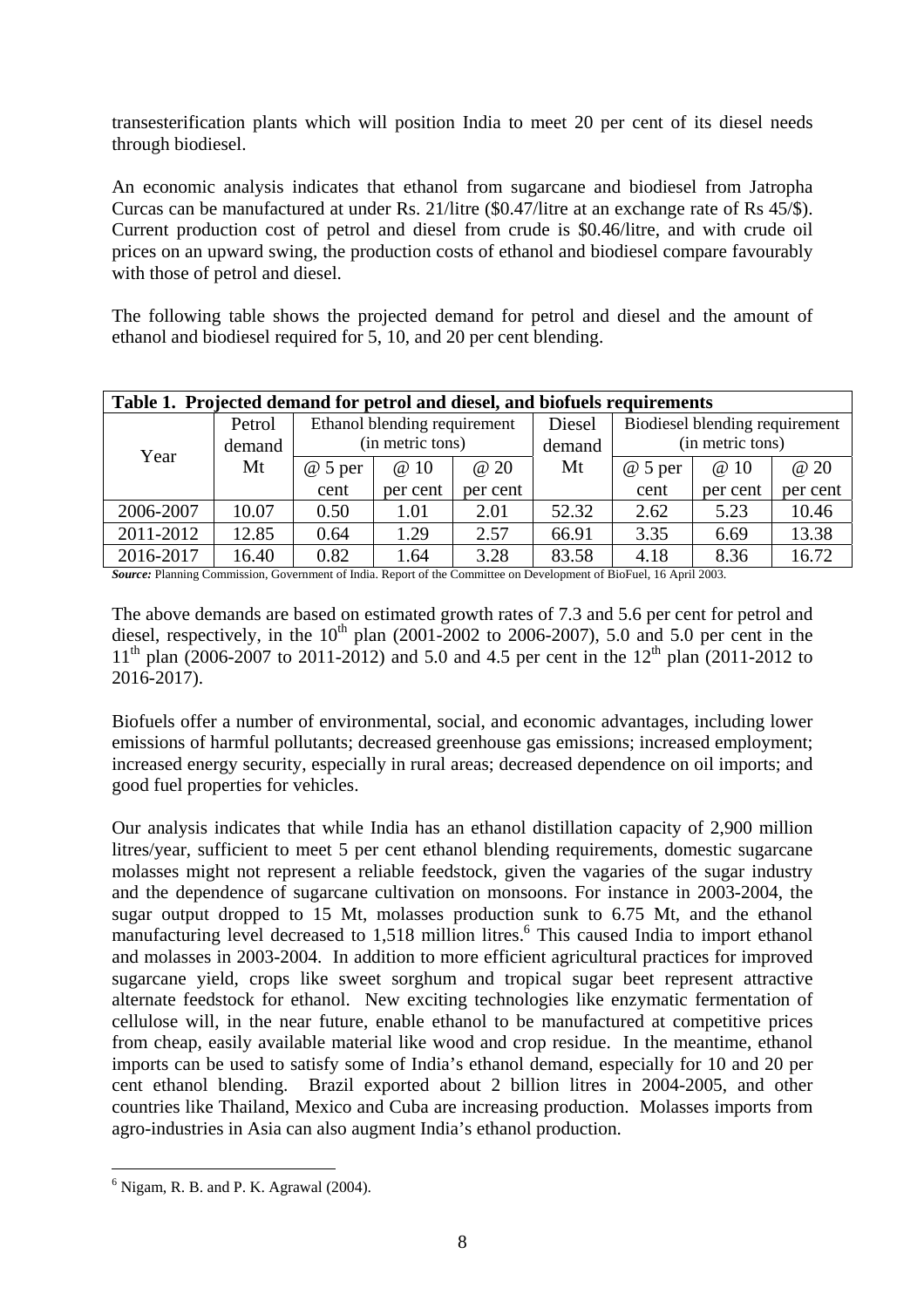In the biodiesel sector, India has taken the initial steps toward commercial production. The work accomplished so far includes developing high-yielding varieties of Jatropha, initiating Jatropha nurseries, setting up pilot-plants for biodiesel manufacture and testing biodiesel in public transport locomotives and buses. Phase I of the National Biodiesel Mission seeks to demonstrate the viability of all aspects of successful biodiesel manufacturing enterprise. The amount of land available for Jatropha cultivation is estimated at 13.4 million hectares, which could potentially yield 15 Mt/year of Jatropha oil. New infrastructure for seed collection, oil extraction, transesterification, biodiesel storage, blending with diesel and marketing is needed. But more importantly, large-scale cultivation of Jatropha must be established before biodiesel production can meet even a 5 per cent blending requirement nationally.

The lack of assured supplies of vegetable oil feedstock has stymied efforts by the private sector to set up biodiesel plants in India. So far only two firms, Naturol Bioenergy Limited (NBL) and Southern Online Biotechnologies, have embarked on biodiesel projects, both in the southern state of Andhra Pradesh. Naturol Bioenergy, a partnership between the Austrian biodiesel firm Energea Gmbh and the investment firm Fe Clean Energy, plans to install a 300 ton/day (90,000 t/year) biodiesel plant. The State Government allocated 120,000 hectares of land for Jatropha cultivation to the firm but cultivation has not yet begun. The farmers are demanding that the market set the oilseed price, but Naturol wants the government to fix a price to reduce its risks in production. Southern Online Biotechnologies has a 30 ton/day  $(9,000)$  t/year) project, which would require about 9,500 t/year of oil. It expects to get about 6,000 t/year through cultivation of Jatropha and Pongamia Pinnata oilseeds on wastelands, and plans to make up the balance through animal fats.

Because difficulties procuring oilseeds and lack of developed infrastructure may obstruct substantial biodiesel production by 2011-2012, importing biodiesel may become necessary, especially if the price of crude oil continues to rise. Europe and the United States are rapidly increasing production, but their biodiesel is mainly earmarked for domestic consumption. India's biodiesel imports would probably come from developing countries.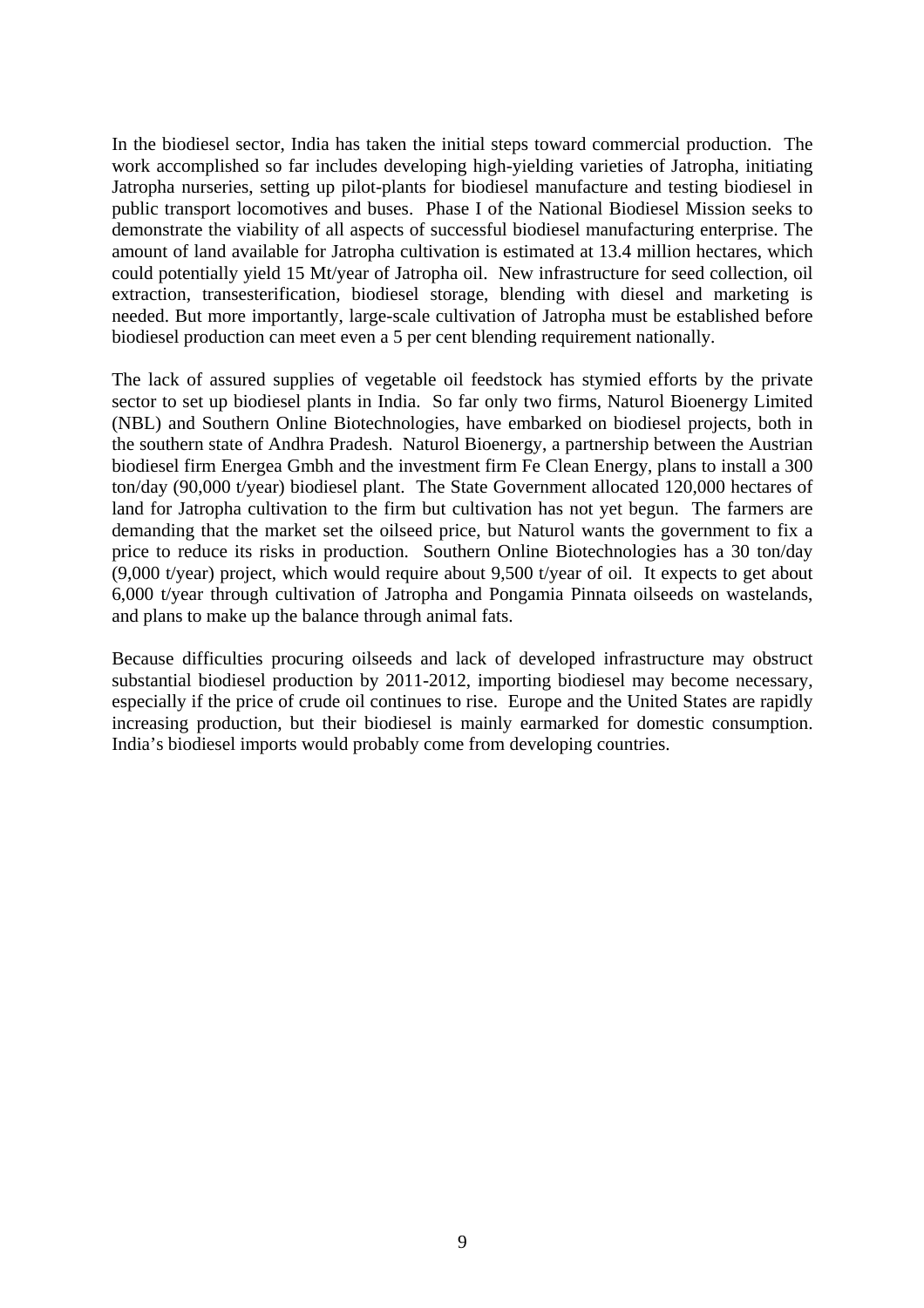## <span id="page-9-0"></span>**Benefits from the use of biofuels in India**

### **Reduced emission of harmful pollutants**

Ethanol and biodiesel are both oxygenated compounds containing no sulphur. These fuels do not produce sulphur oxides, which lead to acid rain formation. Sulphur is removed from petrol and diesel by a process called hydro-desulphurisation. The hydro-desulphurisation of diesel causes a loss in lubricity, which has to be rectified by introducing an additive. Biodiesel has natural lubricity, and thus no lubricity-enhancing additive is required.

Since ethanol and biodiesel contain oxygen, the amount of carbon monoxide (CO) and unburnt hydrocarbons in the exhaust is reduced. With the introduction of ethanol in Brazil, CO emission from automobiles decreased from 50 g/km in 1980 to 5.8 g/km in 1995. The emission of nitrogen oxides  $(No_x)$  from biofuels is slightly greater when compared to petroleum, but this problem can be ameliorated by using  $de-No_x$  catalysts which work well with biofuels due to the absence of sulphur.

One of the disadvantages in using pure ethanol is that aldehyde emissions are higher than those of gasoline, but it must be observed that these aldehyde emissions are predominantly acetaldehydes. Acetaldehydes emissions generate less adverse health effects when compared to formaldehydes emitted from gasoline engines.

| Table 2 shows how the automotive emissions using 22 per cent ethanol and 100 per cent |  |  |  |  |  |  |
|---------------------------------------------------------------------------------------|--|--|--|--|--|--|
| hydrated ethanol compare with the legal limits in Brazil and India.                   |  |  |  |  |  |  |

| Table 2. Comparison of emissions from 22 per cent ethanol (E22) and 100 per cent |       |          |                                |                                                 |  |  |  |  |  |
|----------------------------------------------------------------------------------|-------|----------|--------------------------------|-------------------------------------------------|--|--|--|--|--|
| hydrated ethanol (E100) with legal limits                                        |       |          |                                |                                                 |  |  |  |  |  |
| Parameter                                                                        | E22   | E100     | Legal Limits,<br><b>Brazil</b> | Legal Limits,<br>India (Euro<br>III/Bharat III) |  |  |  |  |  |
| Carbon Monoxide $(g/km)$                                                         | 0.76  | 0.65     | 2.00                           | 2.3                                             |  |  |  |  |  |
| Unburned Hydrocarbons $(g/km)$                                                   | 0.13  | 0.15     | 0.30                           | 0.20                                            |  |  |  |  |  |
| $No_x(g/km)$                                                                     | 0.45  | 0.34     | 0.60                           | 0.50                                            |  |  |  |  |  |
| Aldehydes $(g/km)$                                                               | 0.004 | 0.02     | 0.03                           |                                                 |  |  |  |  |  |
| Evaporatives (g/test)                                                            | 0.86  | 1.6      |                                |                                                 |  |  |  |  |  |
| Particulate Matter (g/km)                                                        | 0.08  | 0.02     |                                |                                                 |  |  |  |  |  |
| Sulphur Dioxide $(g/km)$                                                         | 0.064 | $\Omega$ |                                |                                                 |  |  |  |  |  |

*Source:* CETESB (2004).

Table 3 shows the results of the emission tests for pure biodiesel (B100) and 20 per cent biodiesel blend (B20) compared to conventional diesel.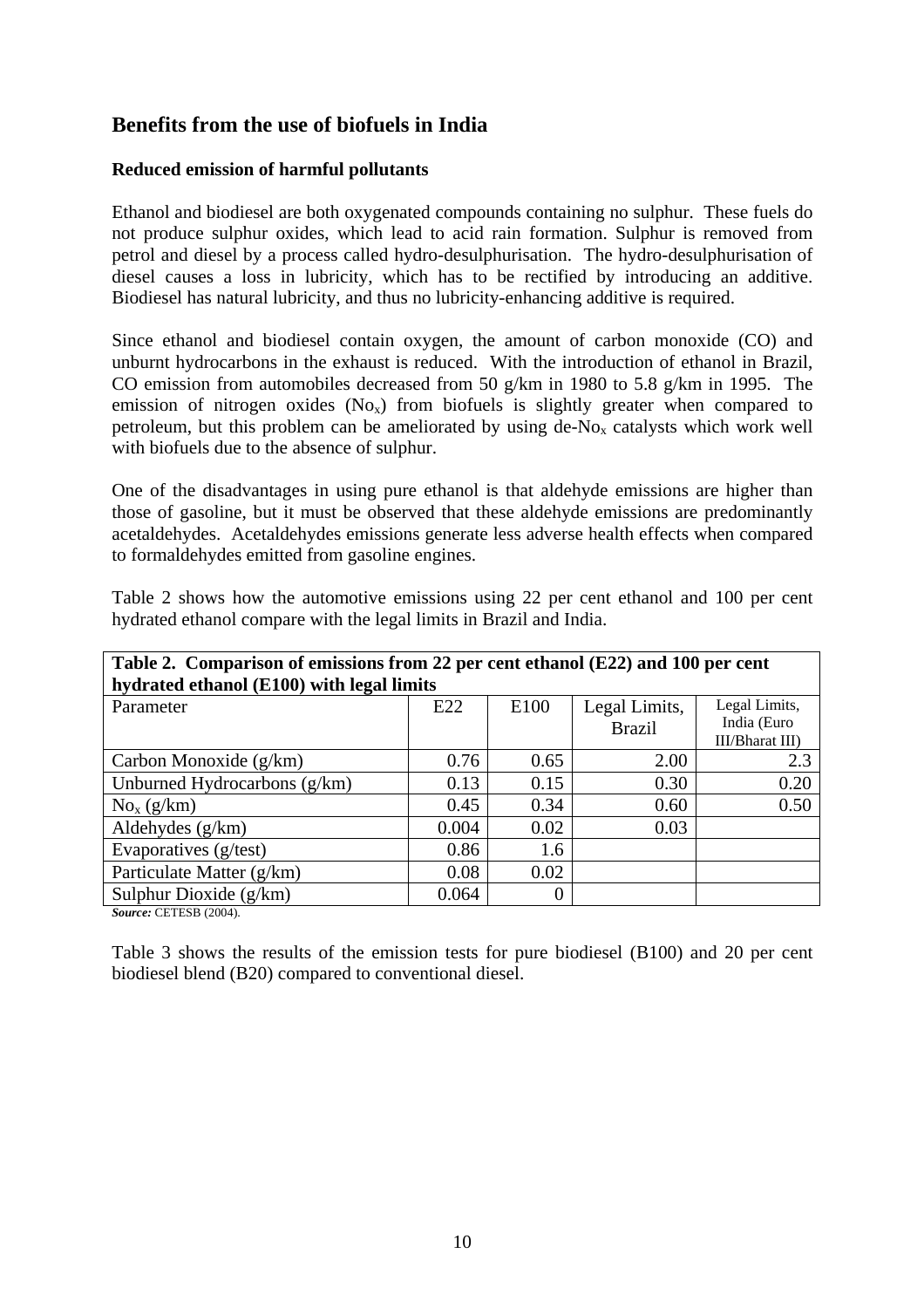<span id="page-10-0"></span>

| Table 3. Biodiesel emissions compared to conventional diesel |                          |                         |  |  |  |  |
|--------------------------------------------------------------|--------------------------|-------------------------|--|--|--|--|
| <b>Emissions</b>                                             | <b>B100</b>              | <b>B20</b>              |  |  |  |  |
|                                                              | (100 per cent biodiesel) | (20 per cent biodiesel) |  |  |  |  |
| <b>Regulated Emissions</b>                                   |                          |                         |  |  |  |  |
| <b>Total Unburned Hydrocarbons</b>                           | -93 per cent             | -30 per cent            |  |  |  |  |
| Carbon Monoxide                                              | -50 per cent             | $-20$ per cent          |  |  |  |  |
| <b>Particulate Matter</b>                                    | -30 per cent             | -22 per cent            |  |  |  |  |
| $No_x$                                                       | $+13$ per cent           | $+2$ per cent           |  |  |  |  |
| Non regulated emissions                                      | <b>B100</b>              | <b>B20</b>              |  |  |  |  |
|                                                              | (100 per cent biodiesel) | (20 per cent biodiesel) |  |  |  |  |
| Polycyclic Aromatic                                          | -80 per cent             | -13 per cent            |  |  |  |  |
| Hydrocarbons (PAH)                                           |                          |                         |  |  |  |  |
| <b>NPAH</b> (Nitrated PAH)                                   | -90 per cent             | -50 per cent            |  |  |  |  |
| Life cycle emissions                                         |                          |                         |  |  |  |  |
|                                                              |                          |                         |  |  |  |  |
| Carbon Dioxide (LCA)                                         | -80 per cent             |                         |  |  |  |  |

*Source:* Planning Commission (2003).

#### **Reduction in greenhouse gas emissions**

The net  $CO_2$  emission of burning a biofuel like ethanol is zero since the  $CO_2$  emitted on combustion is equal to that absorbed from the atmosphere by photosynthesis during the growth of the plant (sugarcane) used to manufacture ethanol. This is illustrated by the following equations:

| $6CO2 + 6H2O \rightarrow C6H12O6$ (plant sugar) + 6O <sub>2</sub>        | (photosynthesis)              |
|--------------------------------------------------------------------------|-------------------------------|
| $C_6H_{12}O_6 + 3H_2O \rightarrow 3C_2H_5OH$ (ethanol) + 3O <sub>2</sub> | (hydrolysis and fermentation) |
| $3C_2H_5OH + 9O_2 \rightarrow 6CO_2 + 9H_2O$                             | (combustion of ethanol)       |

Life cycle analysis, from well to wheels, shows that ethanol has the lowest  $CO<sub>2</sub>$  emission among the major transportation fuels as shown in figure 1.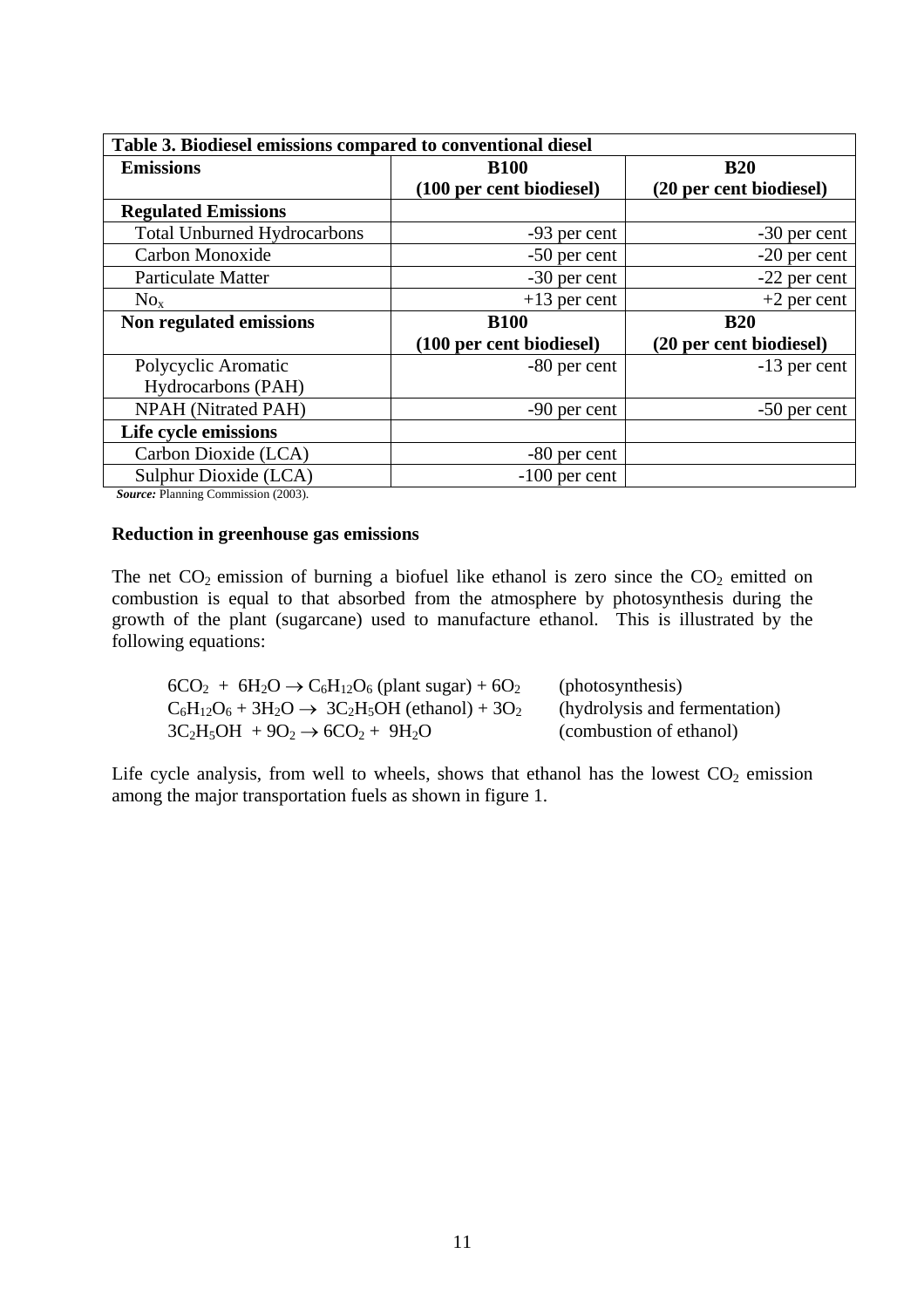<span id="page-11-0"></span>

**Figure 1. Carbon dioxide emission, life cycle analysis** 

*Source:* Planning Commission (2003)*.*

Biofuels contribute significantly to climate change mitigation by reducing  $CO<sub>2</sub>$  emissions. Biodiesel projects can qualify as CDM projects and thus bring in additional income through the sale of certified emission reductions.

#### **Increased employment**

At the beginning of the new millennium, 260 million people in India did not have access to a consumption basket which defines the poverty line. India is home to 22 per cent of the world's poor. A programme that generates employment is therefore particularly welcome.

The biofuels sector has the potential to serve as a source of substantial employment. The investment in the ethanol industry per job created is \$11,000, which is significantly less than the \$220,000 per job in the petroleum field.<sup>[7](#page-11-1)</sup> In India, the sugar industry, which is the backbone of ethanol production, is the biggest agroindustry in the country. The sugar industry is the source of the livelihood of 45 million farmers and their dependants, comprising 7.5 per cent of the rural population. Another half a million people are employed as skilled or semi-skilled labourers in sugarcane cultivation.<sup>8</sup>

The first phase of the National Biodiesel Mission demonstration project will generate employment of 127.6 million person days in plantation by 2007. On a sustained basis, the program will create 36.8 million person days in seed collection and 3,680 person years for running the seed collection and oil-extraction centres. Table 4 shows the estimated cumulative achievements of the project in terms of output and employment.

<span id="page-11-1"></span> $^7$  Uppal J. (2004).

<span id="page-11-2"></span><sup>&</sup>lt;sup>8</sup> Ministry of Food and Agriculture, (2003).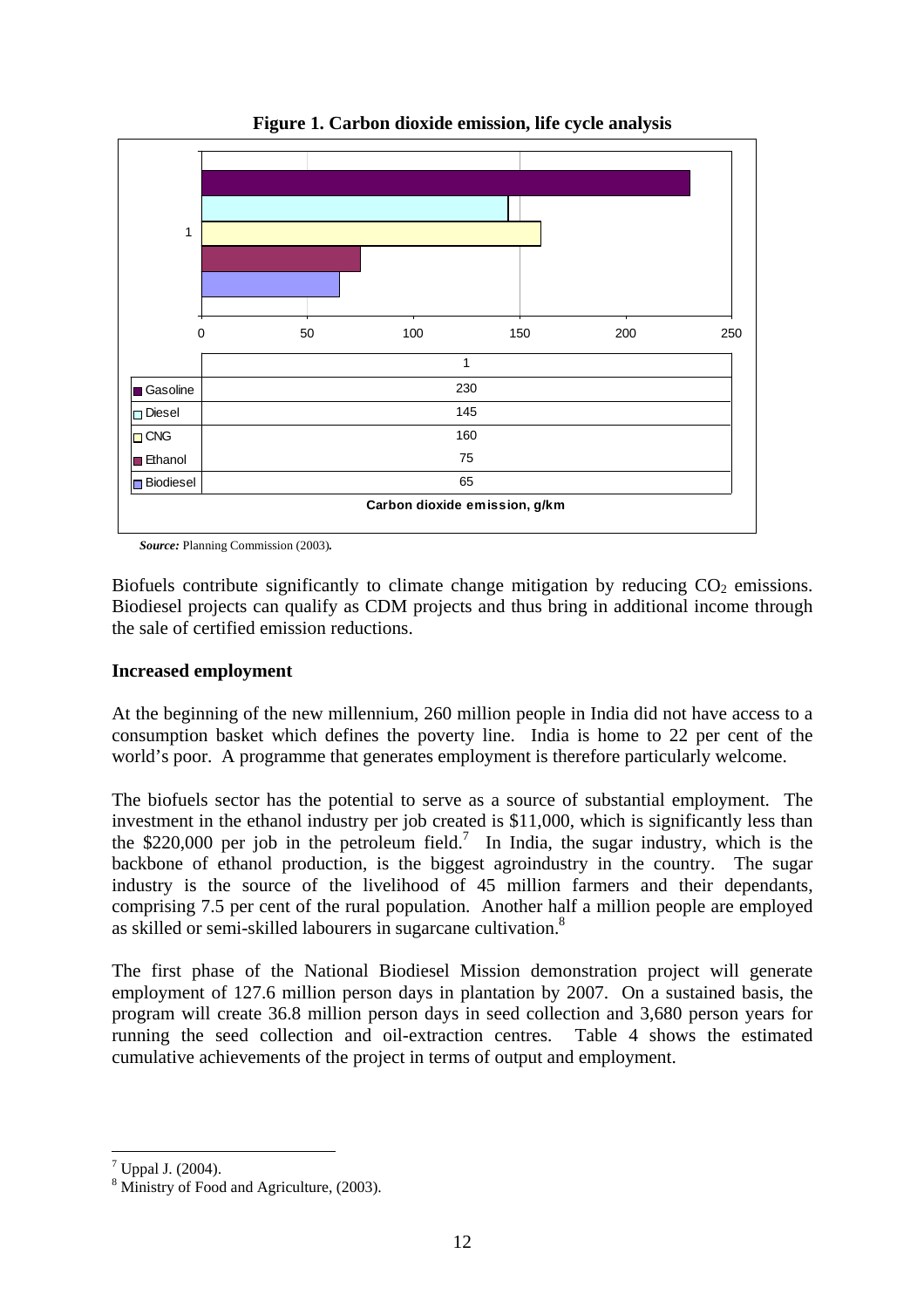<span id="page-12-0"></span>

| Table 4. Yearly and cumulative achievements of demonstration project |                                              |                                               |                       |                                                       |                                                               |                                                |                                             |  |  |  |
|----------------------------------------------------------------------|----------------------------------------------|-----------------------------------------------|-----------------------|-------------------------------------------------------|---------------------------------------------------------------|------------------------------------------------|---------------------------------------------|--|--|--|
| Year                                                                 | Cumulative<br>area<br>(thousand<br>hectares) | Availability<br>of seed<br>(million)<br>tons) | Expellers<br>(number) | Plantation<br>employment<br>(million)<br>person days) | Seed<br>collection<br>employment<br>(million)<br>person days) | Seed centre<br>employment<br>(person<br>years) | Availability<br>of oil<br>(million<br>tons) |  |  |  |
| 2003                                                                 | 80                                           | 0                                             |                       | 21                                                    | $\theta$                                                      |                                                |                                             |  |  |  |
| 2004                                                                 | 240                                          | 0.200                                         | 20                    | 45.9                                                  | 1.6                                                           | 160                                            | 0.048                                       |  |  |  |
| 2005                                                                 | 400                                          | 0.800                                         | 80                    | 53                                                    | 6.4                                                           | 640                                            | 0.192                                       |  |  |  |
| 2006                                                                 | 400                                          | 1.600                                         | 160                   | 7.68                                                  | 12.8                                                          | 1280                                           | 0.384                                       |  |  |  |
| 2007                                                                 | 400                                          | 2.000                                         | 200                   | 0                                                     | 16                                                            | 1600                                           | 0.480                                       |  |  |  |
|                                                                      | <b>Cumulative Total</b>                      |                                               |                       | 127.6                                                 | 36.8                                                          | 3,680                                          | 1.1104                                      |  |  |  |

*Source:* Planning Commission (2003).

#### **Energy security and decreased dependence on oil imports**

India ranks sixth in the world in terms of energy demand, accounting for 3.5 per cent of the world commercial energy demand in 2001. But at 479 kg of oil equivalent, the per capita energy consumption is still very low, and the energy demand is expected to grow at the rate of 4.8 per cent per annum. India's domestic production of crude oil currently satisfies only about 25 per cent of this consumption. Dependence on imported fuels leaves many countries vulnerable to possible disruptions in supplies which may result in physical hardships and economic burdens. The volatility of oil prices poses great risks for the world's economic and political stability, with unusually dramatic effects on energy-importing developing nations. Renewable energy, including biofuels, can help diversify energy supply and increase energy security.

#### **Improved social well-being**

A large part of India's population, mostly in rural areas, does not have access to energy services. The enhanced use of renewables (mainly biofuels) in rural areas is closely linked to poverty reductions because greater access to energy services can:

- Improve access to pumped drinking water. Potable water can reduce hunger by allowing for cooked food (95 per cent of food needs cooking);
- Reduce the time spent by women and children on basic survival activities (gathering firewood, fetching water, cooking, etc.);
- Allow lighting which increases security and enables the night time use of educational media and communication at school and home; and
- Reduce indoor pollution caused by firewood use, together with a reduction in deforestation.

Lack of access to affordable energy services among the rural poor seriously affects their chances of benefiting from economic development and improved living standards. Women, older people and children suffer disproportionately because of their relative dependence on traditional fuels and their exposure to smoke from cooking, the main cause of respiratory diseases. Electricity through transmission lines to many rural areas is unlikely to happen in the near future, so access to modern decentralized small-scale energy technologies, particularly renewables (including biofuels), are an important element for effective poverty alleviation policies. A programme that develops energy from raw material grown in rural areas will go a long way in providing energy security to the rural people.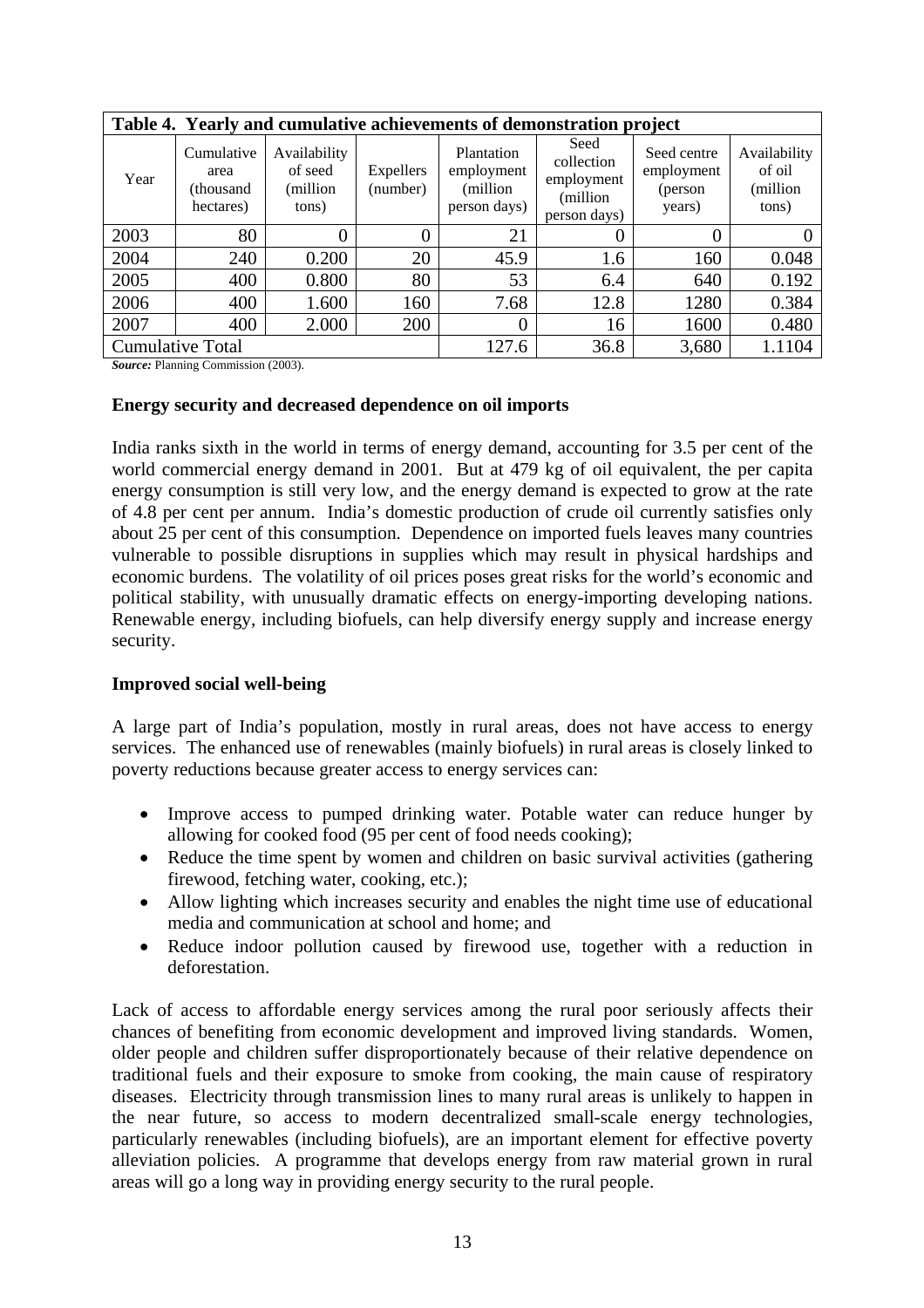#### <span id="page-13-0"></span>**Increase in nutrients to soil, decrease in soil erosion and land degradation**

In ethanol production from sugarcane, the by-products like vinasse (solid residue left after distillation) and filter cake contain valuable nutrients. Using these organic fertilizers instead of chemical fertilizers reduces the need for chemicals, which could be hazardous and avoids pollution of ground water and rivers. Table 5 developed by the International Crop Research Institute for Semi-Arid Tropics (ICRISAT) compares the nutrient content of filter cake obtained from various oilseeds in biodiesel manufacture with that of commonly used fertilizers like Di-Ammonium Phosphate (DAP) and Urea and demonstrates that the filter cake is an effective fertilizer:

| Table 5. Comparison of oil seed filter cake nutrients with DAP and Urea |            |             |            |  |  |  |  |
|-------------------------------------------------------------------------|------------|-------------|------------|--|--|--|--|
| Source of fertilizer                                                    | Percentage | Percentage  | Percentage |  |  |  |  |
|                                                                         | Nitrogen   | Phosphorous | Potassium  |  |  |  |  |
| Pongamia Pinnata oilseed filter cake                                    | 3.95       | 0.52        | 0.42       |  |  |  |  |
| Jatropha Curcas oilseed filter cake                                     | 4.44       | 2.09        | 1.68       |  |  |  |  |
| Neem oilseed filter cake                                                | 5.0        | 1.0         | 1.5        |  |  |  |  |
| Castor oilseed filter cake                                              | 4.37       | 1.85        | 1.39       |  |  |  |  |
| Di-Ammonium Phosphate                                                   | 18         | 20          |            |  |  |  |  |
| Urea                                                                    | 46         |             |            |  |  |  |  |

Also the cultivation of land for sugarcane and oilseed-bearing crops contributes to a decrease in soil erosion and land degradation.

#### **Good fuel properties**

Ethanol has a research octane number of 120, much higher than that of petrol, which is between 87 and 98. Thus, ethanol blending increases the octane number without having to add a carcinogenic substance like benzene or a health-risk posing chemical like methyl tertiary butyl ether (MTBE). The energy content of ethanol is only 26.9 MJ/kg compared to 44.0 MJ/kg for petrol. This would suggest that the fuel economy (km/litre) of a petrolpowered engine would be 38.9 per cent higher than that of an ethanol-powered engine. In actuality, this difference is 30 per cent since ethanol engines can run more efficiently (at a higher compression ratio) because of the higher octane rating. For a 10 per cent ethanol blend the fuel economy advantage of a petrol engine is only 3 per cent. The flammability limit of ethanol (19 per cent in air) is higher than that of petrol (7.6 per cent), and likewise the auto-ignition temperature of ethanol is higher than that of petrol  $(366 \text{ versus } 300^{\circ}\text{C})$ . Thus, ethanol is safer than petrol due to the lower likelihood of catching fire. Ethanol's higher latent heat of vaporization and greater propensity to absorb moisture may lead to engine starting and corrosion problems, respectively, but none of these problems have manifested in the millions of hours of running automobile engines in Brazil.

Biodiesel has good fuel properties, comparable to or even better than petroleum diesel. It has 10 per cent built-in oxygen content that helps it to burn fully. Its cetane number (an indication of its fuel burning efficiency) is 52 for biodiesel from Jatropha oil, higher than the 42 to 48 cetane number of most petroleum diesels. The esters of the long-chain fatty acids of biodiesel are excellent lubricants for the fuel injection system. It has a higher flash point than diesel, making it a safer fuel. Other advantages are the almost zero sulphur content and the reduced amount of carbon monoxide, unburned hydrocarbons and particulate matter in the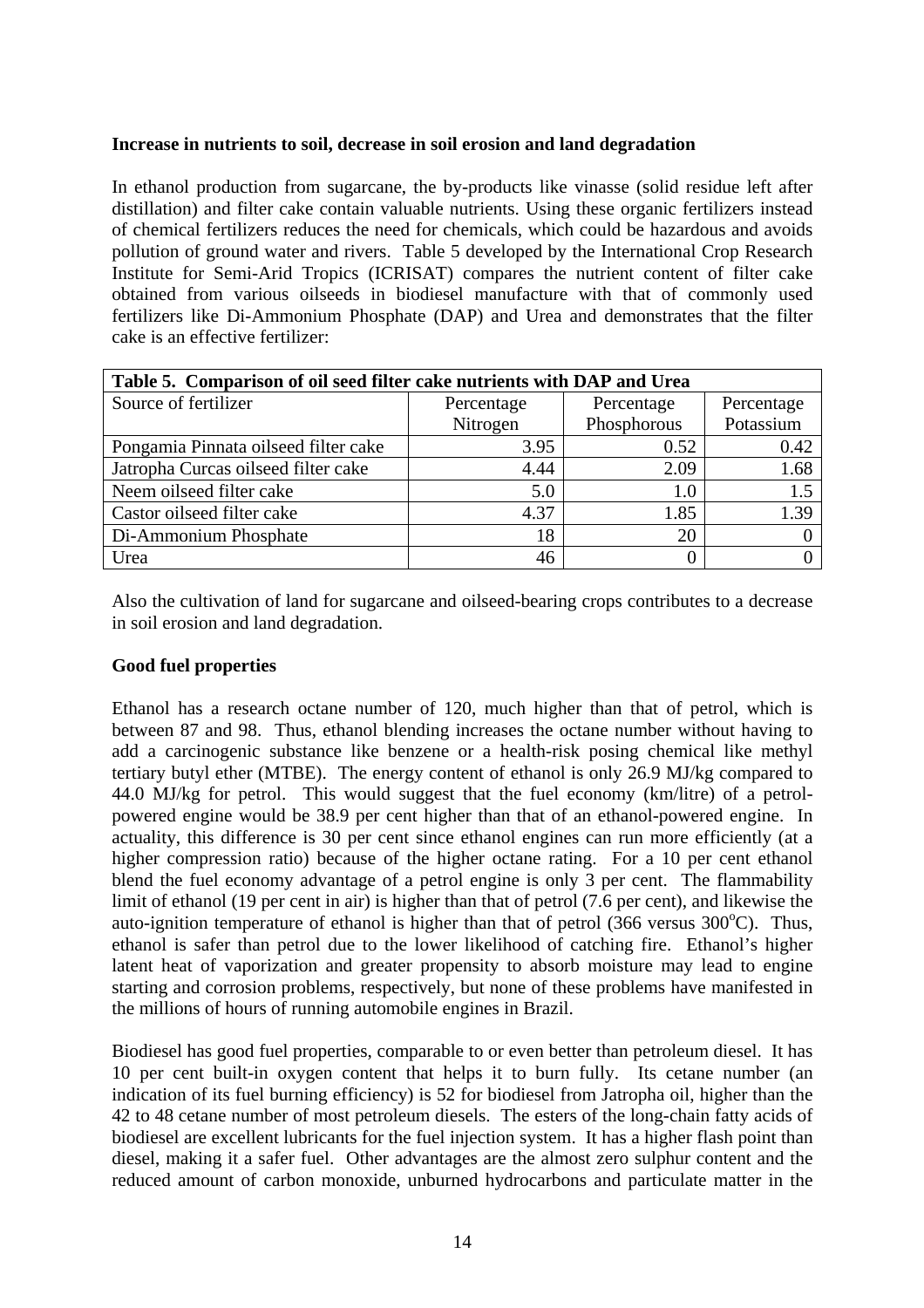<span id="page-14-0"></span>exhaust. But there are a few technical issues that need to be resolved. Biodiesel has a high viscosity at low temperatures, leading to flow problems at these temperatures. For long-term storage in hot, humid conditions, ethanol may require a biocide to prevent bacterial growth.

## **The ethanol industry in India**

Ethanol is produced in India by the fermentation of molasses, a by-product in sugar manufacture. The yield of sugarcane in India varies from an average of 77 tons/ha in tropical states to about 52 tons /ha in subtropical states. The yield of sugar on average is approximately 105 kg per ton of cane. About 40 kg of molasses is produced per ton of cane from which about 10 litres of ethanol can be obtained. If the sugarcane is directly and fully used in ethanol manufacture, the yield of ethanol is 70 litres per ton.

Table 6 shows the projected demand and supply of ethanol for blending in petrol (5 per cent ethanol – 95 per cent petrol).

| Table 6. Projected demand and supply of ethanol for 5 per cent blending in petrol |                |                |                |                                                     |      |       |         |          |         |  |
|-----------------------------------------------------------------------------------|----------------|----------------|----------------|-----------------------------------------------------|------|-------|---------|----------|---------|--|
| Molasses<br>Ethanol<br>Petrol                                                     |                |                |                | Ethanol utilization (ML)<br>Ethanol production (ML) |      |       |         |          |         |  |
| Year                                                                              | demand<br>(Mt) | demand<br>(ML) | prodn.<br>(Mt) | Molasses                                            | Cane | Total | Potable | Industry | Balance |  |
| 2001-2002                                                                         | 7.07           | 416.14         | 8.77           | 1775                                                |      | 1775  | 648     | 600      | 527     |  |
|                                                                                   |                |                |                |                                                     |      |       |         |          |         |  |
| 2006-2007                                                                         | 10.07          | 592.72         | 11.36          | 2300                                                | 1485 | 3785  | 765     | 711      | 2309    |  |
| 2011-2012                                                                         | 12.85          | 756.36         | 11.36          | 2300                                                | 1485 | 3785  | 887     | 844      | 2054    |  |
| 2016-2017                                                                         | 16.4           | 965.30         | 11.36          | 2300                                                | 1485 | 3785  | 1028    | 1003     | 1754    |  |

*Source:* Planning Commission (2003).

Table 6 is based on the following assumptions:

- 1. The area under cane cultivation is expected to increase from 4.36 Mha in 2001-2002 to 4.96 Mha in 2006-2007 which would result in an additional cane production of 50 MT.
- 2. About 30 per cent of cane goes for making gur (jaggery) and khandsari (unrefined sugar). If there is no additional increase in khandsari demand, sugar and molasses production would increase.
- 3. The present distiller capacity is for 2,900 million litres (M L) and looks to be sufficient for 5 per cent blend until 2016-2017.
- 4. An annual demand growth of 3 per cent for potable ethanol and 3.5 per cent for industrial ethanol.

## **Economics of ethanol production from sugarcane**

The present price of sugarcane, as fixed by the central government under the minimum statutory price, is Rs. 695/ton (\$15.45/ton) based on a sugar recovery of 8.5 per cent. At a 10.5 per cent recovery rate, the price of sugarcane, after state excise taxes, is Rs 900/ton (\$20/ton). Assuming an ethanol yield of 70 litres/ton of cane, the raw material cost of ethanol is Rs  $900/70 =$  Rs. 13/litre (\$0.29/litre). After adding salary and wages of operational staff, capital related charges of investment, energy cost of producing anhydrous alcohol, cost of transport and marketing, the cost of producing ethanol directly from sugarcane is Rs 20/litre (\$0.45/litre). This compares favourably with the current world price of petrol, \$1.75/gallon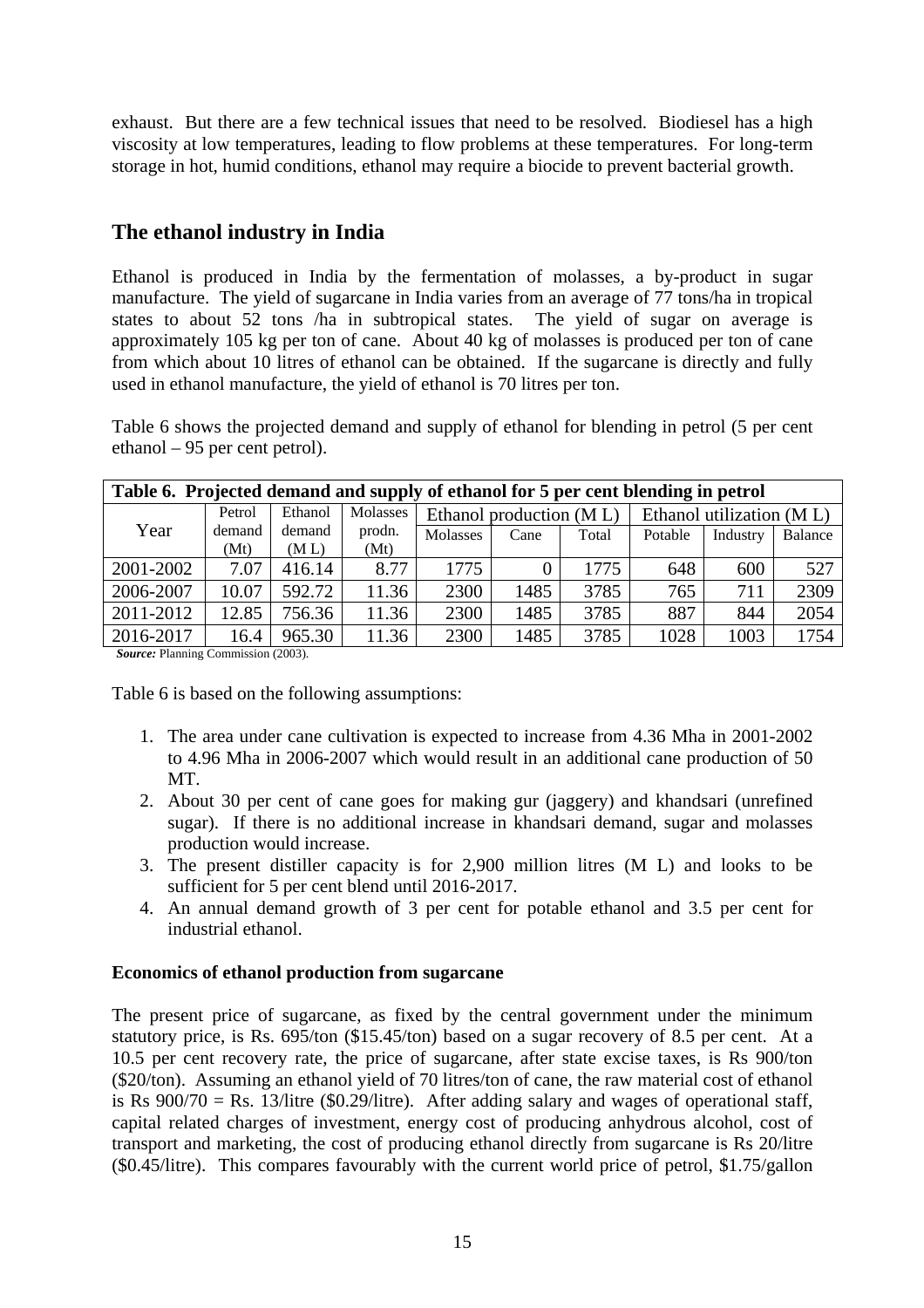<span id="page-15-0"></span>(\$0.46/litre). The ethanol cost price can be brought down further through the following options:

- Allowing a market-based sugarcane price.
- Combining ethanol manufacture with sugar manufacture, which would permit a major part of the cane cost to be off-loaded to sugar. For instance, a ton of sugarcane produces 105 kg sugar, and even if the sugar is sold at Rs 10/kg, this will be sufficient to pay for the cost of the sugarcane.
- Using the bagasse by-product and spent wash more efficiently. The spent wash, which is produced in large quantity (about 15 litres per litre of ethanol produced), can be subjected to anaerobic digestion that not only removes its BOD and COD but also provides valuable biogas (60 per cent methane). This biogas can be used to offset 67 per cent of the energy cost of making anhydrous alcohol through distillation. Plants can further use bagasse, which is left after crushing the cane, as boiler fuel for electricity generation at 97 kWh/ton of cane crushed.

#### **Economics of ethanol production from molasses**

The cost of molasses in India varies widely across different states; in past years it has been as low as Rs. 50/ton (\$1.10/ton) and as high as Rs. 2,000/ton (\$44.45/ton). A sizeable part of the cost is central excise duty, sales tax, transportation cost, etc., and the statutory controlled sugarcane and sugar prices. The international price of molasses, which was \$50/ton in 2004, has doubled to \$100/ton. Assuming a molasses price of Rs 3,000/ton (\$66.67/ton) and a yield of 220 litres of ethanol per ton, the feedstock cost would be Rs. 13.64/litre ethanol (\$0.30/litre). A detailed cost breakdown of a 9 million litre/year ethanol production plant is given in table 7.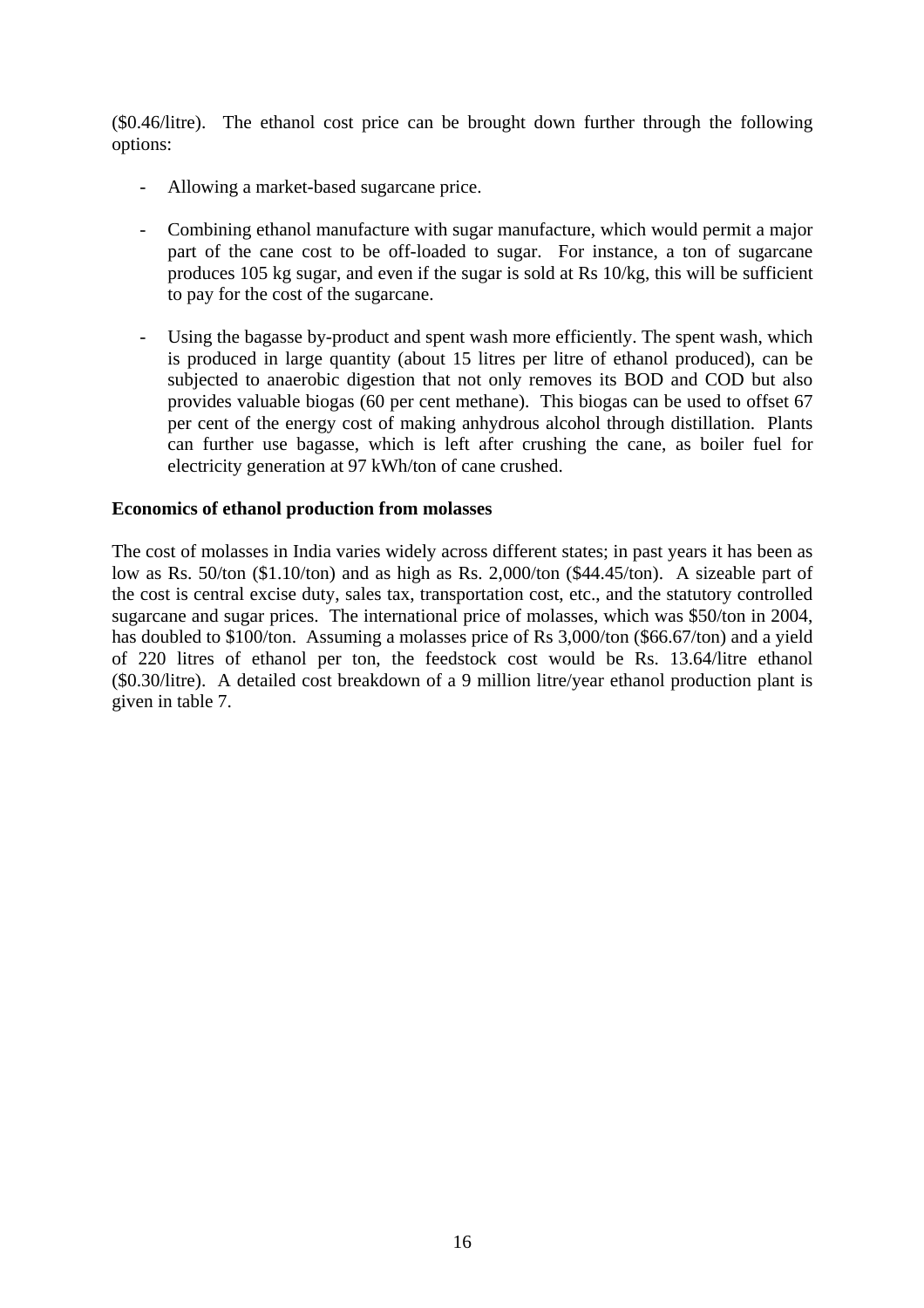<span id="page-16-0"></span>

| Table 7. Economics of ethanol production from molasses                                   |         |                           |                                        |
|------------------------------------------------------------------------------------------|---------|---------------------------|----------------------------------------|
|                                                                                          |         | Stand alone<br>distillery | Integrated<br>with sugar<br>production |
| Cost of molasses                                                                         | Per ton | Rs. 3,000<br>$(\$66.67)$  | Rs. 3,000<br>$(\$66.67)$               |
| Transportation cost                                                                      | Per ton | Rs. 150 (\$3.33)          | $\theta$                               |
| Total                                                                                    |         | Rs. 3,150<br>$(\$70.00)$  | Rs. 3,000<br>$(\$66.67)$               |
|                                                                                          |         | Stand alone               | Integrated                             |
| Recovery of ethanol                                                                      | litres  | 220                       | 220                                    |
|                                                                                          |         | Rs./litre                 | Rs./litre                              |
| Molasses cost after milling                                                              |         | 14.32                     | 13.64                                  |
| Steam cost @ Rice Husk Rs. 500/ton                                                       |         | 0.25                      | $\overline{0}$                         |
| Power cost @ Rs. 4.50/KwH                                                                |         | 0.59                      | $\theta$                               |
| Chemical cost                                                                            |         | 0.2                       | 0.2                                    |
| Labour cost                                                                              |         | 0.25                      | 0.25                                   |
| Repair and maintenance                                                                   |         | 0.15                      | 0.15                                   |
| Total direct cost                                                                        |         | 15.76                     | 14.24                                  |
| Finance and other costs                                                                  |         |                           |                                        |
| Indirect costs, including overheads                                                      |         | 0.56                      | 0.28                                   |
| Interest $@12$ per cent for borrowed capital of<br>Rs.72 million (Debt/equity ratio=1.5) |         | 0.96                      | 0.96                                   |
| Interest @12 per cent for working capital for<br>one month of molasses and ethanol       |         | 0.2                       | 0,2                                    |
| Depreciation $@$ 10 per cent for Rs. 120<br>million                                      |         | 1.33                      | 1.33                                   |
| Total finance and other costs                                                            |         | 3.05                      | 2.77                                   |
|                                                                                          |         |                           |                                        |
| <b>Total costs</b><br>$\mathbf{r}$<br>$\sim$ $\sim$                                      |         | Rs. 18.81<br>$(\$0.42)$   | Rs. 17.01<br>(\$0.38)                  |

*Source:* Planning Commission (2003). Note: A molasses cost of Rs. 3,000/ton was used instead of Rs. 1,000/ton, in line with current prices.

The above table shows that the price of ethanol is highly dependant on the cost of molasses.

## **Competitiveness of India's sugar and ethanol industries and strategies to improve productivity and efficiency**

The Indian sugar and ethanol industries are not competitive in international markets when compared to other major producers such as Brazil and the United States. India and Brazil are the largest sugar producers in the world with an output of about 21 Mt each in 2002-2003. However, with a weak monsoon, an excess supply of sugar stock and the availability of cheap sugar from overseas, India's sugar production declined to 15 Mt in 2003-2004. The current international sugar price is \$0.26/kg or Rs. 11.88/kg. The ex-factory price of sugar in India was Rs 16/kg in 2001. While Brazil's cost of production of ethanol<sup>[9](#page-16-1)</sup> is \$0.20/litre, India's is

<span id="page-16-1"></span><sup>9</sup> European Union of Alcohol Producers. *The Economist*, (2005).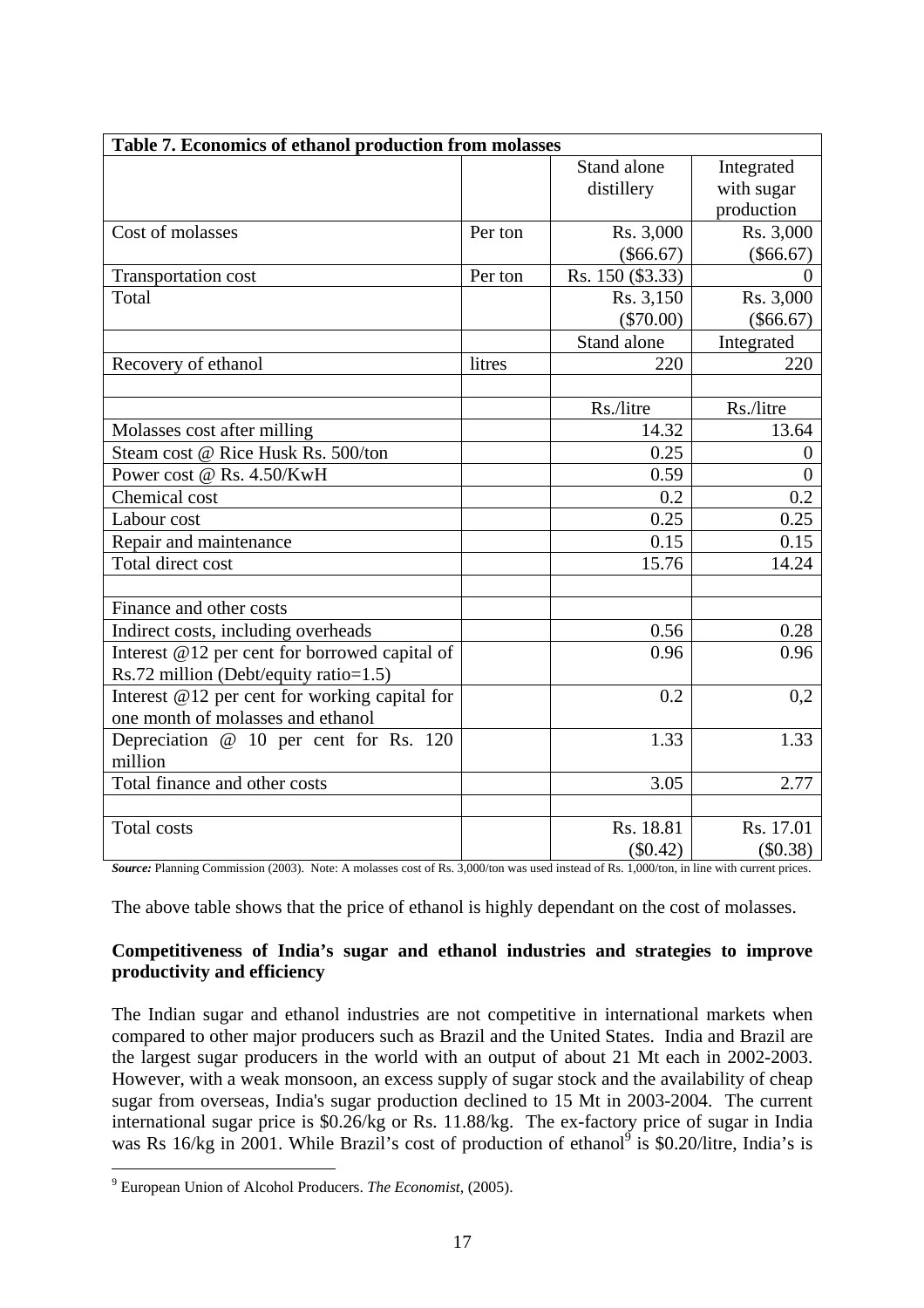<span id="page-17-0"></span>about \$0.40/litre. India's uncompetitive productivity can be attributed to the following causes:

- Low cane yield per acre due to archaic farming practices, lack of irrigation and fertilizers;
- Depletion of ground water resources;
- Excessive dependence on the monsoons, which can be fickle and unreliable; and
- Lack of utilization of advanced technology in ethanol manufacture.

The following strategies can improve the efficiency of the sugar and ethanol industries:

- Improved agricultural practices to increase sugarcane yield;
- Cultivation of alternate feedstock crops like sweet sorghum and tropical sugar beet;
- Use of enzymatic fermentation of cellulose for ethanol manufacture; and
- Improved methods of producing anhydrous alcohol.

#### *Improved agricultural practices[10](#page-17-1)*

The following are some of the improved agricultural practices that can be used:

- Use of different water saving irrigation methods;
- Inter-cropping with other crops:
- Planting only in autumn and spring planting seasons and no planting in summer;
- Biopest control:
- Biofertilizer;
- Employment of varieties according to agro-climatic conditions;
- Drought management practices for sugarcane;
- Ring pit method;
- Use of quality seed;
- Integrated weed management; and
- Employment of mechanization.

# *Cultivation of alternate crops like sweet sorghum and tropical sugar bee[t11,](#page-17-2)[12](#page-17-3)*

Sweet sorghum is a grass type plant, similar to sugarcane. It is suitable for India's dry vast tracks with limited irrigation. It requires minimum purchased inputs (Rs. 13,375-17,820/ha against Rs. 41,750-48,250/ha for sugarcane). The crop has a four-month cycle permitting two crops per year. Sugar beet has high sugar content and is grown in the temperate climate of Europe. With proper genetics and cultivation practices, a variation of sugar beet, called tropical sugar beet, can be grown in India. Both sweet sorghum and tropical sugar beet offer advantages over sugarcane as explained in table 8.

<span id="page-17-1"></span> $10$  Singh, J. P. (2004).

<span id="page-17-2"></span><sup>&</sup>lt;sup>11</sup> Seetharama N. (2004). <sup>12</sup> Gokhale D. (2004).

<span id="page-17-3"></span>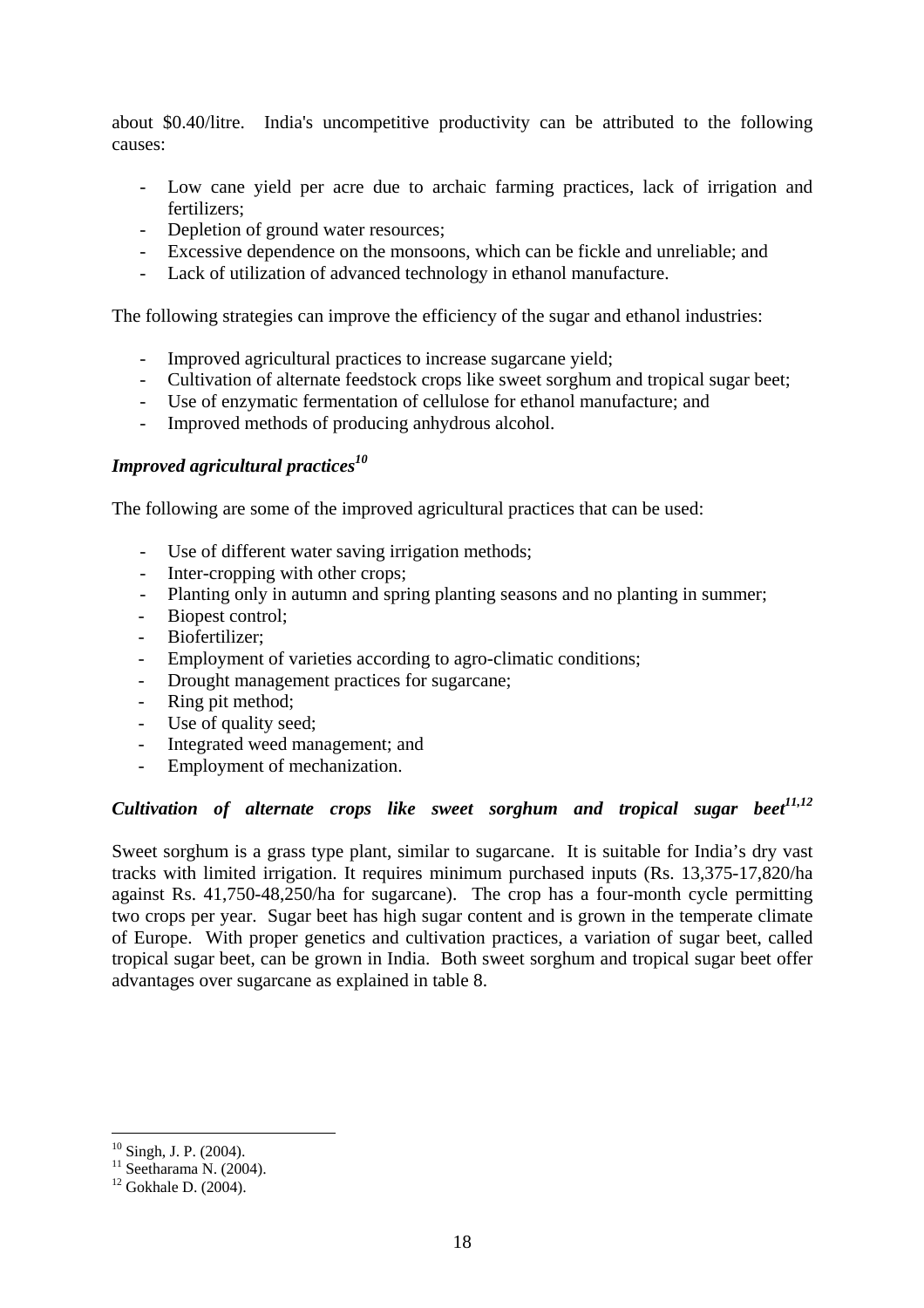<span id="page-18-0"></span>

|                                           | Table 8. Comparison of sugarcane, tropical sugar beet and sweet sorghum                       |                                                                                         |                                                                                         |
|-------------------------------------------|-----------------------------------------------------------------------------------------------|-----------------------------------------------------------------------------------------|-----------------------------------------------------------------------------------------|
|                                           | <b>Sugarcane</b>                                                                              | <b>Tropical Sugar Beet</b>                                                              | <b>Sweet Sorghum</b>                                                                    |
| Crop duration                             | About $12 - 13$ months                                                                        | About $5 - 6$ months                                                                    | About 3 1/2 months                                                                      |
| Growing season                            | Only one season                                                                               | Throughout the year (10<br>months), except rainy<br>period                              | All season - Kharif, Rabi<br>and summer                                                 |
| Soil requirement                          | Grows well in loamy soil                                                                      | Grows well in sandy<br>loam. Also tolerates<br>alkalinity.                              | All types of drained soil                                                               |
| Water management                          | Requires water<br>throughout the year                                                         | Less water requirement.<br>40 -60 per cent compared<br>to sugarcane                     | Less water requirement.<br>Can be grown as rain-fed<br>crop.                            |
| Crop management                           | Requires good<br>management.<br>Low fertilizer required.<br>Less pest and disease<br>complex. | More fertilizer<br>requirement. Requires<br>moderate management.                        | Low fertilizer<br>requirement and less pest<br>and disease complex.<br>Easy management. |
|                                           | <b>Sugarcane</b>                                                                              | <b>Tropical sugar beet</b>                                                              | <b>Sweet sorghum</b>                                                                    |
| Yield per acre                            | $25$ to $30$ tons                                                                             | 30 to 40 tons                                                                           | $20$ to $25$ tons                                                                       |
| Sugar content on weight                   | 8 to 12 per cent                                                                              | 15 to 18 per cent                                                                       | 8 to 10 per cent                                                                        |
| Sugar yield                               | $2.5 - 4.8$ tons /acre                                                                        | 4.5-7.2 tons/acre                                                                       | 2-3 tons /acre                                                                          |
| Ethanol production<br>directly from juice | 1700 to 2700 litre / acre                                                                     | 2800 to 4100 litre / acre                                                               | 1140 to 1640 litre / acre                                                               |
| Harvesting                                | Difficult and laborious                                                                       | Very simple. Both<br>manual and with simple<br>small mechanical<br>machine can be used. | Very simple. Both<br>manual and with simple<br>small mechanical<br>machine can be used. |

## *Use of enzymatic fermentation of cellulose for ethanol manufactur[e13](#page-18-1)*

Lignocellulosic materials such as straw and wood, which are often available as wastes, are much cheaper than grain. Converting them to ethanol, however, requires complex and costly processes. The development of exciting, new technologies has made it possible for lignocellulosic materials to become economic as ethanol feedstocks.

Lignocellulosic materials contain two types of polysaccharides, cellulose and hemicellulose, bound together by a third component, lignin. From the point of view of ethanol fermentation, they are hard to work with for two reasons. First, the lignin protects the cellulose and hemicellulose from attack by enzymes. Second, when enzymes do manage to reach the cellulose and hemicellulose, they are hindered by the crystalline structure of these molecules.

The raw material is first pre-treated at  $150{\text -}200^{\circ}$ C with steam or acid/alkali to dissolve some of the hemicellulose. Then enzymes called cellulase and hemicellulase are added to convert the cellulose and hemicellulose to fermentable sugars in a process called hydrolysis. Finally, newly developed yeast strains are introduced to ferment the sugars to ethanol. The yeast Xymomonas,<sup> $14$ </sup> which is produced by recombinant technology, converts the glucose obtained from cellulose and the xylose derived from hemicellulose to ethanol. The Canadian biotech firm, Iogen, is developing the first commercial plant to manufacture ethanol through enzymatic fermentation of lignocellulosic materials. Xymomonas will be used in the

<span id="page-18-1"></span> $13$  Riso National Laboratory, Denmark. (2004).

<span id="page-18-2"></span> $14$  National Renewable Energy Laboratory, (2001).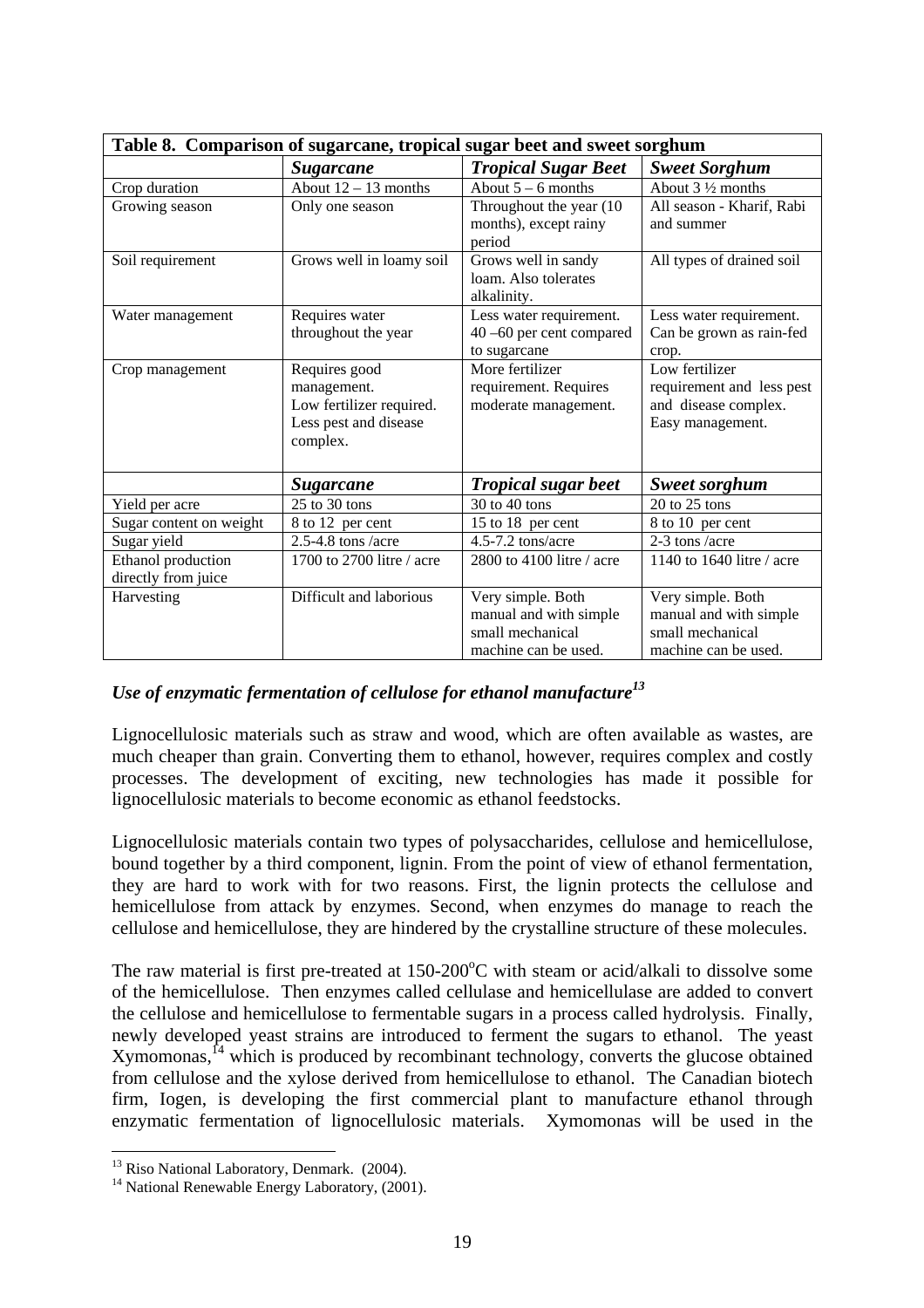<span id="page-19-0"></span>fermentation. The biggest cost component in the enzymatic fermentation process is the price of the enzymes cellulase and hemicellulase. Biotech firms like Genentech and Novozym are developing low cost enzymes so that the production cost of ethanol can be brought down to \$1/gallon.

## *Improved methods of producing anhydrous ethanol*

Fermentation produces a 10 per cent solution of ethanol in water. For use as a fuel, this solution has to be concentrated to 99.8 per cent ethanol (anhydrous) for blending with petrol. Just distilling an aqueous solution of ethanol gives a 95 per cent ethanol solution. This is an azeotropic solution, and any further regular distillation does not increase the concentration of ethanol because the composition of the vapour in an azeotropic solution is the same as that of the liquid. A 95 per cent ethanol solution can be used as a straight fuel. For producing anhydrous ethanol, the following processes are used:

- Azeotropic distillation;
- Extractive distillation;
- Pressure Swing Adsorption (PSA) based on molecular sieves; and
- Membrane separation.

The first two methods are more commonly used and represent older generation technologies. In azeotropic distillation, an entrainer like cyclohexane or benzene is added to decrease the relative volatility of ethanol. Ethanol is recovered at 99.8 per cent purity at the bottom of the azeotropic distillation column. The water/entrainer solution is taken off at the top, the entrainer is recovered and recycled back to the azeotropic distillation column. In extractive distillation, an extracting agent like ethylene glycol is added to extract the water from the solution. Anhydrous ethanol is recovered at the top of the column. The water/ethylene glycol solution is sent to a vacuum column where ethylene glycol is separated and returned to the extractive distillation column.

In PSA/molecular sieve technology, the 95 per cent ethanol solution is vapourized and sent through a bed of molecular sieves at high pressure. Ethanol is adsorbed on the molecular sieves, and water passes through. On reducing the pressure, the ethanol is desorbed from the sieves and recovered as anhydrous ethanol.

Membrane separation<sup>15</sup> appears to be the most energy efficient process for anhydrous ethanol. The membrane consists of a zeolite having a pore size of 0.4 nano meter (nm,  $10^{-9}$ ) meter). The ethanol molecule has a size of 0.45 nm and gets trapped in the membrane, while the water molecule passes through since its size is 0.25 nm. The ethanol is recovered from the membrane pores.

The distillation methods suffer from high operating costs and problems associated with an additional chemical (an entrainer or an extractive agent). The controls are complex and the distillation columns are difficult to operate at low flow rates. The PSA/molecular sieve process suffers from unwanted by-product formation (adsorbents act as catalysts for ethers), frequent regeneration and high capital, installation, maintenance and operation costs. Membrane separation has the lowest operating cost, is flexible and simple to use, and is easy to expand and maintain. It is the most efficient and cost-effective option.

<span id="page-19-1"></span> $15$  Goel M. (2004).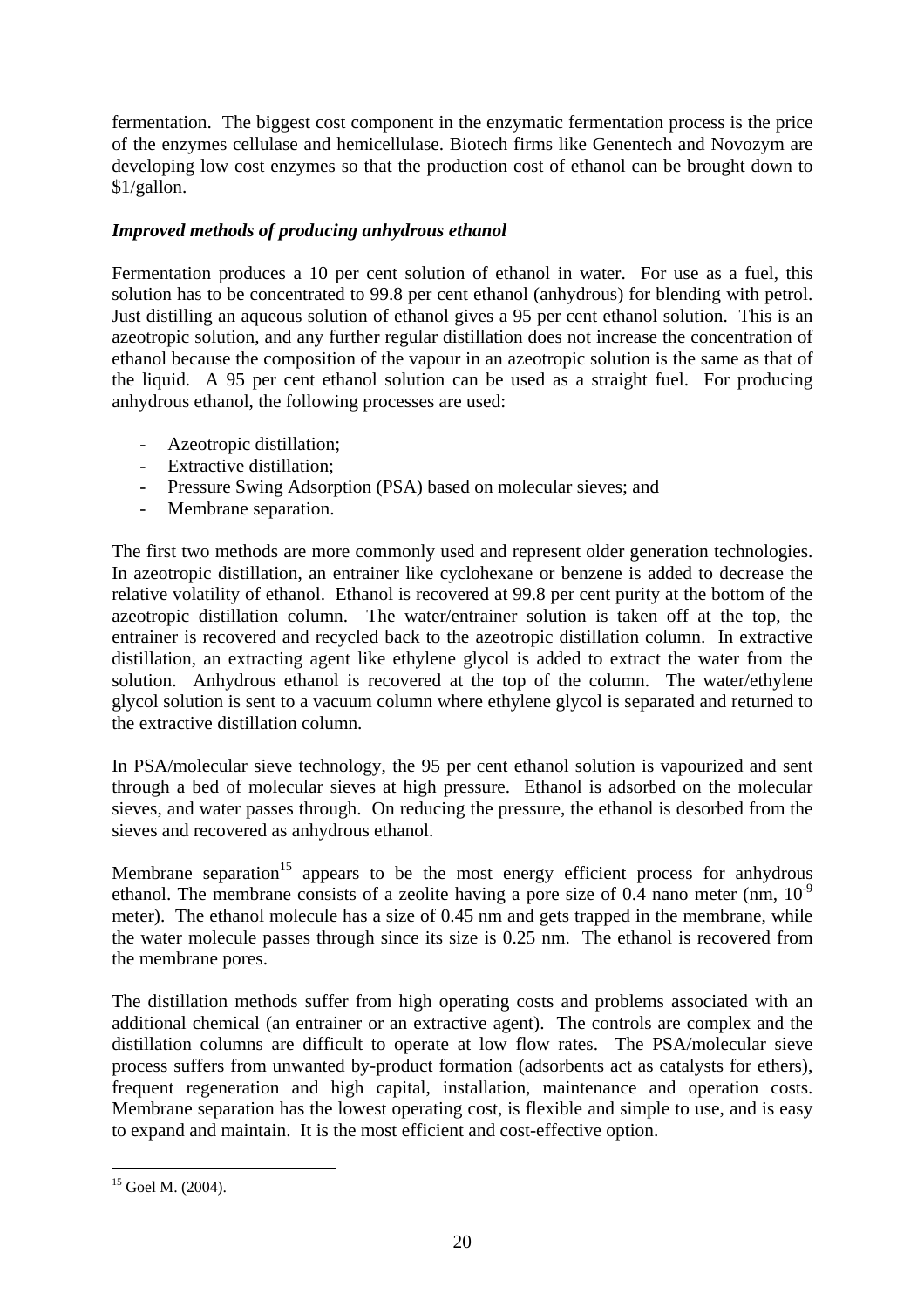#### <span id="page-20-0"></span>**The difficulties faced by ethanol industry and some solutions**

The overwhelmingly dominant factor in the production of ethanol in India is the price and availability of molasses. The 2003-2004 season drought resulted in a lower sugarcane crop and consequently, a decreased availability of molasses. The sugar output dropped to 15 Mt (normal 21 Mt), molasses production sunk to 6.75 Mt (normal 10 Mt), and the ethanol manufacturing level decreased to 1,518 million litres (normal 2,000 million litres). This led to a huge increase in India's molasses import demand and a concomitant upward pressure on the price of molasses.

The dynamics of the molasses/ethanol industry may be better understood in terms of Indian control policies. The Central government sets the policy regarding ethanol blending, but the State governments control the movement of molasses and often restrict molasses transport over State boundaries. State governments also impose excise taxes on potable alcohol sales, a lucrative source of revenue. Foreign liquor imports<sup>16</sup> are taxed at 290 per cent thus affording domestic potable alcohol the highest protection of any commodity in the Indian market. As a result 29 per cent of the alcohol produced is earmarked for potable alcohol, the largest such ratio anywhere in the world. The price of molasses<sup>17</sup> was deregulated in 1993 and shot up to Rs. 4,000/ton as a result. Price control was re-established the following year for 70 per cent of the molasses produced, but wide fluctuations still continue.

In order to protect themselves from the vagaries of molasses price-fluctuation, the alcoholbased fuel industry is calling for futures trading of the commodity to be allowed. This would take away the spikes in the prices as well as smooth the price graph to more realistic levels.

As the government contemplates introducing futures trading in sugar, it makes sense to extend futures trading to molasses as well, says an industry source. Futures trading will introduce a level playing field for all market participants, as well as make the whole process more transparent, the source added.

Currently, ethanol manufacturing is only based on molasses. One ton of sugarcane yields about 100 kg sugar and 40 kg molasses out of which 10 litres of ethanol can be extracted. If sugarcane juice were allowed for direct use in ethanol, then one ton of sugarcane would yield 70 litres of ethanol. Allowing primary sugarcane juice (the juice extracted from the first-pass crush of the cane) or at least secondary sugarcane juice (after the second crush) for ethanol manufacture, affords sugarcane farmers more options. Thus when sugar stocks are high or the sugar price is depressed, the sugarcane farmer can divert some of the cane for ethanol manufacturing and thus minimize his loss in earnings.

Due to the low supply of ethanol in 2003-2004, the government mandated 5 per cent ethanol blending program has sputtered. The ethanol requirement for 5 per cent blending in the nine States where blending was mandatory was 363 million litres in 2003-2004, but the oil companies could only procure 196 million litres. Recognizing the difficulties due to high ethanol prices and low availability, the Government of India amended<sup>18</sup> its 5 per cent blending mandate with the notification that 5 per cent ethanol blended petrol shall be supplied in identified areas if: (a) the indigenous price of ethanol offered for ethanol blended petrol

<span id="page-20-1"></span><sup>&</sup>lt;sup>16</sup> Indian Express Press Report (1998).

<span id="page-20-3"></span><span id="page-20-2"></span>

<sup>&</sup>lt;sup>17</sup> Bhandari R. C. (1995). <sup>18</sup> Ministry of Petroleum and Natural Gas (2004).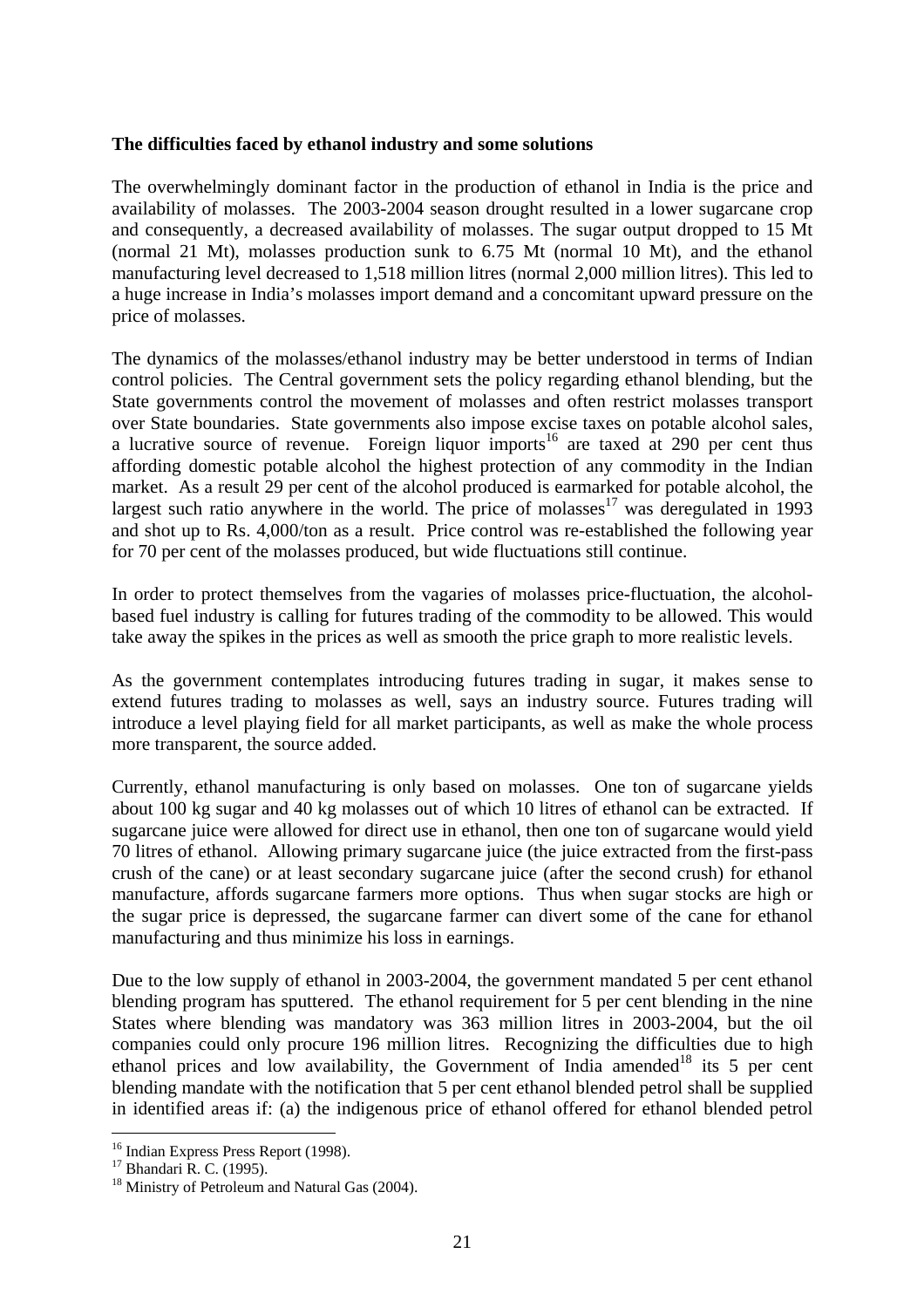<span id="page-21-0"></span>programme is comparable to that offered by the indigenous ethanol industry for alternative uses; (b) the indigenous delivery price of ethanol offered for the ethanol blended petrol programme at a particular location is comparable to the import parity price of petrol at that location; and (c) there is adequate supply of ethanol.

The supply and price of ethanol can be stabilised if the government, the private sector and other stakeholders utilize alternative feedstock production methods such as sweet sorghum and tropical sugar beet. Use of energy-efficient methods for anhydrous alcohol like pressureswing adsorption or membrane separation can greatly reduce the manufacturing cost of ethanol. Distilleries closed due to low demand of alcohol-based chemicals should be revived. Allowing cross-state movement of molasses and permitting ethanol to be manufactured from sugarcane juice (at least secondary juice) instead of just molasses would also help bring the cost of ethanol production down. Last but not least, a consistent policy in which the Central and State governments work towards common goals should be promulgated.

## **The biodiesel industry in India**

The centrepiece of India's plans for biodiesel development and commercialization is the National Biodiesel Mission, formulated by the Planning Commission of the Government of India. The implementation of the project consists of two phases. In Phase I a demonstration project that will be carried out between 2003-2007. The project involves the development of Jatropha oilseed nurseries, the cultivation of 400,000 hectares with Jatropha, the setting up of seed collection and Jatropha oil expression centres, and the installation of a 80,000 Mt/year transesterification to produce biodiesel from Jatropha oil. Phase II will consist of a self sustaining expansion of the programme leading to the production of biodiesel to meet 20 per cent of the country's diesel requirements by 2011-12.

## **Feedstock for India's biodiesel**

Biodiesel is typically made from vegetable oil though animal fat can also be used. Rapeseed oil[19 h](#page-21-1)as 82 per cent of the share of the world's biodiesel feedstock, followed by sunflower oil (10 per cent), soybean (5 per cent) and palm oil (3 per cent). The choice of feed is country specific and depends on availability. The United States uses soybean, Europe rapeseed and sunflower, Canada canola, Japan animal fat and Malaysia palm oil. In India, non-edible oil is most suitable as biodiesel feedstock since the demand for edible oil exceeds the domestic supply. It is estimated that the potential availability of such oils in India amounts to about 1 million tons per year;<sup>20</sup> the most abundant oil sources are sal oil  $(180,000 t)$ , mahua  $(180,000 t)$ t), neem oil (100,000 t) and Pongamia Pinnata, also known as Karanja oil (55,000 t). However, based on extensive research carried out in agricultural research centres, it was decided to use Jatropha Curcas oilseed as the major feedstock for India's biodiesel programme. Jatropha was originally developed in Central America and is a tree-borne oilseed which grows in dry, arid land.

<span id="page-21-1"></span><sup>&</sup>lt;sup>19</sup> Riso National Laboratory, Denmark. *Riso Energy Report* 2 (2004).<br><sup>20</sup> Mittelbach, M. and C. Remschmidt (2004, p.24).

<span id="page-21-2"></span>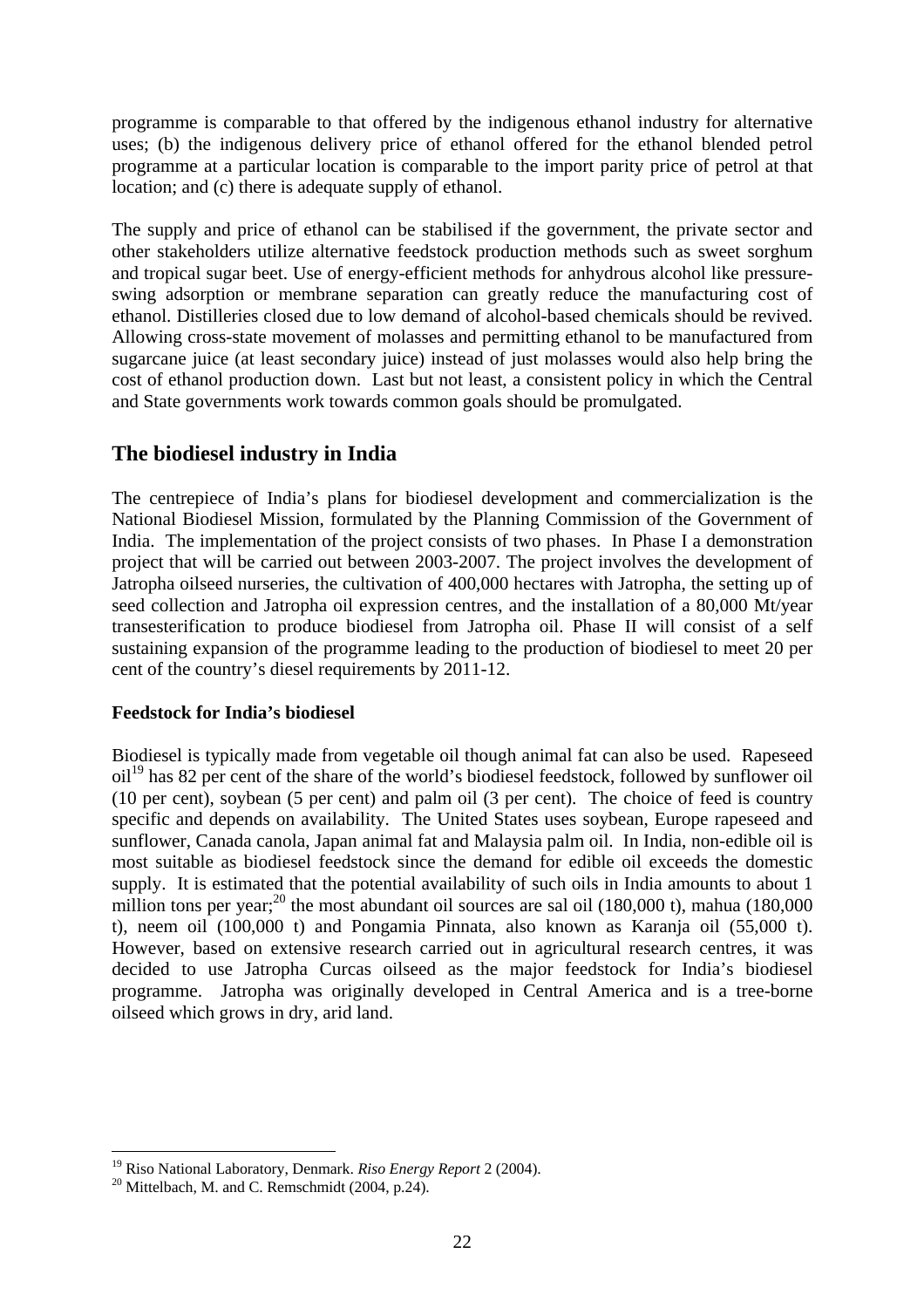## <span id="page-22-0"></span>**Advantages of using Jatropha Curcas[21](#page-22-1)**

- The oil yield per hectare for Jatropha is among the highest for tree-borne oil seeds. The seed production ranges from about 0.4 tons per hectare per year to over 12 t/ha. There are reports of oil yields as high as 50 per cent from the seed. Typically, the seed production would be 3.75 t/ha, with an oil yield of 30-35 per cent, giving a net oil yield of about 1.2 t/ha.
- It can be grown in areas of low rainfall (200 mm per year), on low fertility, marginal, degraded, fallow and waste lands. Canals, roads railway tracks, borders of farmers' fields as a boundary fence/hedge in arid areas and even alkaline soils are appropriate for the crop.
- Jatropha is easily established in nurseries, grows relatively quickly and is hardy.
- Jatropha seeds are easy to collect as they are ready to be plucked before the rainy season and as the plants are not very tall.
- Jatropha is not browsed by animals.
- Being rich in nitrogen, the seed cake is an excellent source of plant nutrients.

#### **Properties of Jatropha Oil**

The component analysis<sup>22</sup> of Jatropha seeds (wt per cent) is as follows: moisture 6.2 per cent, protein 18 per cent, fat 38 per cent, carbohydrate 17 per cent, fibre 15.5 per cent, and ash 5.3 per cent. Jatropha oil mainly consists of tri-glycerides<sup>23</sup> of oleic acid (34-45 per cent), linoleic acid (31-43 per cent) and palmitic acid (14-15 per cent). The characteristics of raw Jatropha oil and transesterified Jatropha oil (biodiesel) are given below:

| Table 9. Characteristics of raw versus transesterified Jatropha oil |                   |                 |  |  |
|---------------------------------------------------------------------|-------------------|-----------------|--|--|
|                                                                     | Jatropha oil, raw | Jatropha oil,   |  |  |
|                                                                     |                   | transesterified |  |  |
| Density, g cm <sup>-3</sup> at $\overline{20^{\circ}C}$             | 0.920             | 0.879           |  |  |
| Flash point, $^{\circ}C$                                            | 236               | 191             |  |  |
| Cetane number, ISO 5165                                             | $23 - 41$         | 51-52           |  |  |
| Viscosity, mm <sup>2</sup> /s at $30^{\circ}$ C                     | 52                | 4.84            |  |  |
| Neutralization number, mg KOH/g                                     | 0.92              | 0.24            |  |  |
| Total glycerin, per cent                                            |                   | 0.088           |  |  |
| Free glycerin                                                       |                   | 0.015           |  |  |
| Sulfur content, ppm                                                 |                   | $0-13$          |  |  |
| Sulfated ash, per cent                                              |                   | 0.014           |  |  |
| Methanol, per cent                                                  |                   | 0.06            |  |  |

*Source:* Pramanik, T. and S. Tripathi, 2005.

<span id="page-22-1"></span> $^{21}$  Planning Commission (2003).

<span id="page-22-2"></span><sup>&</sup>lt;sup>22</sup> Pramanik, T. and S. Tripathi, *Hydrocarbon Processing* (2005).<br><sup>23</sup> Mittelbach, M. and C. Remschmidt (2004).

<span id="page-22-3"></span>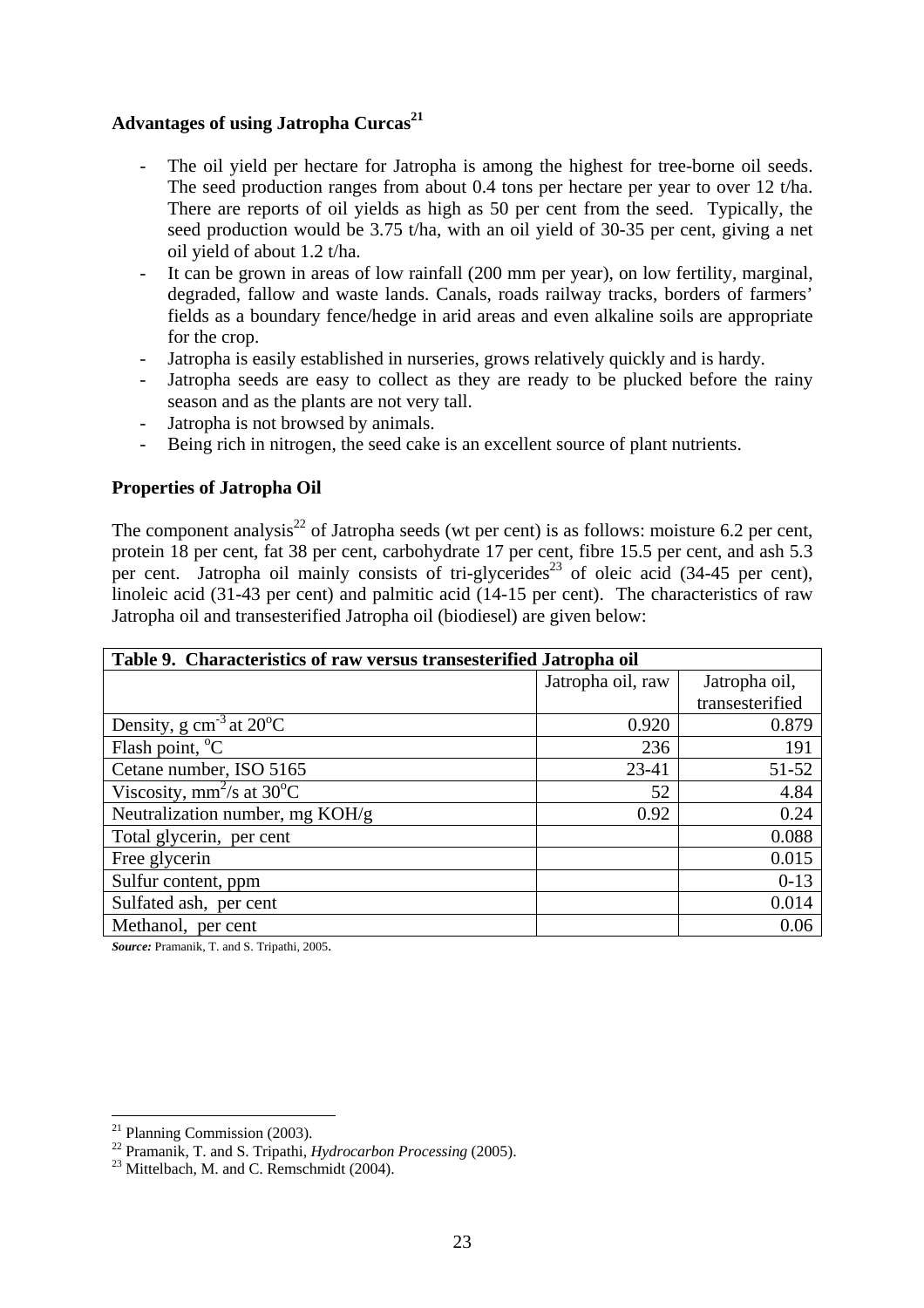## <span id="page-23-0"></span>**Economics of biodiesel production from Jatropha**

| Table 10. Summary of cost of biodiesel production |                 |               |                     |  |  |
|---------------------------------------------------|-----------------|---------------|---------------------|--|--|
|                                                   | Rate $(Rs./kg)$ | Quantity (kg) | Cost (Rs.)          |  |  |
| Seed                                              | 5.00            | 3.28          | Rs. 16.40           |  |  |
| Cost of collection and oil extraction             | 2.36            | 1.05          | Rs. 2.48            |  |  |
| Less cake produced                                | 1.00            | 2.23          | $-Rs. 2.23$         |  |  |
| Transesterification cost                          | 6.67            | 1.00          | Rs. 6.67            |  |  |
| Less cost of glycerol produced                    | 40 to 60        | 0.095         | $-Rs. 3.80$ to      |  |  |
|                                                   |                 |               | $-Rs. 5.70$         |  |  |
| Cost of biodiesel per kg                          |                 |               | Rs. $19.52 - 17.62$ |  |  |
| Cost of biodiesel per litre (specific             |                 |               | Rs. 16.59-14.98     |  |  |
| gravity of 0.85)                                  |                 |               |                     |  |  |

Table 10 gives a summary of the cost of biodiesel production.

*Source:* Planning Commission, 2003.

Processing large quantities of oil and the consequent production of glycerol will likely depress the price of glycerol. If new applications are found to create additional demand for glycerol, its price could be stabilized. The above table shows that the cost of the feed material is the dominating factor in determining the production cost of biodiesel. Even if we neglect the credit for glycerol recovery and sale, the cost of biodiesel from Jatropha oil at Rs. 21/litre (\$0.47/litre) is very competitive with the manufacturing cost of petroleum diesel.

#### **Manufacturing process for biodiesel**

The most economical process for biodiesel manufacture is transesterification of vegetable oil by an alcohol, usually methanol. The chemical reaction is shown below and is commonly catalysed by an alkali such as potassium hydroxide. Methanol is preferred over ethanol because the costlier anhydrous ethanol is required instead of the readily available 95 per cent ethanol. The presence of water in 95 per cent ethanol drastically brings down the conversion of vegetable oil. Also the ethyl esters (biodiesel) are more soluble in the by-product glycerol, making purification of the biodiesel product more difficult. An alkaline catalyst like potassium hydroxide is preferred to an acid catalyst because the latter necessitates a higher reaction temperature, a greater reaction time, and is more corrosive. Acid catalysts are used when there is free-fatty acid in the oil, as in animal fats. Jatropha oil contains very little free fatty acids.

|                                 |         | <b>KOH</b> |                    |                                   |
|---------------------------------|---------|------------|--------------------|-----------------------------------|
| CH <sub>2</sub> COOR"'          |         | (catalyst) | CH <sub>2</sub> OH | RCOOR"                            |
| <b>CHCOOR"</b>                  | 3ROH    |            | <b>CHOH</b>        | <b>RCOOR"</b>                     |
| CH <sub>2</sub> COOR'           |         |            | CH <sub>2</sub> OH | <b>RCOOR'</b>                     |
| Vegetable oil<br>(Tricylceride) | Alcohol |            | Glycerol           | <b>Alkyl Ester</b><br>(Biodiesel) |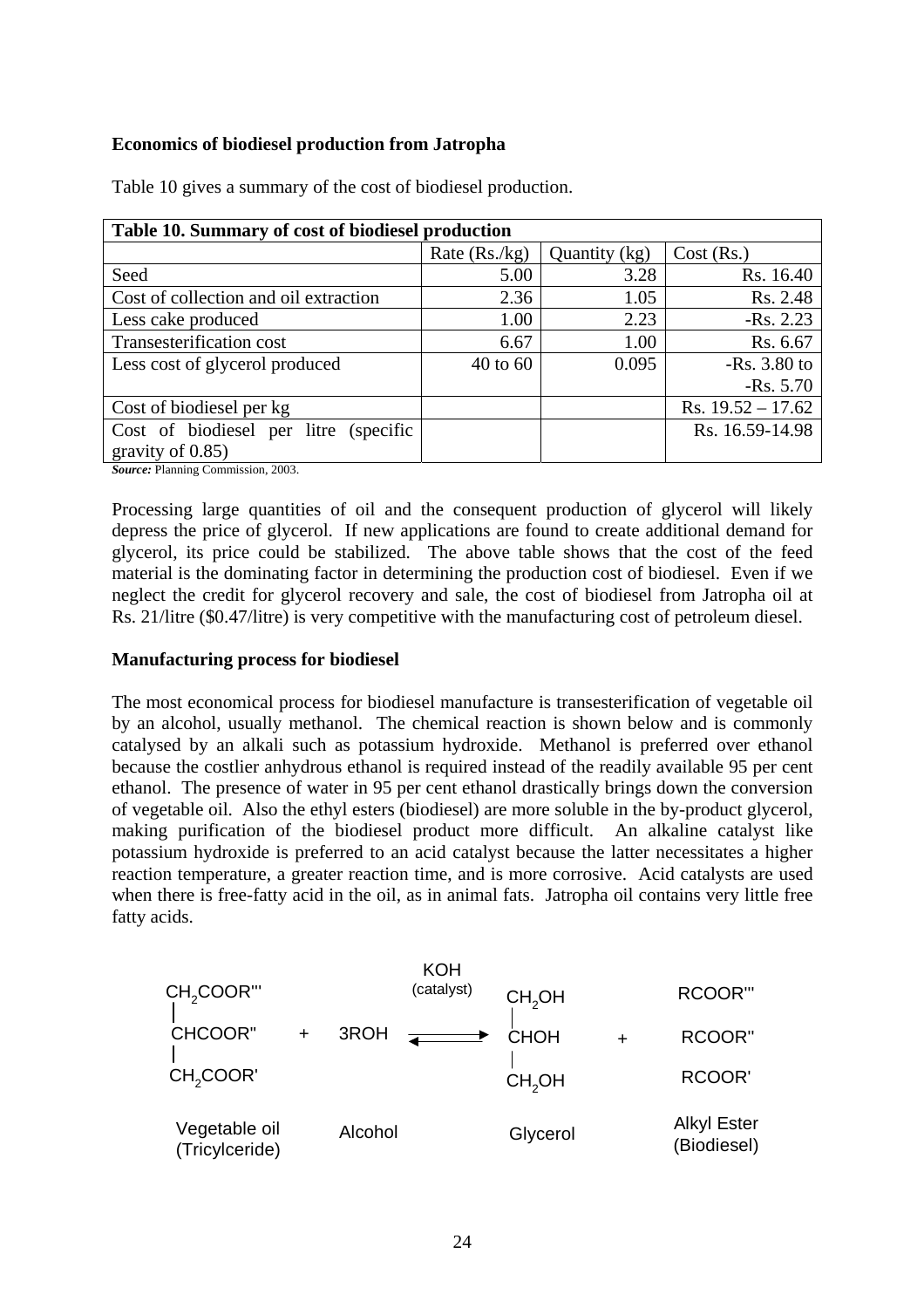<span id="page-24-0"></span>Figure 2 shows the process flow diagram for the manufacture of biodiesel.





## **National biodiesel mission – Phase I demonstration project (2003-2007**)

The Demonstration Project has the following objectives:

- To lay the foundation for a fast-growing and self-sustaining people and enterprisedriven programme of biodiesel production in the country.
- To produce enough seed for the production of biodiesel.
- To test, develop and demonstrate the viability of all the programme components and estimate the costs and varied benefits of all its forward and backward linkages.
- To inform and educate the potential participants of the programme.

The government will act as the prime mover. It will ensure that the necessary resources are arranged for each of the components, the stakeholders are fully involved in the project and that all components and activities of the national mission are properly planned and implemented.

The following are the aspects of the Phase I Demonstration Project:<sup>24</sup>

- Plantation area coverage;
- Nurseries development;
- Seed collection and oil extraction centres;
- Transesterification plant:
- Blending and marketing; and
- Financial requirement.

<span id="page-24-1"></span> $\overline{a}$  $24$  Planning Commission (2003).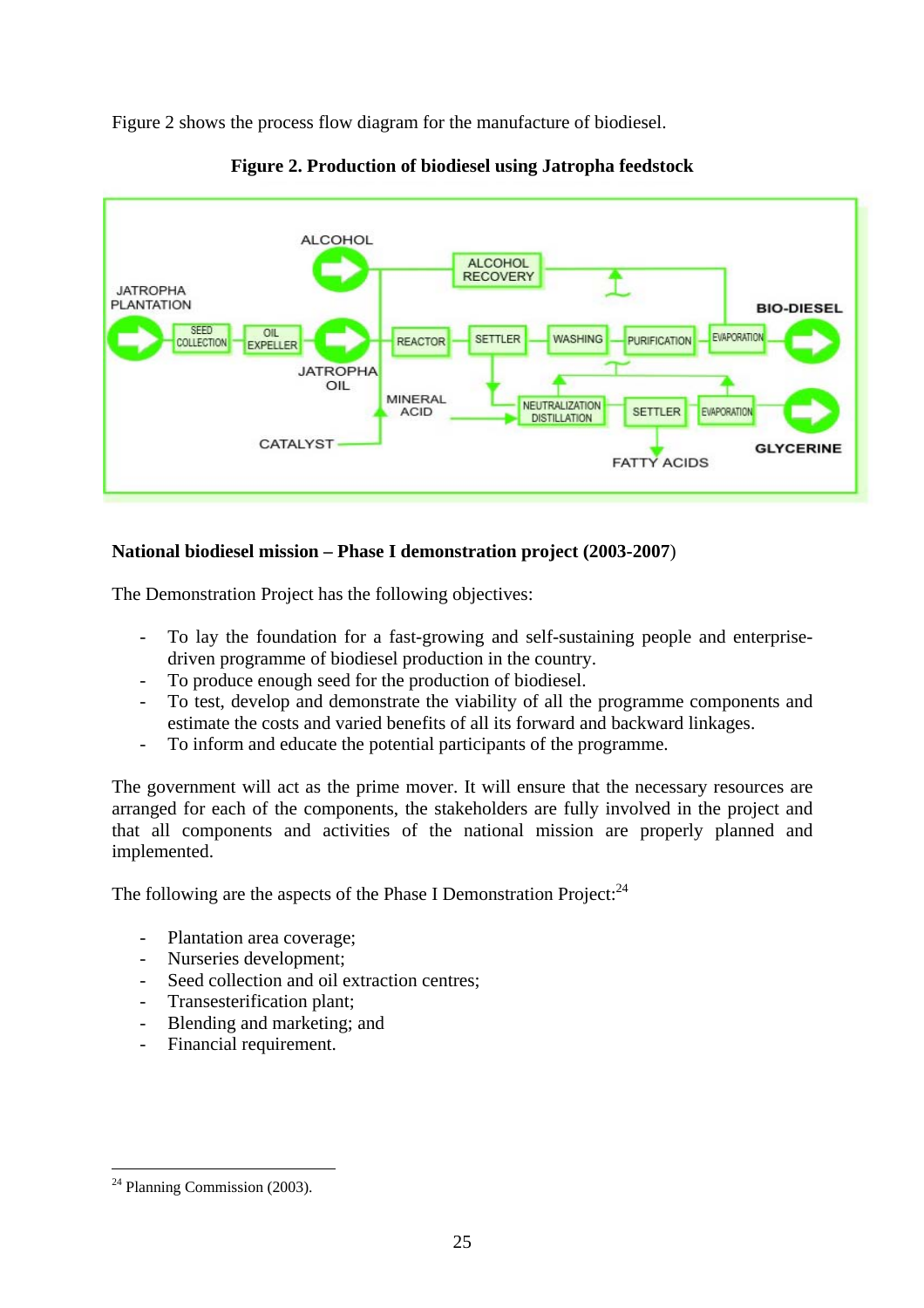#### <span id="page-25-0"></span>*Plantation area coverage*

This will involve 400,000 hectares of plantations in compact districts, each with an area of 50,000 to 60,000 hectares; it will also ensure that facilities are established for all the activities involved in forward and backward linkages. A total of eight compact areas are proposed: four in forest areas (in the States of Gujarat, Chhattisgarh, Tamil Nadu and Manipura); and another four in non-forest lands. These non-forest lands are around Allahabad (Uttar Pradesh), Ujjain (Madhya Pradesh), Nasik (Maharashtra) and in Andhra Pradesh. Non-forest land plantations would include marginal lands of farmers, fencing of farmers fields, public lands along roads and highways, canals and railway tracks. These plantations will be established by NGOs, self-help and user groups, cooperatives and the public and private sectors. The Ministry of Forests and Environment (MoEF) and the National Oilseed and Vegetable Oil Development (NOVOD) Board will serve as responsible agencies for the cultivation in the forest and non-forest areas, respectively by providing the necessary information and financial assistance.

#### *Nurseries development*

The government plan will also establish nurseries to supply plants to the beneficiary to ensure success of plantations and quick returns. The nurseries will also result in seed production at the end of the first year. A nursery will produce 2 million plants a year. Hence, over a period of three years it will produce 6 million plants, sufficient to cover 2,000 hectares. About 1,500 nurseries will be required for the non-forest planting areas and about 1,000 nurseries for forest areas.

#### *Establishment of seed procurement and oil extraction centres*

Assuming an oilseed yield of 3.75 t/ha/year, a cultivation area of 2,000 hectares will produce 7,500 t/year of jatropha oilseeds, all of which can be assigned one seed collection and oil extraction centre. An expeller with a seed-crushing capacity of 1 ton/hr is well-suited to extract oil from 7,500 tons of oilseeds a year. The cost of such an expeller is Rs. 300,000. An integrated procurement and oil extraction centre will employ about eight persons throughout the year.

## *Transesterification plant*

The plan for the demonstration project calls for the installation of an 80,000 t/year biodiesel plant. The cost of the plant is estimated to be Rs. 700-750 million. On the other hand, with the current state of technology, a skid-mounted plant having a capacity of 9,000 t/year can be easily installed and quickly readied for operation mode. A 9,000 t/year plant can be served by four 7,500 t/year seed-collection and oil extraction centres.

#### *Blending and marketing*

Oil companies and other private sector firms, under the guidance of the Ministry of Petroleum, will take the lead in developing the blending and marketing of biodiesel.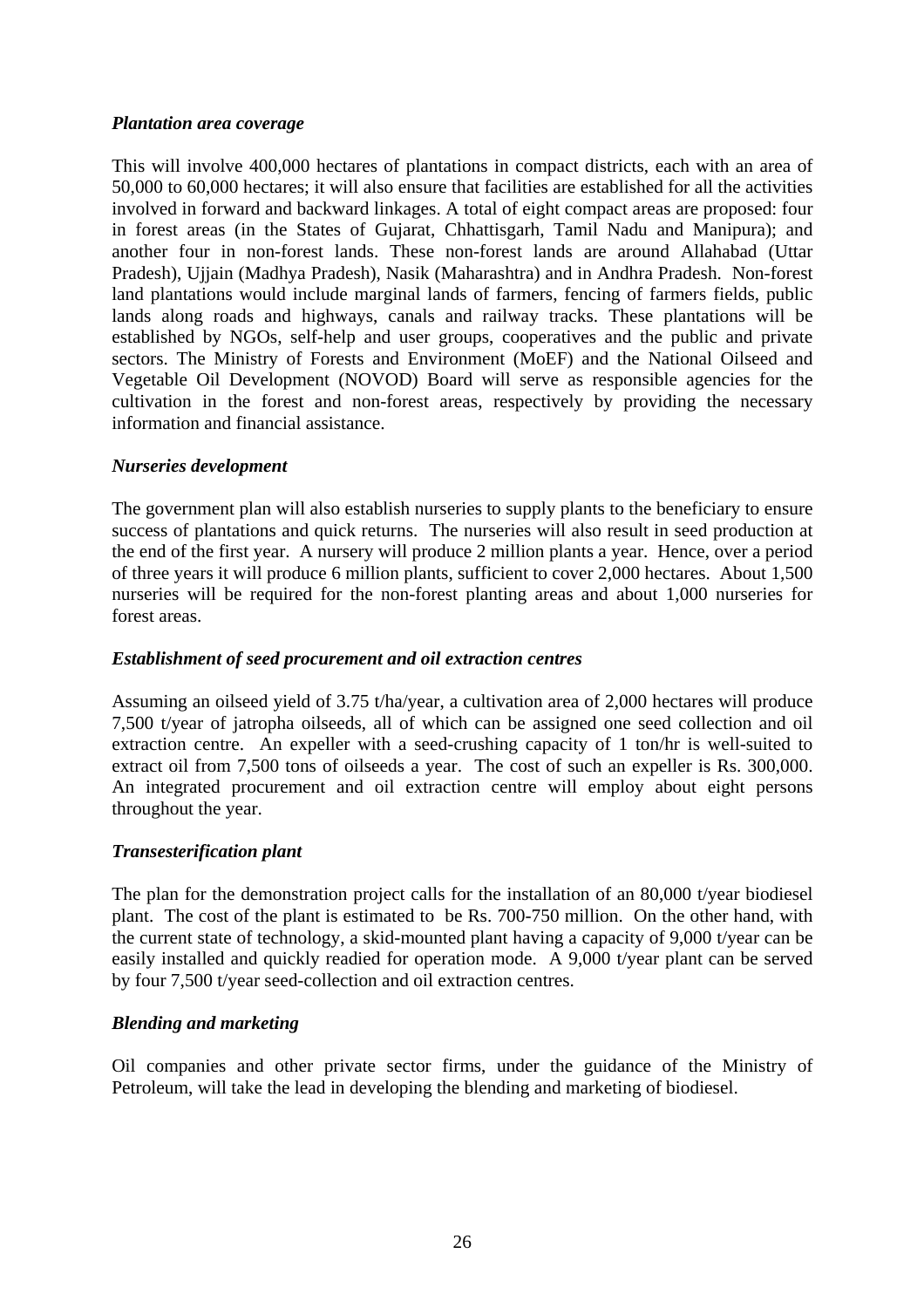### <span id="page-26-0"></span>*Financial requirement of the demonstration project*

The financial requirement of the demonstration project has been estimated at Rs. 14,960 million as shown in Table 11. This includes a government contribution of Rs. 13,840 million consisting of Rs. 12,000 million for nursery, plantation and protection, which has to be provided by the government as a promotional measure as well as the administrative expenses of Rs. 680 million and R&D expenses of an equal amount. For setting up seed collection and oil extraction units, the funds could be a mix of entrepreneurs' own contribution of Rs. 160 million (margin money), a subsidy from the government of Rs. 480 million and a loan of Rs. 960 million from the National Bank of Agricultural and Rural Development (NABARD) in the ratio of 10:30:60. The transesterification unit will be a commercial venture involving relatively large sum of money, estimated at Rs. 750 million. Oil companies guided by the Ministry of Petroleum are expected to encourage the private sector to set up such plants with financing from financial institutions; but the funds for R&D would be contributed by the government, oil companies, automobile manufacturers associations and petroleum companies.

| Table 11. Financial requirement for demonstration project (millions of rupees) |                |         |         |                  |                  |              |
|--------------------------------------------------------------------------------|----------------|---------|---------|------------------|------------------|--------------|
| Component                                                                      | 2003           | 2004    | 2005    | 2006             | 2007             | <b>Total</b> |
| Nursery                                                                        | 960            | 1920    | 1920    | $\theta$         | $\Omega$         | 4 800        |
| Plantation                                                                     | 1 0 4 0        | 2 0 8 0 | 2 0 8 0 | $\boldsymbol{0}$ | $\boldsymbol{0}$ | 5 200        |
| Protection                                                                     | $\theta$       | 400     | 800     | 800              | $\theta$         | 2 000        |
| Seed expeller<br>centres @ Rs. 8<br>million / centre                           | $\overline{0}$ | 48      | 176     | 320              | 1 0 5 6          | 1 600        |
| Sub-total                                                                      | 2 0 0 0        | 4 4 4 8 | 4976    | 1 1 2 0          | 1 0 5 6          | 13 600       |
| Component                                                                      | 2003           | 2004    | 2005    | 2006             | 2007             | <b>Total</b> |
| Administrative<br>expenditure @<br>5 per cent                                  | 100            | 224     | 248     | 56               | 52.8             | 680.8        |
| R and D $@$ 5<br>per cent                                                      | 100            | 224     | 248     | 56               | 52.8             | 680.8        |
| Grand total                                                                    | 2 2 0 0        | 4896    | 5 4 7 2 | 1 2 3 2          | 1 1 6 1 . 6      | 14 961.6     |

*Source:* Planning Commission (2003).

#### **National biodiesel mission – Phase 2 (2007-2012)**

Phase II of the National Mission will aim to produce sufficient vegetable oil-based biodiesel to achieve 20 per cent blending. It plans to accomplish this through accelerating the momentum achieved in the demonstration project, converting plantation into a mass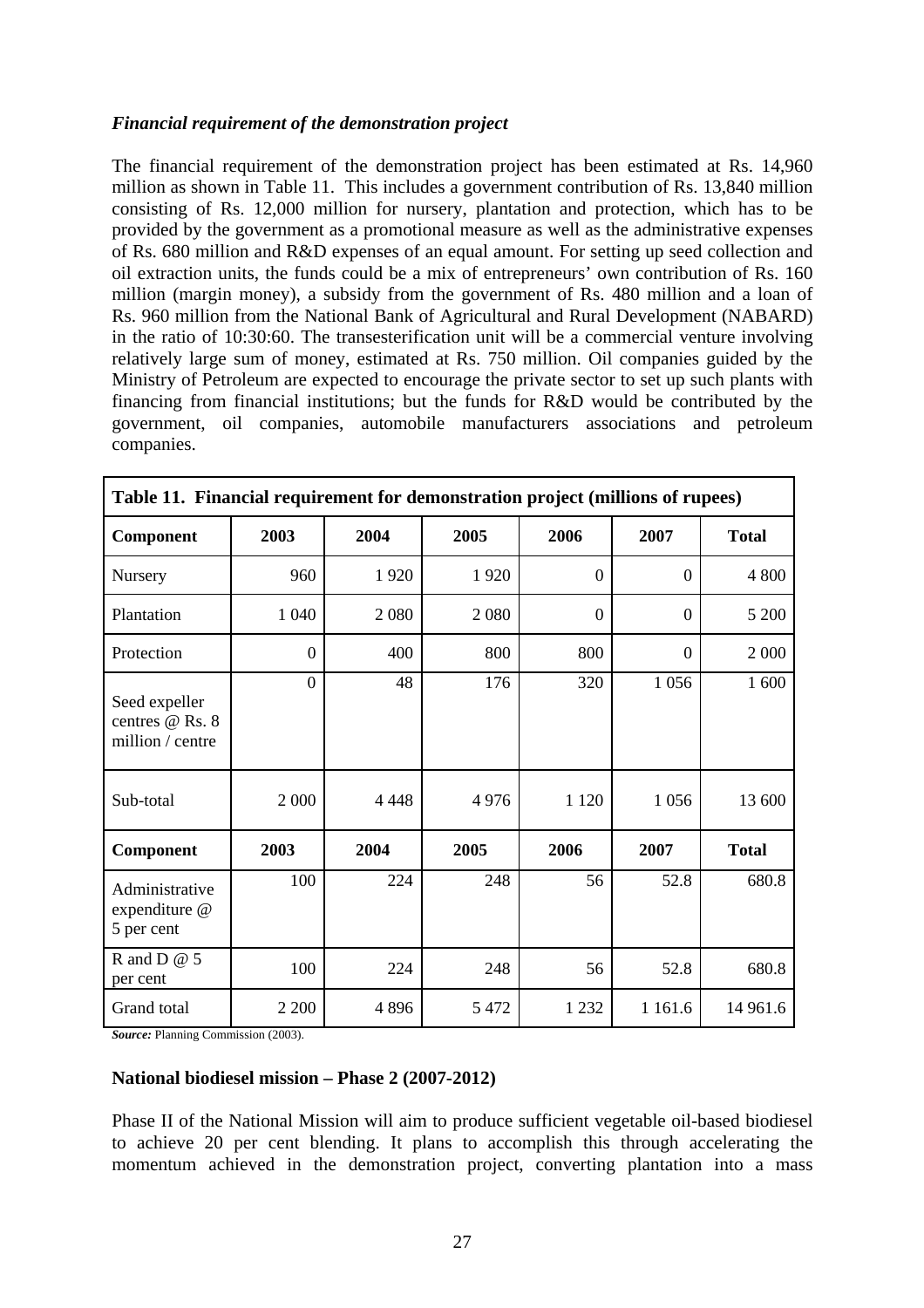<span id="page-27-0"></span>movement all over the country. It will begin in 2007 and completed during the XI Plan (2007-2012). The success of the demonstration project is expected to galvanize all the stakeholders and participants to mobilize resources with the government as facilitator.

## **Issues confronting biodiesel programme**

One of the main problems in getting the biodiesel programme rolling is the difficulty linked to initiating large-scale cultivation of Jatropha. Farmers do not yet consider Jatropha cultivation remunerative enough. For instance, sugarcane plantations yield 70 t/ha and fetch the farmer Rs. 70,000/ha at a sugarcane price of Rs. 1,000/t. In comparison, if the Jatropha farmer gets Rs. 5,000 per ton of oilseeds and if the yield is 3.75 t/ha, his income is only Rs. 18,750 per hectare.

The other main issue is the lack of seed collection and oil extraction infrastructure. In the absence of this infrastructure and available oilseeds, it will be difficult to persuade entrepreneurs to install transesterification plants. Finally, there is the problem of glycerol utilization. The by-product glycerol is about 12 per cent of the biodiesel produced and is of about 88 per cent purity. If alternative means are not quickly found for utilizing glycerol, then its price will plummet due to excess supply.

## *Problems cited by farmers in Jatropha cultivation***[25](#page-27-1)**

The following problems have been cited by farmers regarding Jatropha cultivation:

- 1. Lack of confidence in farmers due to the delay in notifying, publicizing and explaining the government biodiesel policy.
- 2. No minimum support price.
- 3. In the absence of long-term purchase contracts, there are no buy-back arrangements or purchase centres for Jatropha plantations.
- 4. Lack of availability certified seeds of higher yield containing higher oil content.
- 5. No announcement of incentives/subsidy and other benefits proposed to be provided to farmers.

## *Solutions to farmers' problems*

The government needs to take confidence-building measures and clearly formulate its policy and explain to farmers that their role is vitally important in the success of the biodiesel programme. Financial assistance should be given to NGOs in developing a large-scale awareness/training program for farmers. The government should arrange tours for reputable NGOs and progressive farmers to other countries/States to enable them to witness the success of biodiesel production first-hand.

The government should establish a minimum support price for Jatropha just as it did for sugarcane and farmers assured of timely government payments. The government should also guarantee a buy-back programme for limited periods when prices reach distress levels. Lastly, the government should supply high-quality certified seeds to farmers, either free of charge or at subsidized rates.

<span id="page-27-1"></span> $25$  Dhanda, K. S. (2004).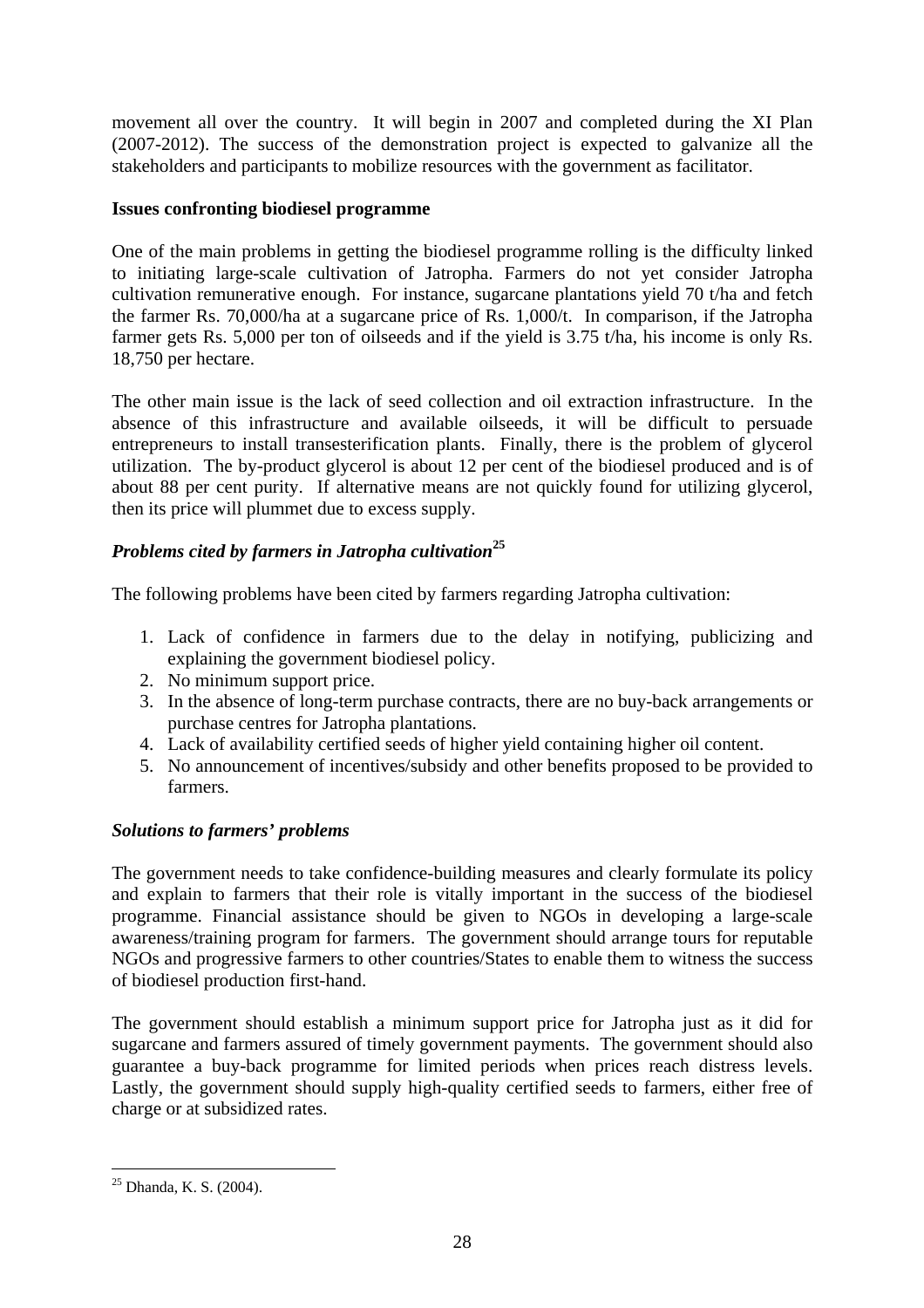<span id="page-28-0"></span>Easy loan facilities should be provided to unemployed rural youths for the establishment of oil expellers and oil extraction plants and collection centres at minimum interest rates and without collateral security.

## *Disposal of glycerol*

Glycerol is the by-product of vegetable oil transesterification. The amount of glycerol produced is about 12 per cent of the weight of the biodiesel formed. The worldwide consumption of glycerol (1995 data) is as follows:

|                | Table 12. Use of glycerol worldwide |              |  |  |  |
|----------------|-------------------------------------|--------------|--|--|--|
|                | Application                         | Amount, tons |  |  |  |
| $\mathbf{1}$   | Cosmetic, soap, pharmaceuticals     | 202 000      |  |  |  |
| $\overline{2}$ | Alkyd resins                        | 43 800       |  |  |  |
| 3              | Food and drinks                     | 57 700       |  |  |  |
| $\overline{4}$ | Polyglycerols                       | 89 000       |  |  |  |
| 5              | Tobacco                             | 25 500       |  |  |  |
| 6              | Cellulose films                     | 35 500       |  |  |  |
| $\overline{7}$ | Esters                              | 93 400       |  |  |  |
| 8              | Paper                               | 7 300        |  |  |  |
| 9              | <b>Nitrates</b>                     | 2 9 0 0      |  |  |  |
| 10             | Resale                              | 103 700      |  |  |  |
| 11             | Others                              | 69 500       |  |  |  |
|                | Total                               | 733 000      |  |  |  |
|                | <i>Source:</i> Kale, V. 2004        |              |  |  |  |

Current production of biodiesel is about 2,500,000 tons and is soon expected to reach 3,000,000 tons. At 12 per cent, 360,000 tons of additional glycerol would be available, almost half the present requirement. New applications like biosurfactants and biopolymers are expected to use some of the new supply, but if the oversupply still remains, the price of glycerol could experience a sharp fall.

## **Biodiesel development in India**

The following is an overview of the work being carried out on biodiesel development in India: $^{26}$  $^{26}$  $^{26}$ 

- Development of high oil-yielding varieties of Jatropha by the Department of Biotechnology, the Aditya Biotech Research Cente (Raipur), the Indira Gandhi Agriculture University (Raipur) and the Bhabha Atomic Research Centre (Trombay).
- Plantation of Jatropha and Pongammia Pinnata (Karanja) by:
	- o The National Afforestation and Eco-development Board (NAEB) under the guidance of the Ministry of Environment and Forests;
	- o The National Oilseed and Vegetable Oil Development (NOVOD) Board under the guidance of the Ministry of Agriculture;
	- o The Central Salt and Marine Chemicals Research Institute (Bhavnagar);

<span id="page-28-1"></span> $^{26}$ Mandal, R. (2004).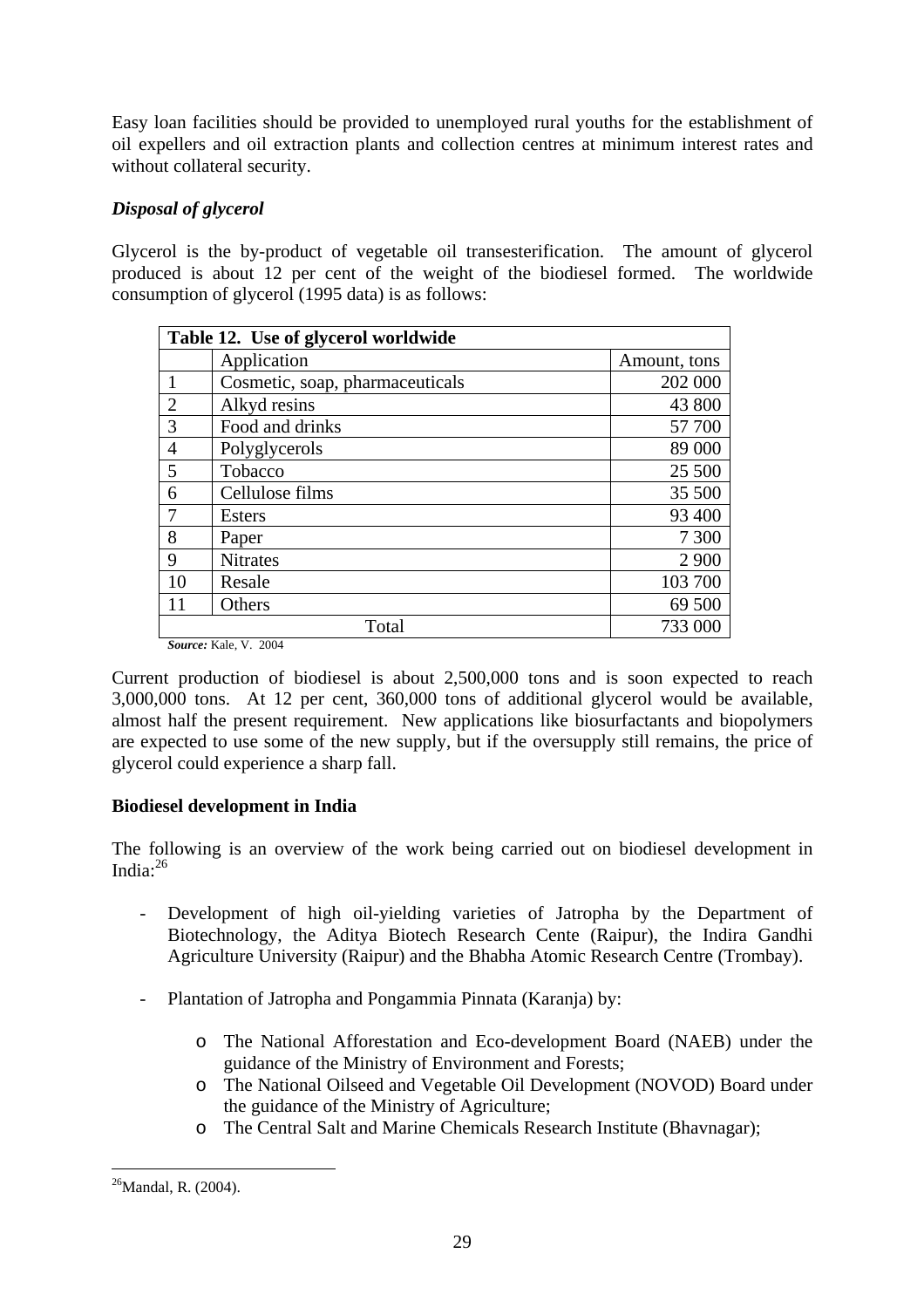- <span id="page-29-0"></span>o A number of NGOs such as Uthan (Allahabad), Sutra (Karnataka); the Institute of Agriculture and Environment (Jind, Haryana); the Bharatiya Agro Industries Foundation (BAIF) Development (Pune, Maharastra); Pan Horti Consultants (Coimbatore); Classic Jatropha Oil (Coimbatore); and Renulakshmi Agro Industries (Coimbatore), etc.
- Pilot plants on transesterification set up by Indian Oil Corporation (R&D), Faridabad; the Indian Institute of Technology (IIT), Delhi; the Punjab Agricultural University (PAU), Ludhiana; the Indian Institute of Chemicals Technology (IICT), Hyderabad; the Indian Institute of Petroleum (IIP), Dehradun; the Indian Institute of Science (IIS), Bangalore; and Southern Railways, Chennai.
- Trial runs on variety of transport modes using 5 per cent biodiesel blends, including:
	- o Railways (a locomotive used biodiesel on a regularly scheduled train ride the Shatabdi Express – from Amritsar to Delhi on 31 December 2002);
	- o Tractors tested by Mahindra & Mahindra Co.;
	- o Mercedes cars tested on Daimler Chrysler;
	- o Public transport buses tested by Haryana Roadways and Bombay Electric Supply and Transport (BEST); and
	- o In addition, trial marketing of 5 per cent diesel blends through some retail outlets is being conducted by the oil company Bharat Petroleum Corporation Limited (BPCL).
- Draft biodiesel policies are already being framed by the State Governments of Andhra Pradesh, Tamil Nadu, Chattisgarh and Uttar Pradesh.
- Awareness-raising seminars/conferences organized by NGOs and business groups such as Winrock International India; the Confederation of Indian Industries (CII); Uthan, Centre for Bharatiya Marketing Development (CBMD); and the Panchatatva Garima Foundation.

## **The current status of commercial biodiesel production in India**

Commercial biodiesel production has not yet started in India. However, two companies have already secured financing and are well on the way to setting up transesterification plants:

1. Naturol Bioenergy Limited<sup>27</sup> (NBL), a joint venture with Energea Gmbh (Austria) and Fe Clean Energy (United States) plans on building a 300 t/day (about 90,000 t/year) plant in Kakinada, Andhra Pradesh. Energea is a leading technology supplier in biodiesel and has built several plants in Europe. Fe Clean, a private equity fund dedicated to clean energy projects would finance the project. The cost of the project, which is close to financial closure, is estimated at Rs. 1,400 million. According to NBL's Managing Director, the Industrial Development Bank of India (IDBI) has agreed to fund Rs 330 million after completing due diligence of the project. Other bodies include Andhra Bank, the State Bank of India, the National Bank for Agriculture and Rural Development and Infrastructure Development and Finance Company have shown interest for debt financing of the project. NBL is at an

<span id="page-29-1"></span> $\overline{a}$  $27$  The Hindu Business Line (2005).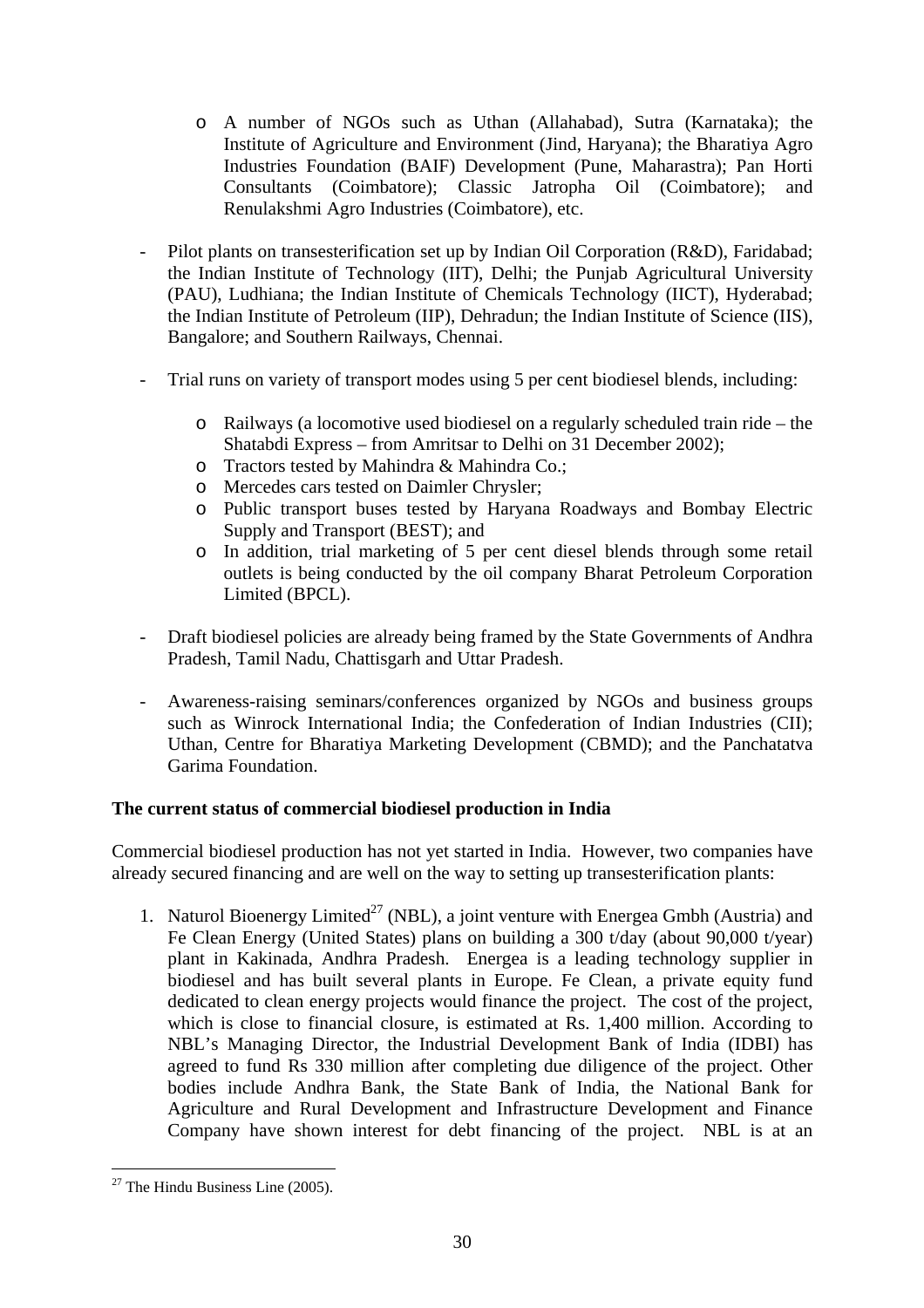advanced stage of discussions with other companies for equity participation. The company had also requested IDBI to lead the consortium of financial institutions for financial closure of the project. Construction is expected to begin in 2005 and biodiesel production will start in 2006 or 2007.

NBL has been allocated 120,000 hectares for Jatropha cultivation. Since it might take a few years for the crop to bear fruit, NBL may, in the meantime, be obliged to procure the oilseeds from other sources.

2. Southern Online Biotechnologies<sup>28</sup> plans on installing a 30 t/day (9,000 t/year) biodiesel plant also in Andhra Pradesh. The project is seeking approval from the CDM Executive Board. Details on the project are given in the next section. The project claims a carbon emission reduction of  $26,792$  tons of  $CO<sub>2</sub>$  equivalent a year, and at an estimated price of \$4 per ton of  $CO<sub>2</sub>$  reduction, the annual CDM revenue is expected to be about \$108,000.

Feedstock will be Pogammia Pinnata/Jatropha grown on 1,000 hectares of wasteland. This cultivation will yield 6,000 tons of vegetable oil. About 9,500 tons of vegetable oil is required for 9,000 tons of biodiesel, and the difference will be made up by animal fat.

The cost of the project is estimated at Rs. 171 million, which will be raised through issuing shares. Biodiesel production is expected to start in 2006. Implementation of the project will be entrusted to Chemical Construction International Ltd. (CCIL), a New Delhi-based engineering and technology company. CCIL has an exclusive technical collaboration with Lurgi Life Sciences of Germany, a leader in fatty acids, glycerol and biodiesel technologies

The following two projects are in the very early stages of planning: A new plant of 5 t/day capacity is slated for construction by Alagarh Industries<sup>29</sup> in Sivakasi (Tamil Nadu) and D1 Oils India<sup>30</sup> is planning to build a  $24$  t/day plant.

<span id="page-30-0"></span> $^{28}$  Biodiesel production and switching fossil fuels from petrol-diesel to biodiesel in transport sector - 30 TPD Biodiesel CDM Project in Andhra Pradesh, India. The project design document available at: http://cdm.unfccc.int/UserManagement/FileStorage/FS\_686206579

<span id="page-30-1"></span><sup>&</sup>lt;sup>29</sup> NDTV.com press release, "Biodiesel cleared for commercial production". The press release can be accessed at: http://www.ndtv.com/environment/Ecoinitiatives.asp?id=56232&callid=1 30 D1 Oils – Growing Energy Solutions. Can be accessed at http://www.d1plc.com.

<span id="page-30-2"></span>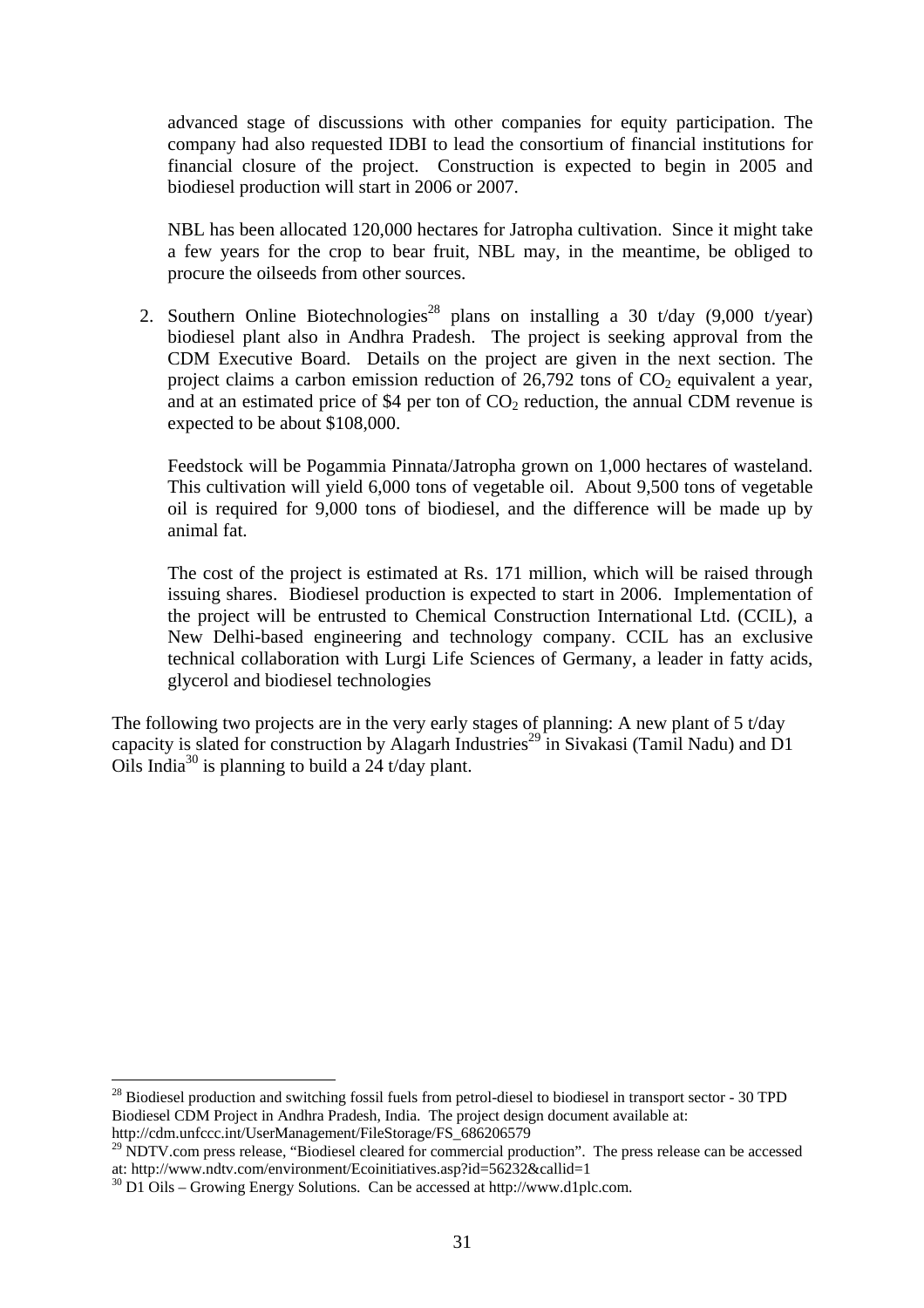## <span id="page-31-0"></span>**CDM biodiesel project in Andhra Pradesh**

Southern Online Biotechnologies<sup>31</sup> aims to set up a biodiesel manufacturing plant in Samsthan Nayanapur Village, about 50 km from Hyderabad in the southern India, State of Andhra Pradesh. The plant will have a capacity of 30 t/day or 9,000 t/year. This is the first biodiesel project from India seeking approval from the CDM Executive Board. The project has already secured host country approval from the Ministry of Environment and Forests, which is the Designated National Authority (DNA) for India.

## **Feedstock**

The project will use vegetable oil from Pongamia Pinnata/Jatropha oilseed grown on 1,000 hectares of wasteland around the project site as feedstock. Project proponents will provide 600,000 seedlings free of charge to local farmers for planting. Pongamia Pinnata will take five years to bear fruit. When in full bloom, the trees will yield 15,000 kg/ha of oilseed and up to 3,000 persons will be employed in seed collection. The oilseeds will provide about 6,000 t/year vegetable oil out of the 10,000 t/year required for the normal output of 9,000 tons of biodiesel per year. The remainder will be obtained from animal fat. The transesterification plant will employ 100 persons when fully operational and 60 people in the installation and commissioning phases.

## **Technology implementation**

CCIL is in charge of implementing the project. Earlier, under Lurgi's technical supervision, CCIL implemented several fatty acids and glycerol processing plants in India. In this way, Lurgi's biodiesel technology flows to India through CCIL. No direct technology transfer agreement exists between the project proponents and Lurgi.

## **Technology description**

The technology of biodiesel manufacturing involves pretreatment of raw oils, acid oils/fats, esterification/transesterification using methanol/ethanol and chemical catalysts and then finally washing and drying to obtain the biodiesel. A block diagram showing the proposed process is shown below.

<span id="page-31-1"></span><sup>&</sup>lt;sup>31</sup> Please refer to footnote 28.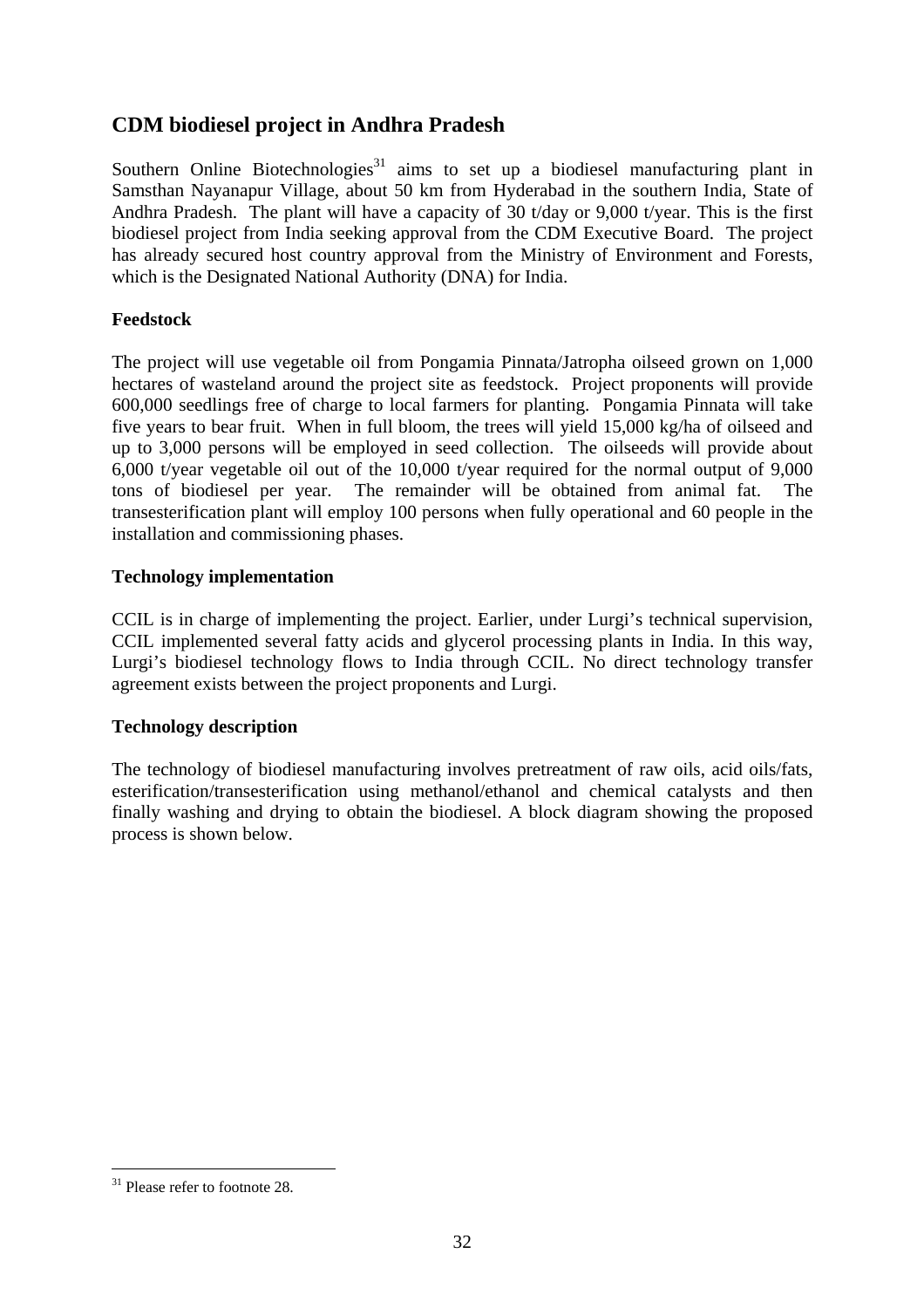<span id="page-32-0"></span>

## **Figure 3. Process block diagramme for transesterification**

## **Project operation and crediting period**

The project will operate at 70 per cent capacity during the first year and at 100 per cent from year two onwards. The carbon emission reduction crediting periods are organized into three seven-year intervals, for a total of 21 years.

## **Project cost and financing**

The capital cost to be raised through issuance of shares is estimated at Rs. 171 million.

## **Project status**

The transesterification plant construction and commissioning is expected to be completed in late 2005. Availability of feedstock is the biggest factor affecting the start of operations. Since it will take five years for the Pongamia Pinnata trees to grow and produce seeds, the initial oil feedstock has to be procured from Jatropha or animal fats. In the case of feed from animal fats, additional pre-treatment is necessary to neutralize the free fatty acids present in fats, otherwise these acids will react with the alkaline catalyst and adversely affect the transesterification process. Approval from the CDM Executive Board for certified emission reductions is expected soon.

## **Carbon dioxide emission reduction**

An annual estimate of emission reductions, in tons of  $CO<sub>2</sub>$  equivalent due to the project is furnished below for the first seven years of the crediting period:

| Year                                     | 2005   | 2006   | 2007   | 2008   | 2009   | 2010   | 2011   |
|------------------------------------------|--------|--------|--------|--------|--------|--------|--------|
| Emission<br>Reduction,<br>(ton $CO2eq$ ) | 20 842 | 26 792 | 26 792 | 26 792 | 26 792 | 26 792 | 26 792 |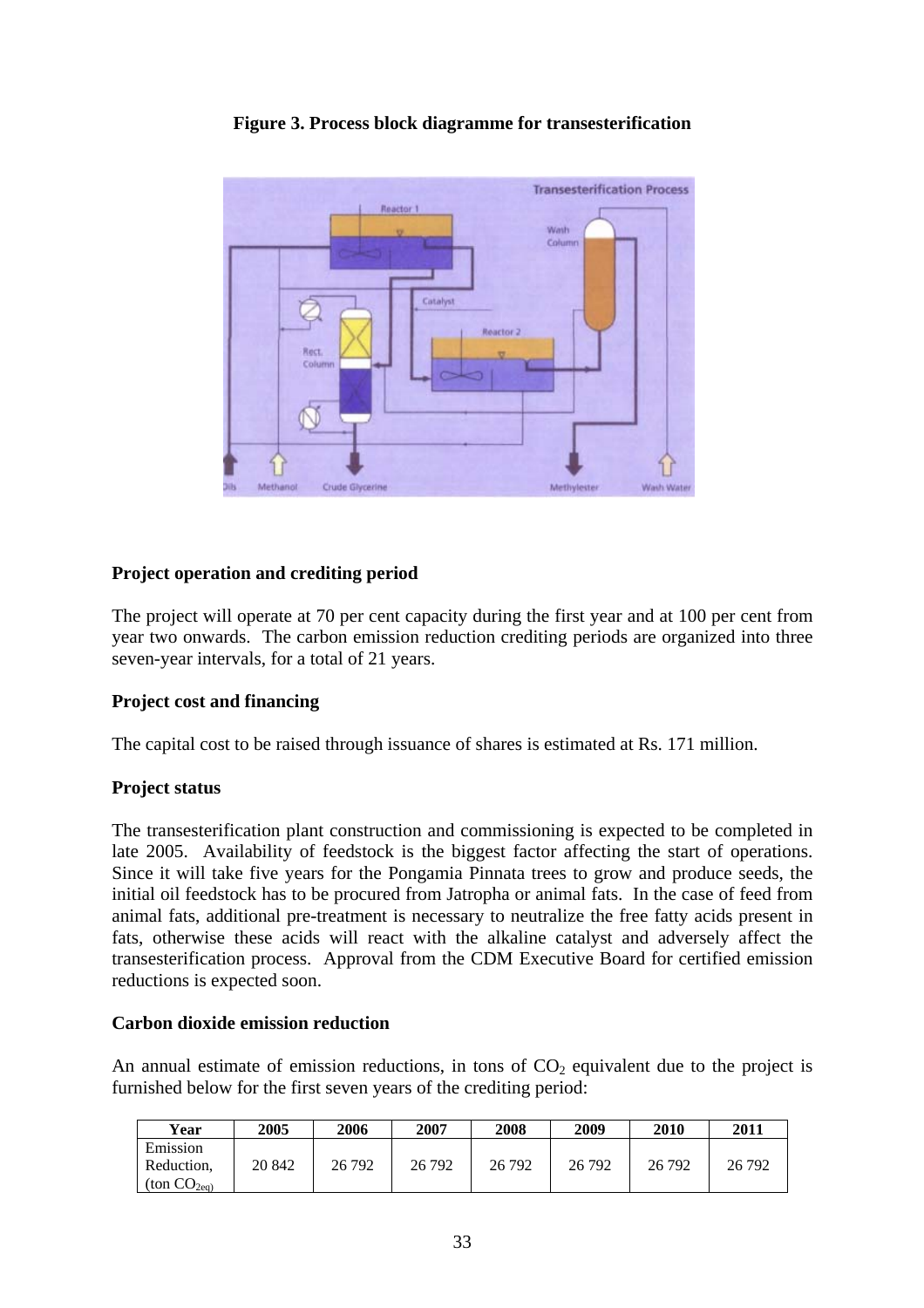## <span id="page-33-0"></span>**Trade in biofuels**

Paragraph 31(iii) of the Doha Ministerial Declaration encourages negotiations on "the reduction or, as appropriate, elimination of tariff or non-tariff barriers to environmental goods and services" (EGS). Biofuels derived from sustainable agricultural practices have many attributes that qualify them as EGS. They are easily transported and stored, and thus tradable; they are environmentally preferable; and with lower production costs, they compete favourably with petrol and petroleum diesel. They will be important in the successful implementation of economic development strategies. Modern energy is essential for economic advancement and poverty alleviation - key elements of the Millennium Development Goals - particularly when oil prices are hovering around \$55 per barrel.

It is becoming increasingly evident that ethanol and biodiesel are going to play crucial roles in India's energy plans. In spite of the government's plans to produce these biofuels domestically, India may have to rely on foreign imports to meet some of their demands. To establish biofuel trade, the infrastructure for biofuel transport, store, blend and distribute biofuel must be created from scratch. The following are some of the key issues related to the trade in ethanol and biodiesel in India.

## **Trade in ethanol**

The data in Table 6 show that the amount of ethanol available (in the column "balance") will potentially be able to meet the demand for 5 per cent blending after satisfying the requirements for potable and industrial use, even in 2016-2017. It is important to note, however, that India is currently the world's largest consumer of sugar. The average per capita consumption of sugar is estimated at 18.3 kg/year in the year  $2002-2003^{32}$ . Based on this existing trend, this is estimated to increase to 23-24 kg/year by year 2010. At an annual population growth rate of 1.6 per cent per annum, India's population is expected to be 1,160 million by 2010 and will need an estimated 24.3 million tons of sugar. To achieve this, sugarcane needs to be cultivated on an area of about 5.5 million hectares, with an average yield of 65 t/ha. As the increase in area of the sugarcane from the present 4.36 to 5.5 million hectares may not be possible due to other competing crops, it becomes necessary to improve the productivity and yield of sugarcane and sugar recovery. Thus, the sugar industry will be heavily burdened to meet the demand for sugar, let alone the demand for ethanol.

Considering the uncertainty in sugar production due to the dependence of the sugarcane crop on the monsoon, ethanol demand for 5 per cent blending might not always be met. For instance, the 2003-2004 drought meant that only 196 million of the 363 million ethanol litres required for 5 per cent blending in the nine mandated States was available (see section on "Difficulties in the Ethanol Industry"). Even under the conditions of Table 6, meeting the demand for 20 per cent ethanol blending will probably not be possible from domestic production alone. India will most likely become a net importer of ethanol if it is blended with gasoline at 20 per cent or even 10 per cent.

Brazil is the world's largest producer of ethanol from sugarcane; 55 and 45 per cent of the sugarcane processed by the country's agroindustry is for ethanol and sugar, respectively. Brazil's annual ethanol production is about 16,000 million litres; the country's biggest

<span id="page-33-1"></span><sup>32</sup>Please see Sugar Report, footnote 8.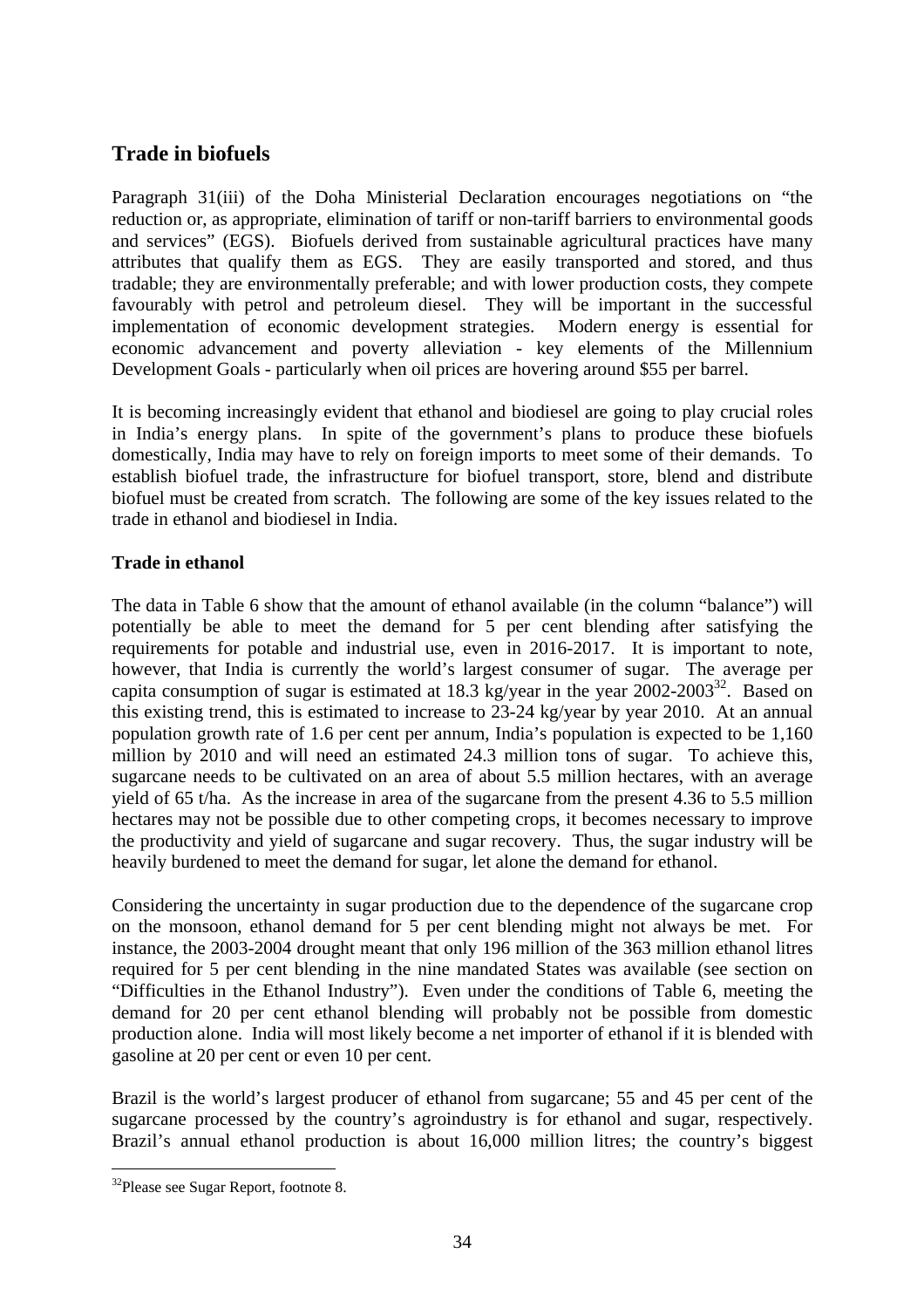<span id="page-34-0"></span>exporter of ethanol at about 2,000 million litres per year. Other countries with ethanol export capacity are Jamaica and Costa Rica. China is a big sugar producer, but its ethanol production is meant for domestic consumption.

| <b>Table 13. Ethanol exports from major exporters in million litres</b> |      |       |             |             |      |      |       |
|-------------------------------------------------------------------------|------|-------|-------------|-------------|------|------|-------|
| Year                                                                    | 1998 | 1999  | <b>2000</b> | <b>2001</b> | 2002 | 2003 | 2004  |
| <b>Brazil</b>                                                           | 120  | 413   | 230         | 323         | 755  | 707  | 2,265 |
| Jamaica                                                                 |      | 68    | 131         | 122         | 120  | N/A  | N/A   |
| Costa Rica                                                              | 58   | 56    | 32          | 82          | 29   | 36   | N/A   |
| Nicaragua                                                               | 14   | 22    | 22          |             | 17   | 13   | 18    |
| Mexico                                                                  | N/A  | 19    | 53          | 22          |      |      | N/A   |
| Cuba                                                                    | N/A  | 0.002 |             | 18          | N/A  | N/A  | N/A   |

*Source:* United Nations commodity trade database, http://unstats.un.org/unsd

Table 13 shows the dominance of Brazil in the ethanol export market. The ethanol data retrieved from the United Nations commodity trade database was classified as commodity 220710 – ethyl alcohol, un-denatured, at least 80 per cent by volume. Commodity code 220710 most closely describes the ethanol for blending with petrol.

Brazil ethanol export to India in 2002 was 9.54 million litres valued at \$1,349 million (\$0.14/litre) and 447 million litres in 2004 valued at \$86 million (\$0.19/litre). Thus, when India's domestic production of ethanol dropped in 2003-2004 due to low sugarcane output, the country was able to import a substantial amount from Brazil.

Table 14 gives the molasses exports from leading exporters. Note that Brazil, because of its high distillation capacity (over 16,000 million litres of ethanol annually), does not export much molasses. The biggest exporters are Thailand at 1.3 million tons per year in 2003 and Mexico at 0.26 million tons. Thailand is aggressively stepping up distillation capacity with eight new ethanol plants<sup>33</sup> to be installed by 2004. Ethanol production would then go to up to 495 million litres a year out of which 165 million litres would be exported.

|               |       |       |       | Table 14. Molasses exports from major exporters in million tons |       |       |
|---------------|-------|-------|-------|-----------------------------------------------------------------|-------|-------|
| Year          | 1999  | 2000  | 2001  | 2002                                                            | 2003  | 2004  |
| Thailand      | 0.617 | 1.010 | 1.413 | N/A                                                             | 1.326 | N/A   |
| Mexico        | 0.384 | 0.327 | 0.365 | 0.357                                                           | 0.257 | N/A   |
| India         | 0.130 | 0.428 | 0.221 | 0.208                                                           | 0.099 | N/A   |
| Cuba          | 0.131 | 0.161 | 0.032 | N/A                                                             | N/A   | N/A   |
| <b>Brazil</b> |       |       | 0.000 | 0.115                                                           | 0.130 | 0.056 |

*Source:* United Nations commodity trade database, http://unstats.un.org/unsd

 $\overline{a}$ 

Trade in ethanol can thus play an important part in helping countries meet their ethanol requirements. While a country like India can stimulate domestic production by offering incentives to domestic producers, the trade policies do not have to be protectionist, but rather can spur domestic growth.

<span id="page-34-1"></span><sup>&</sup>lt;sup>33</sup> All India Distillers Association. "Thailand grants licenses for eight companies to build ethanol plants". Available at http://www.aidaindia.org/aida/may-sep/indexmay\_sep.htm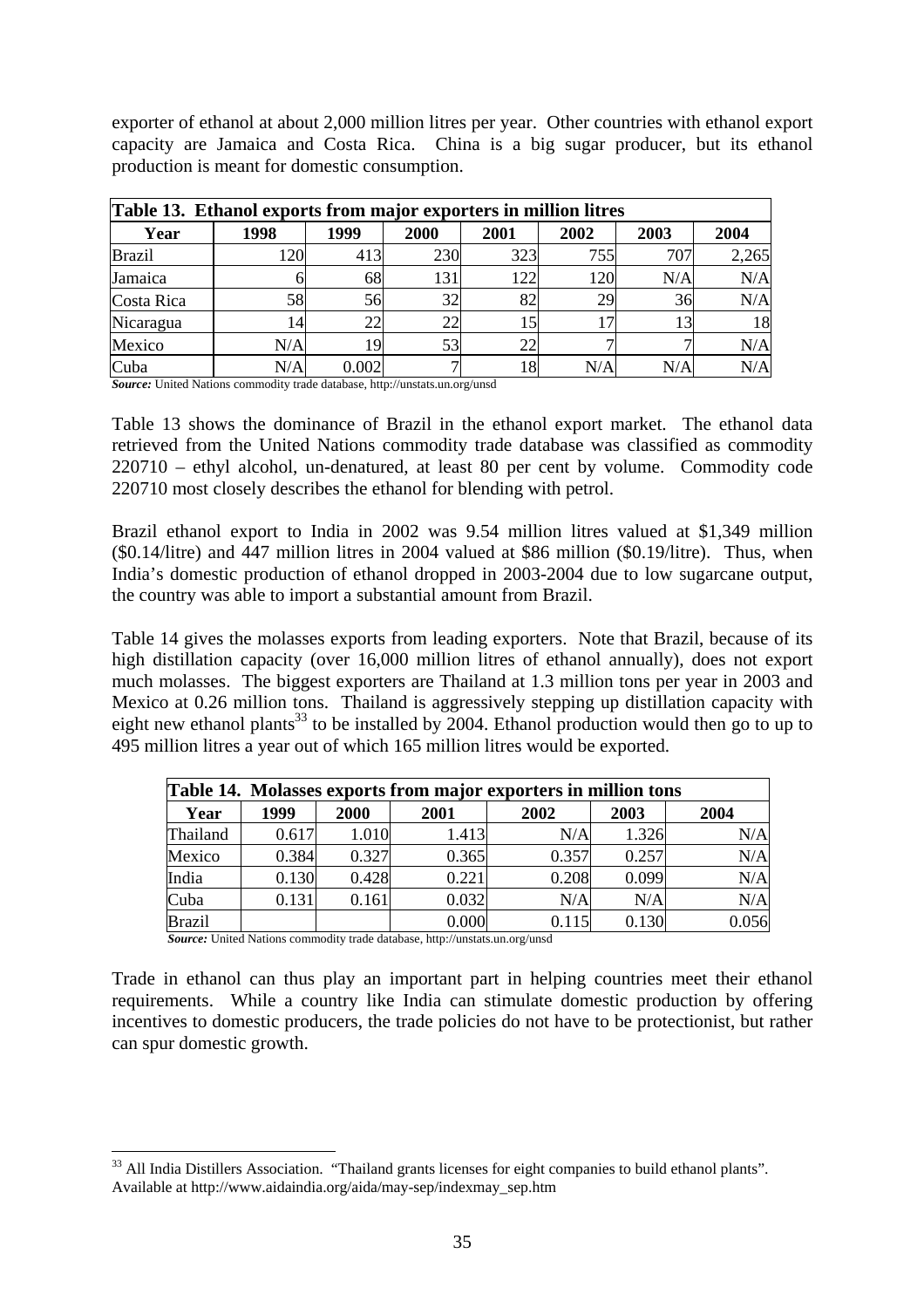#### <span id="page-35-0"></span>**Trade in biodiesel**

No data is currently available on trade in biodiesel. The big biodiesel manufacturing countries like Germany, France and Italy are utilizing their production for domestic consumption. Trade data is available for the following oilseeds:  $34$ 

| <b>HS96</b> | Description         |
|-------------|---------------------|
| 120300      | Copra               |
| 120400      | Linseed             |
| 120500      | Rape or colza seeds |
| 120600      | Sunflower seeds     |
| 120730      | Castor oilseeds     |

However, this data refers to the manufacturing of edible vegetable oil, not biodiesel. Table 1 shows that in 2011-2012, 3.35 Mt of biodiesel will be required to meet 5 per cent blending standards nationally. Given that commercial production of biodiesel has not yet started, India might find it difficult to produce biodiesel for 5 per cent blending let alone 20 per cent by the year 2011-2012. Biodiesel imports could be used to bridge the gap between demand and domestic supply. As an alternative to biodiesel import, oilseeds or vegetable oil could be imported as feedstock for biodiesel manufacture.

<span id="page-35-1"></span><sup>&</sup>lt;sup>34</sup> UNCTAD Secretariat, June 2005.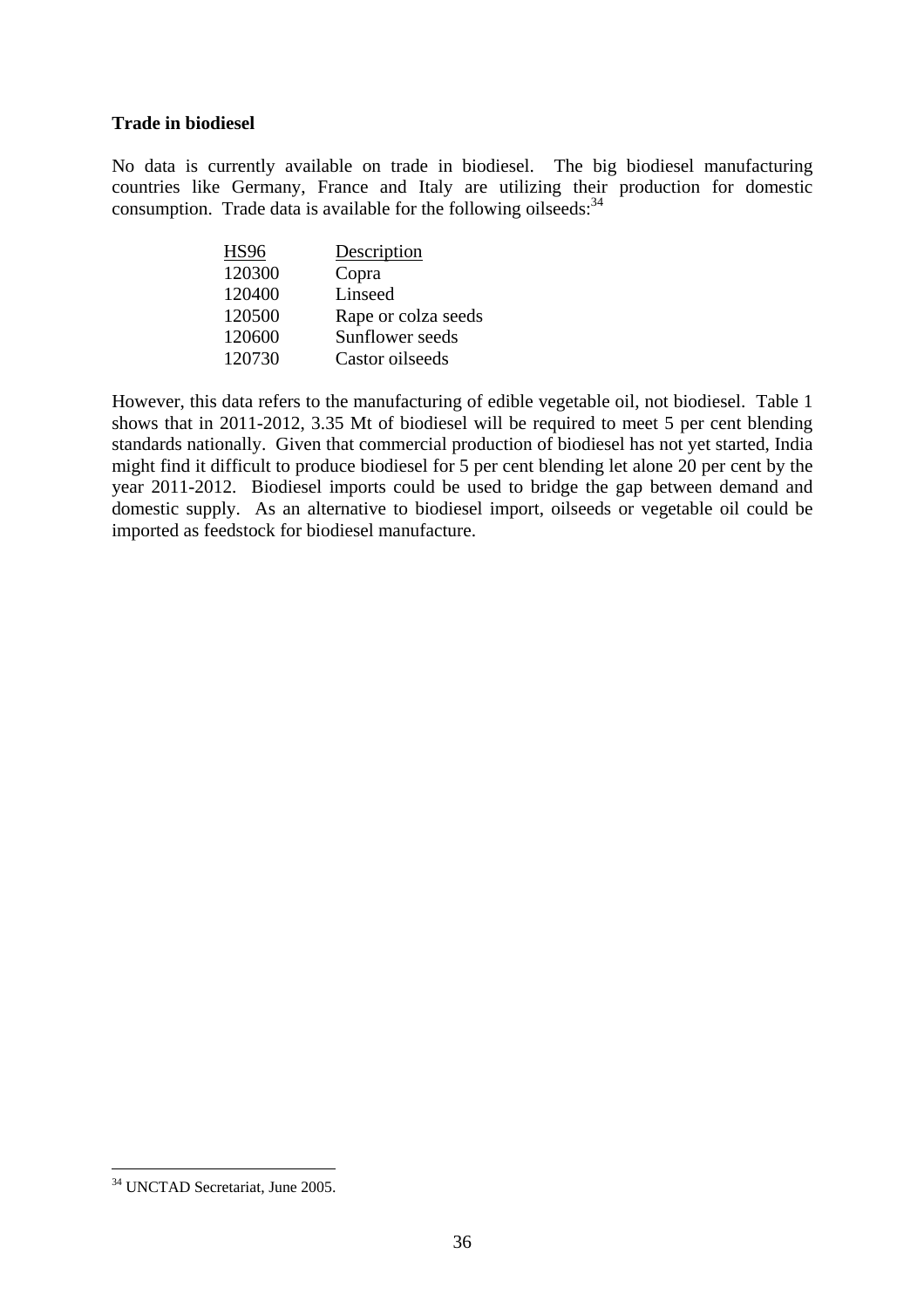## <span id="page-36-0"></span>**Conclusions**

The two biofuels discussed in this paper, ethanol and biodiesel, will play an extremely important role in meeting India's energy needs. The current manufacturing cost of ethanol and biodiesel in India is about Rs. 21/litre (\$0.46/litre), about the same as petrol and diesel. This puts biofuels in a favourable position, especially as the cost of petroleum is expected to continue its upward trend. Biofuels offer several significant benefits including:

- Reduced emission of pollutants such as carbon monoxide, unburnt hydrocarbons, particulate matter, polycyclic aromatic hydrocarbons (PAH) and nitrated PAH. Biofuels contain virtually no sulphur.
- Reduced emission of the greenhouse gas carbon dioxide, which contributes to global warming. For every ton of petrol or diesel substituted by ethanol or biodiesel, the net emitted carbon dioxide is reduced by about 3 tons.
- Increased employment. Every \$11,000 invested in the ethanol industry produces a job, as compared to \$220,000 in the petroleum industry. By 2007, the first phase of the National Biodiesel Mission will generate an estimated 127.6 million person days to plant, 36.8 million person days to collect seeds and 3,680 person years for running the seed collection and oil-extraction centres.
- Energy security and decreased dependence on oil imports by diversifying energy supply.
- Improved social well-being. A large part of India's population, mostly in rural areas, does not have access to energy services. The enhanced use of biofuels in rural areas is closely linked to poverty reduction as greater access to energy services can:
	- o improve access to pumped drinking water;
	- o reduce the time spent by women and children on basic survival activities (gathering firewood, fetching water, cooking, etc);
	- o allow lighting for increased security and the night time use of educational media in school and home study; and
	- o reduce indoor pollution caused by firewood use, together with a reduction in deforestation.
- Increased nutrients to the soil and decreased soil erosion and land degradation resulting from the cultivation of biofuel feedstock crops.
- Good fuel properties. The octane number of ethanol is 120, much higher than that of petrol, which is between 87 and 98. The cetane number of biodiesel is at least 51.

Ethanol is produced in India by the fermentation of molasses, which is a by-product of sugar manufacturing. Currently, India and Brazil are the world's largest sugar producers, each at about 21 million tons a year. India has 4.36 million hectares of land under sugarcane cultivation, with a cane output of about 310 million tons per year. The normal annual ethanol output is 1,900 million litres and the distillation capacity is 2,900 million litres per year. India is the fourth largest ethanol producer after Brazil, the United States and China. India's petrol demand is expected to be 10.07 million tons in 2006-2007, rising to 12.85 million tons in 2011-2012. At 5 per cent ethanol in petrol, the demand for ethanol blending would be 640 million litres in 2006-2007 and 810 million litres in 2011-2012. This demand may potentially be satisfied with current capacity after meeting the requirements for potable alcohol and ethanol needed in chemicals manufacture. The Government of India made 5 per cent ethanol blending in petrol mandatory in nine sugarcane growing states, effective 1 January 2003.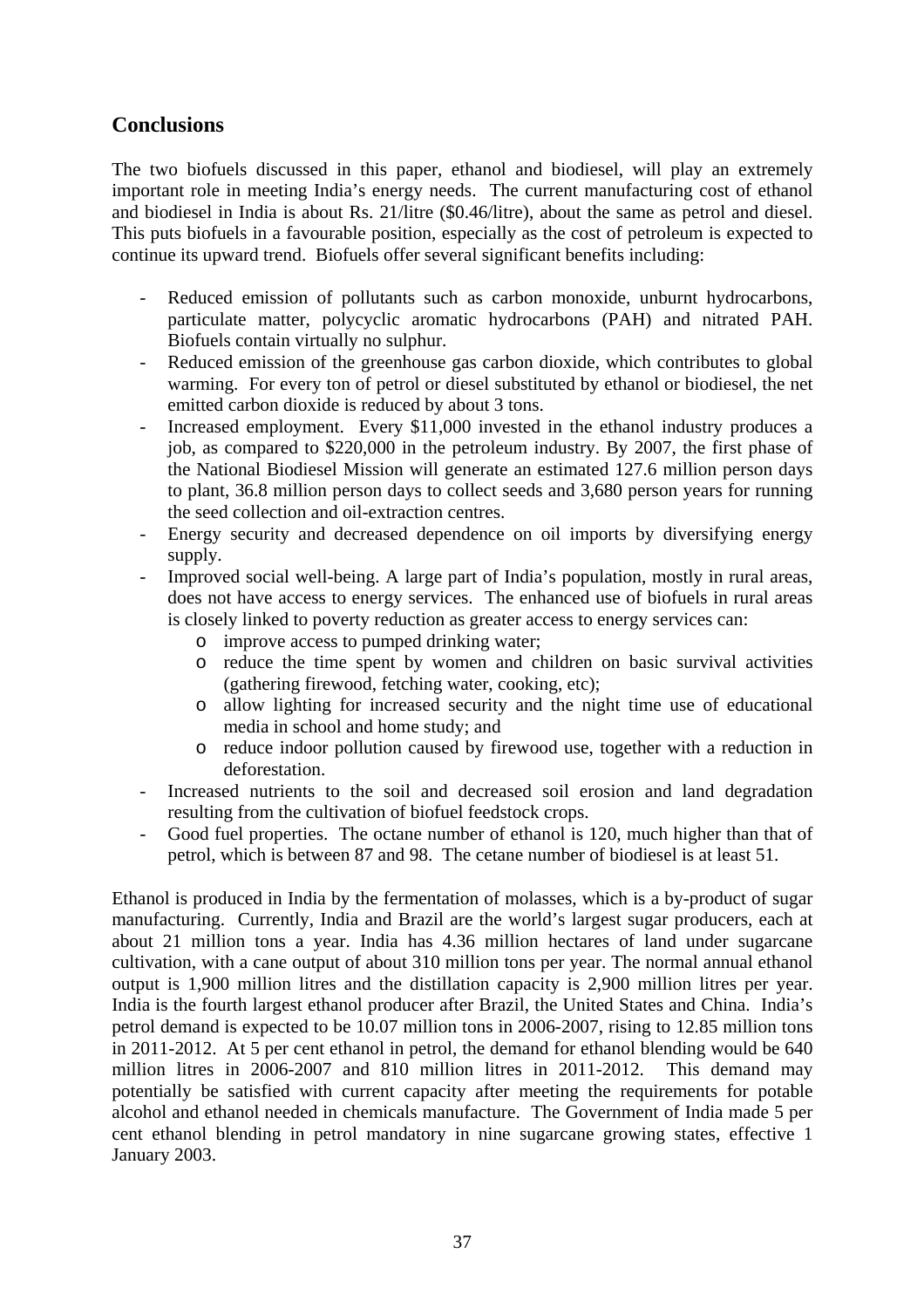India is not as efficient an ethanol producer compared to Brazil and the United States. For instance, the cost of ethanol production in Brazil is \$0.20-\$0.30/litre, substantially less than the \$0.40/litre in India. Sugarcane yield can be improved by incorporating more efficient agricultural practices like inter-cropping with other crops, biopest control, use of biofertilizer, integrated weed management and the deployment of mechanized farming. The use of energyefficient ethanol dehydration methods like pressure-swing adsorption and membrane separation can also reduce production costs.

The government needs to reform restrictive policies to loosen constraints on ethanol production. For instance, the ban on cross-state movement of molasses should be removed. Ethanol distilleries should be allowed to use sugarcane juice instead of just molasses for ethanol manufacture. When sugar prices are depressed, this would permit sugarcane farmers to divert some of the sugarcane to ethanol production, thus bringing extra income to the farmers. In addition, state and central government policies should be harmonized. State governments stand to gain windfall revenue from excise tax on potable ethanol and would hence prefer a substantial portion of the ethanol production to be earmarked for potable use. However, the central government is charged with energy policy and the procurement of ethanol for blending. Also the wide fluctuations in the price of molasses, which is the main determining factor in the cost of ethanol, should be brought under control. In order to protect itself from the volatilities of molasses prices, the alcohol-based industry is demanding that futures trading be allowed for the commodity. This would take away the spikes in the prices, as well as smooth the price graph to more realistic levels.

India is now the world's largest sugar consumer, and this has put added pressure on the ethanol industry. Thus, when sugar production dropped to 15 million tons in 2003-2004, only 196 million litres of the required 363 million litres of ethanol could be produced, causing a temporary derailment of the 5 per cent petrol blending programme. Alternate feedstock crops are needed. As agricultural research has amply demonstrated, sweet sorghum and tropical sugar beet could be grown as cost-effective feedstock crops instead of sugarcane. Furthermore, exciting new biotechnology involving enzymatic saccharification and fermentation has made it possible to use readily available cellulosic material such as wood and crop residue for ethanol production. This breakthrough technology is about to be commercialized on a large scale.

If there is a shortfall in ethanol supply due to a poor sugarcane crop year or an increased demand because of a 10 or 20 per cent ethanol blending requirement, ethanol imports can fill in the supply gap. In 2004, India imported 447 million litres from Brazil. Trade in ethanol can thus play an important part in helping countries meet their ethanol requirements. While a country like India can stimulate domestic production by offering incentives to domestic producers, the trade policies do not have to be protectionist, but rather can spur domestic growth.

The demand for diesel is five times higher than the demand for petrol in India. But while the ethanol industry is mature, the biodiesel industry is still in its infancy. The chosen biodiesel technology is the transesterification of vegetable oil. The cornerstone of the biodiesel programme is the government's ambitious National Biodiesel Mission to meet 20 per cent of the country's diesel requirements by 2011-2012. Since the demand for edible vegetable oil exceeds supply, the government decided to use non-edible oil from Jatropha Curcas oilseeds as raw material for biodiesel. Extensive research has shown that Jatropha Curcas offers the following advantages: it requires little water and fertilizer to cultivate, not browsed by cattle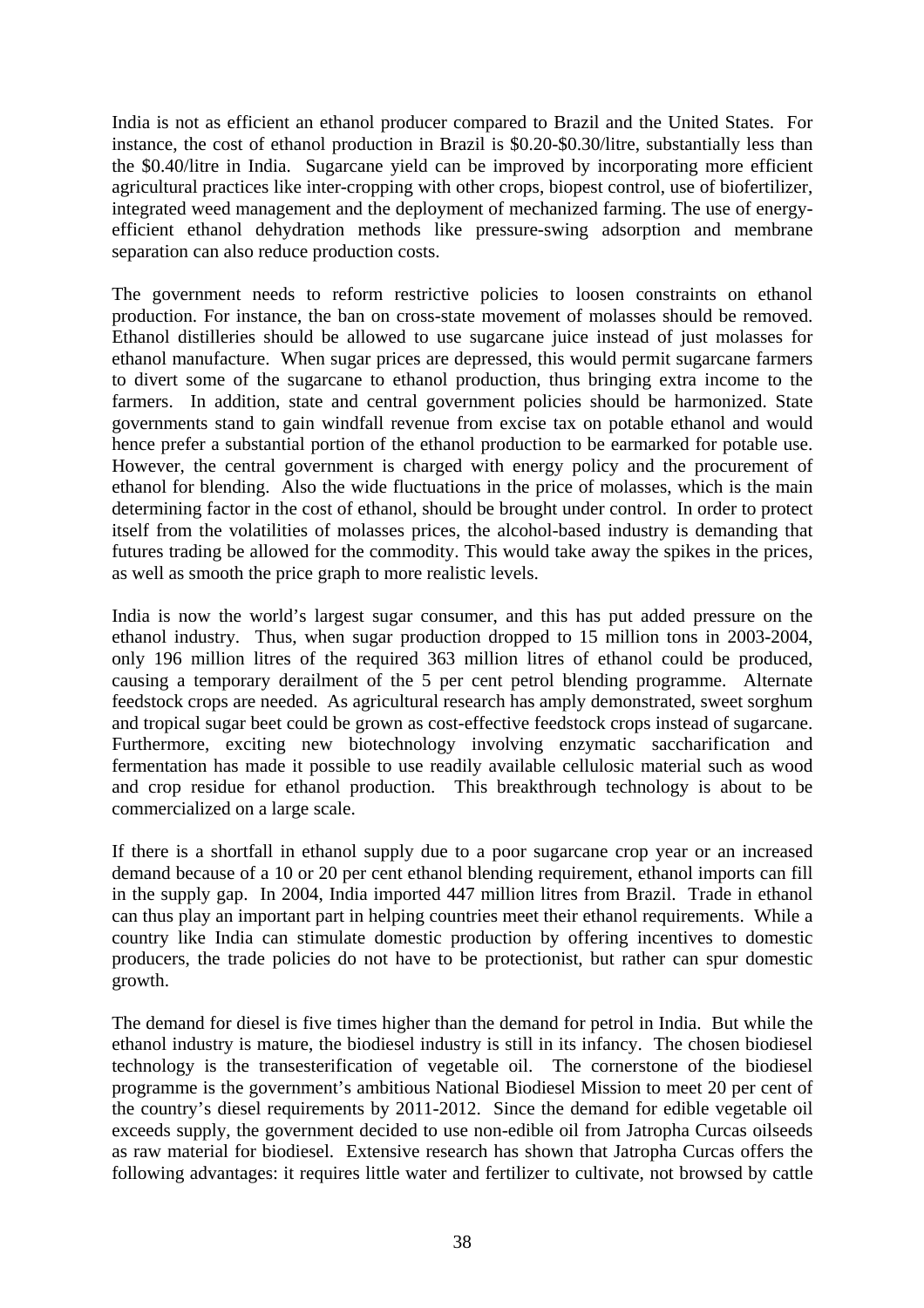or sheep, pest resistant, easy propagation, low gestation period, high-seed yield and oil content and its capacity to produce high protein manure. The National Biodiesel Mission will be implemented in two stages:

- 1) A demonstration project carried out between 2003-2007 to cultivate 400,000 hectares of land, yielding about 3.75 tons oilseed per hectare per annum. The project will also demonstrate the viability of seed collection and oil extraction, as well as construct a transesterification plant.
- 2) A commercialization period during 2007-2012 will further cultivate Jatropha and install more transesterification plants to position India to meet 20 per cent of its diesel needs through biodiesel.

The work done up to now in biodiesel development includes: development of high oilyielding varieties of Jatropha; plantation of Jatropha by government-sponsored agencies; setting up of pilot plants on transesterification; successful trial runs on locomotives and road vehicles using 5 per cent biodiesel blend; and organizing seminars to expand awareness of the biodiesel programme.

So far no commercial transesterification plants have been installed. However two plant projects have secured financial backing and are on their way to implementation. Naturol Bioenergy Limited, a joint venture between Energea Gmbh and Fe Clean Energy, plans to set up a 300 t/day (90,000 t/year) biodiesel plant near Kakinada, Andhra Pradesh. Southern Online Biotechnologies is setting up a 30 t/day plant also in Andhra Pradesh. Both plants are expected to come onstream in 2006.

The main problem in getting the biodiesel programme rolling has been the difficulty in initiating the large-scale cultivation of Jatropha. Farmers do not consider Jatropha cultivation is rewarding enough. To alleviate this problem, confidence-building measures need to be taken. The government should clearly formulate its policy and explain to the farmers that their role is vitally importance to the success of the biodiesel programme. The government should establish a minimum support price for Jatropha oilseeds to assure farmers of timely payments.

The other main issue is the lack of infrastructure in seed collection and oil extraction. In the absence of infrastructure and available oilseeds, it will be difficult to persuade entrepreneurs to invest in transesterification plants. Finally, there is the problem of glycerol utilization. The by-product glycerol is about 12 per cent of the biodiesel produced, and is of about 88 per cent purity. If no alternative means are quickly devised for utilizing glycerol, its price will plummet due to excess supply.

Figure 4 illustrates the position of India and the European Union on the biodiesel industry growth curve. India has just finished the pilot stage and is entering the incubation stage. The EU is well into the growth phase. For instance, the UK is setting up two plants totalling 350,000 t/year capacity in 2005 alone, and a few more are planned in the near future. Of course the hectic growth pace in Europe is fuelled by the European Commission mandate that biofuels comprise 2 per cent of the fuel consumption by 2005 and 5.75 per cent by 2010.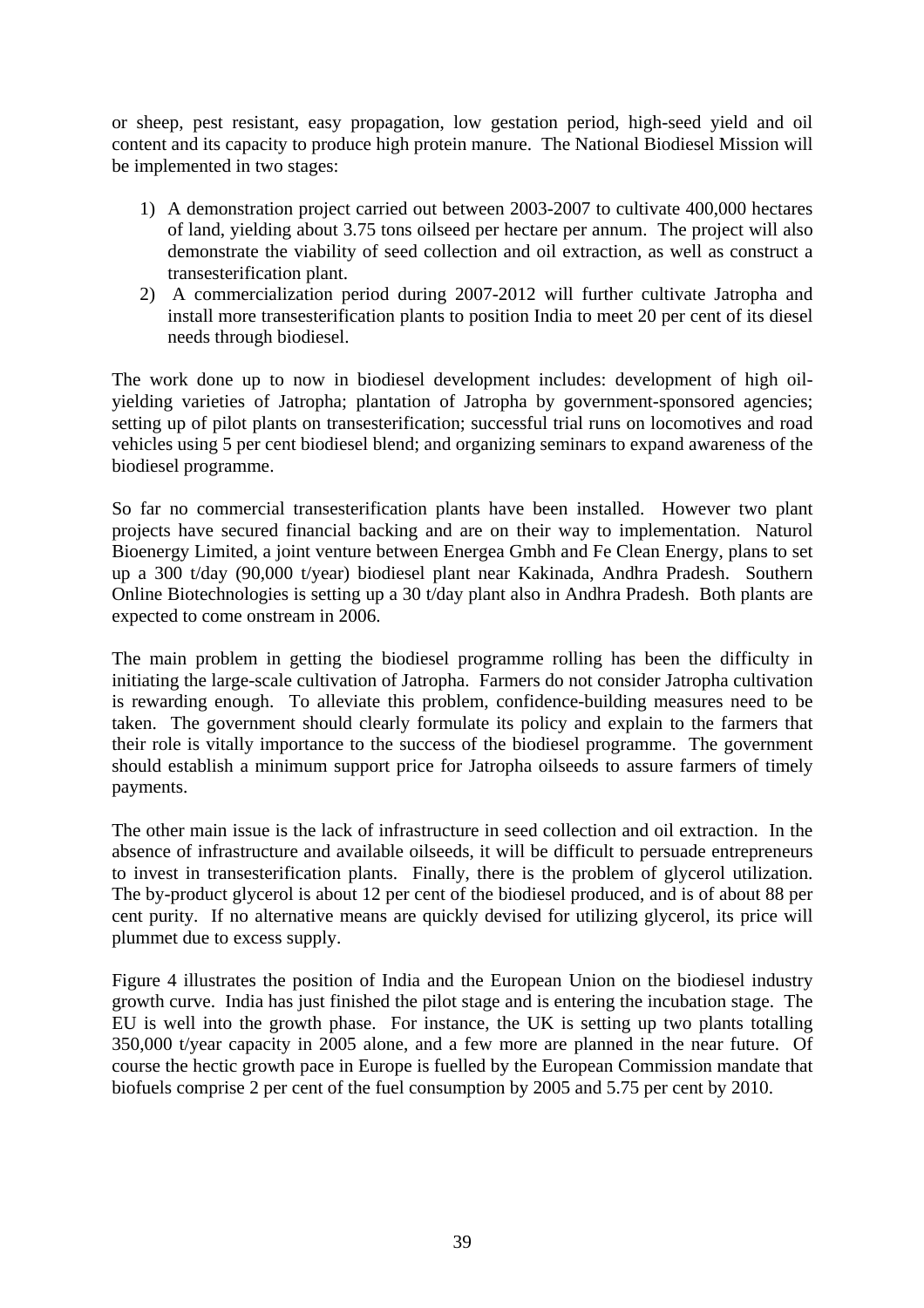<span id="page-39-0"></span>

Diesel consumption in India is estimated at 66.91 million tons in 2011-2012. Given this figure, the biodiesel required for 20 per cent blending would be 13.38 million tons. Obtaining biodiesel in this amount is quite a daunting task and involves about 14 million hectares of land under Jatropha cultivation. To put it in perspective, the land currently under sugarcane cultivation is 4.36 million hectares. India may have to import biodiesel or vegetable oil feedstock or even oilseeds.

In conclusion, the biofuels industry is poised to make important contributions to meeting India's energy needs by supplying clean domestic fuel. The ethanol industry is mature, but with efficiency improvements, the use of alternate crops and the deployment of new technologies like enzymatic fermentation of cellulosic material, it can easily supply the ethanol requirements for 5 per cent or even 10 per cent ethanol blending. As for biodiesel, R&D work on high oil-yielding Jatropha seeds is complete and pilot projects for plantations and transesterification plants are under way. The industry is in the incubation stage, but large-scale Jatropha cultivation and the infrastructure for oilseed collection and oil extraction must be established before the industry can be placed on a rapid-growth track. In the meantime imports could help, as could income generated from the sale of certified emission reductions from biodiesel projects approved by the CDM executive board.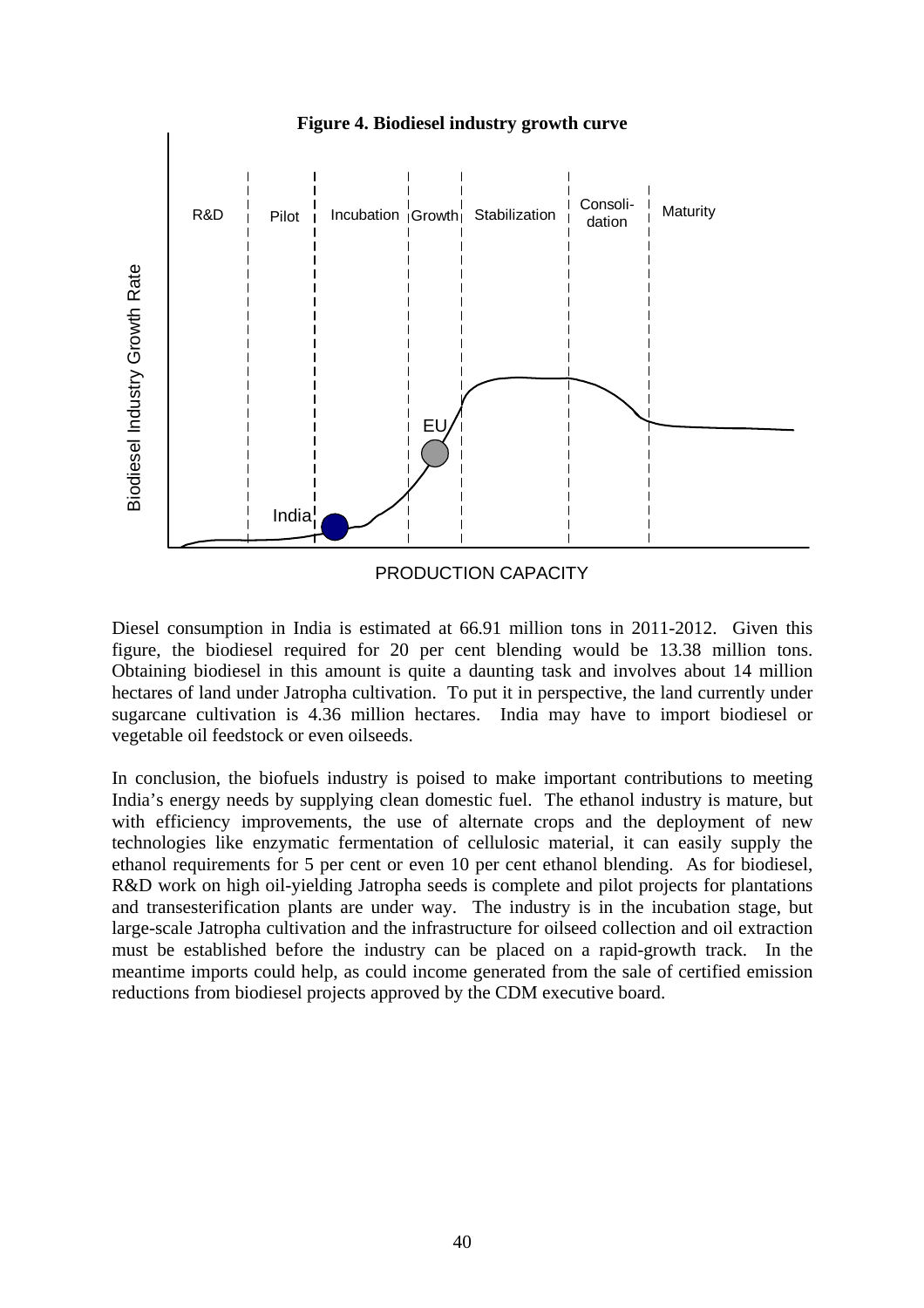## <span id="page-40-0"></span>References

All India Distillers Association. "*Thailand grants licences for eight companies to build ethanol plants*". Available at [http://www.aidaindia.org/aida/may-sep/indexmay\\_sep.htm](http://www.aidaindia.org/aida/may-sep/indexmay_sep.htm).

Bhandari R. C. (1995). "*Molasses Utilization – Problems and Prospects*".

Biodiesel production and switching fossil fuels from petrol-diesel to biodiesel in transport sector - 30 TPD Biodiesel CDM Project in Andhra Pradesh, India. Project Design Document available at [http://cdm.unfccc.int/UserManagement/FileStorage/FS\\_686206579.](http://cdm.unfccc.int/UserManagement/FileStorage/FS_686206579)

D1 Oils – "*Growing Energy Solutions*". Available at [http://www.d1plc.com.](http://www.d1plc.com/)

Dhanda, K. S. (2004), "*Farmers' Experiences, problems, and suggestions on Jatropha plantation and cultivation*", International Conference on Biofuels, New Delhi, 16-17 September.

European Union of Alcohol Producers (2005). "Special Report Biofuels", *The Economist*, 14 May 2005.

Garafalo, R. (2004), "*Biodiesel in Europe and Worldwide: Overview and Development Perspectives*", Conference on "Renewable Resources, Renewable Energy: A Global Challenge," Trieste, Italy, 10-12 June 2004.

Goel M. (2004). "Zeolite membrane dehydration system – New energy efficient ethanol dehydration technology", International Conference on Biofuels, New Delhi, 16-17 September.

Gokhale D. (2004). "*Tropical Sugar Beet (TSB), a revolutionary alternative source for sugar, ethanol and alcohol*," International Conference on Biofuels, New Delhi, 16-17 September.

The Hindu Business Line (2005). "*Naturol BioEnergy set to achieve financial closure by March*", 21 January. Available at: http://www.blonnet.com/2005/01/22/stories/2005012202450200.htm.

Indian Express Press Report (1998). "*Price Swings in Molasses Cause Shakeout*," 27 April.

Kale, V. (2004). "*Glycerine and its Derivatives*", International Conference on Biofuels, New Delhi, 16-17 September.

Mandal, R. (2004). "*Indian Scenario & Policy Issue for Successful Implementation of Biodiesel Program*", International Conference on Biofuels, New Delhi, 16-17 September.

Ministry of Food and Agriculture, Government of India (2003). Sugar Report.

Ministry of Petroleum and Natural Gas, Government of India (2004). Statement by Minister Mani Shankar Aiyar to the Lok Sabha, 21 December.

Mittelbach, M. and C. Remschmidt (2004). "*Biodiesel, the comprehensive handbook*", pg. 24, Martin Mittelbach Publisher, Graz, Austria.